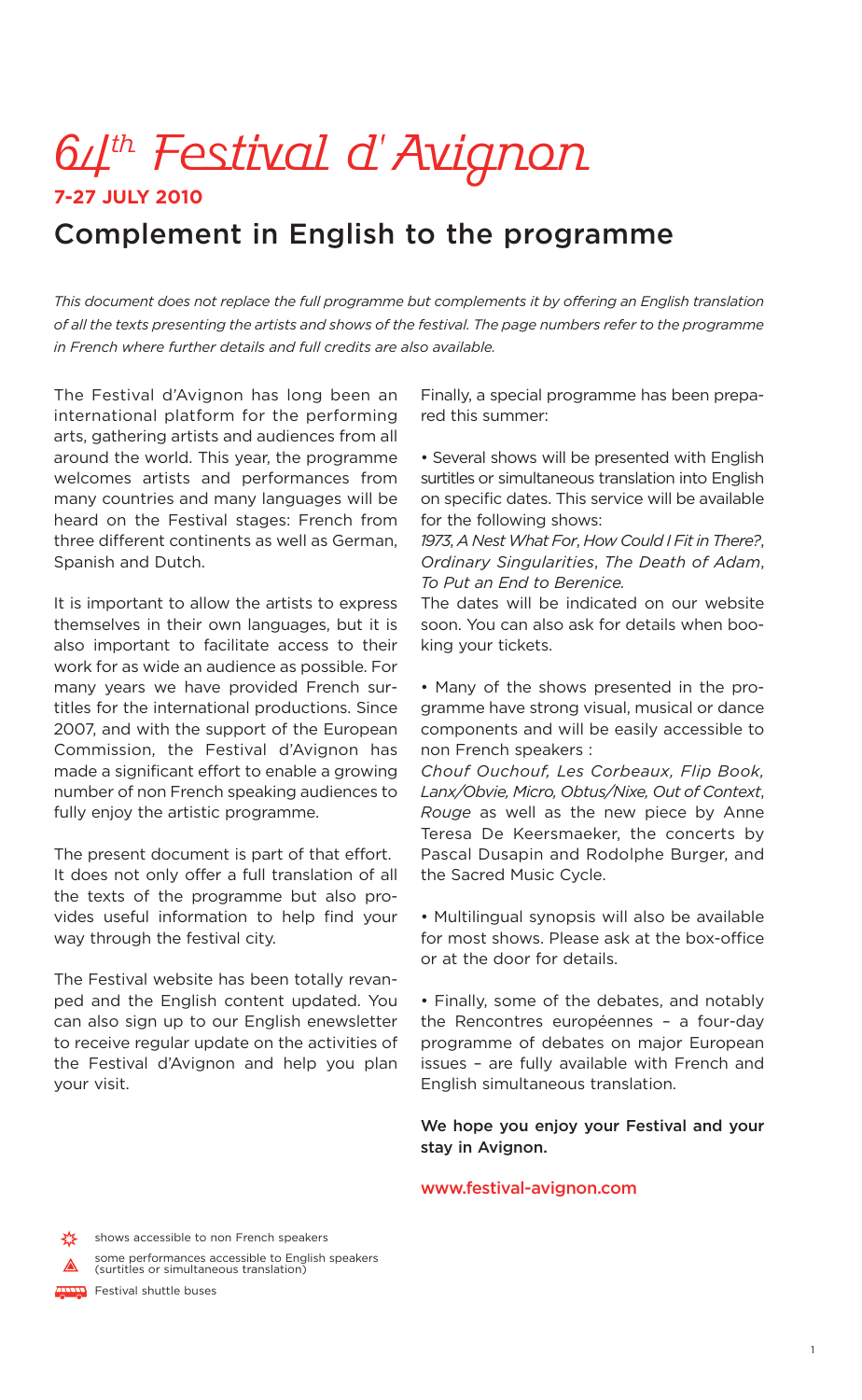# page 2 **Editorial**

We have conceived this 64<sup>th</sup> Festival together with director Christoph Marthaler and writer Olivier Cadiot, our two associate artists. In the course of our many conversations, we have encountered two creative minds fully immersed in today's reality, two "anthropologist artists" of our daily lives. Their literary and theatrical writings, imbued with musicality, closely scrutinise the man of today. They live in the present and it's the present they give us to see, mixing high brow and popular culture with unexpected traces of the past unearthed from their imaginary archaeological digs.

Both have entered the world of theatre through a dialogue with other artists. The stage designer Anna Viebrock creates spaces for Christoph Marthaler to inhabit with his troupe of actors and singers. Olivier Cadiot's writings are brought to life on stage by director Ludovic Lagarde and his actors, including Laurent Poitrenaux.

Built in the 14th century as a symbol of religious and political power, the Popes palace, its architecture and its History will be the starting point for *Papperlapapp*, Christoph Marthaler's new musical and theatrical piece. It will also be the setting for the tragic fate of Richard II who, at the end of this same 14<sup>th</sup> century, surrendered to his human fragility when confronted to the demands of exercising power. This Shakespeare tragedy was the first ever presented at the Festival d'Avignon in 1947; this year it will be given in a new translation, starring Denis Podalydès in the title role. Olivier Cadiot's novel, *A Nest What For*, which will be adapted for the stage, also questions the figure of the king, experiencing this time a very contemporary exile.

We have travelled, from Basel to Vienna, through *Mitteleuropa* whose literature, upset by the madness of war at the turn of the 20<sup>th</sup> century, will also be present on our stages with *The Man without qualities* by Musil, Kafka's *The Trial*, Brecht's *Baal* and, as a more recent reminder, Ionesco's *Frenzy for Two or More*.

With the presence of Angélica Liddell, Julie Andrée T., Jean Lambert-wild, Christophe Huysman, Faustin Linyekula, Massimo Furlan and Falk Richter, we will prominently feature contemporary authors writing for the stage today. Words, bodies, sometimes music, shape the languages these artists use, exploring forms of expression between theatre and performance. They recount our times through their pain, their anger or their tenderness.

Our behaviours, our stories, luminous or dark, will be examined in the shows of Philippe Quesne, Gisèle Vienne, Stanislas Nordey, Zimmermann & de Perrot and the GdRA, all of them questioning on stage the fragility of our human condition. As will, in a more abstract way, the choreographed performances of Alain Platel, Cindy Van Acker, Anouk van Dijk, Josef Nadj, Boris Charmatz, Pierre Rigal, and Anne Teresa De Keersmaeker, the latter drawing inspiration from the *ars subtilior* music, invented in Avignon at the court of the Popes. Music will be present throughout the Festival, notably with concerts by Pascal Dusapin and Rodolphe Burger, who will moreover orchestrate a large-scale ball for the 14<sup>th</sup> of July by the Pont d'Avignon. Contemporary literature will also be heard on many stages as well as in a series of readings.

The Festival will be cadenced by ten rendez-vous of The 25<sup>th</sup> Hour, offbeat lecture-shows and surprising projects brought about by actors otherwise present at the Festival, and by the eight pieces created for the Sujets à Vif, all of them from commissions based on an artistic encounter.

To share or deepen your experience as an audience, we invite you to the École d'Art for daily encounters with the artists and to the Gymnase Saint-Joseph to hear philosophers debate at the The Theatre of Ideas.

These collective experiences give us tools to better comprehend our present times of social and economic crisis. This "being together" uniting artists and audiences, essential for the theatre to happen, helps us resist closing ourselves to the world and yielding to the temptation of letting the very notion of public value dissolve before our eyes.

Many of these shows are being created and rehearsed specially for the Festival d'Avignon, many artists will come to the Festival d'Avignon for the first time. We trust you will be curious again this summer and we invite you to immerse yourself in this new Festival.

#### **Hortense Archambault** and **Vincent Baudriller** Directors • Avignon, 3rd May 2010

*Music and writing are two words that permeate this year's programme, as they have infused the programmes proposed by Alain Crombecque who ran the Festival d'Avignon between 1985 and 1992. This 64th Festival is dedicated to his memory.*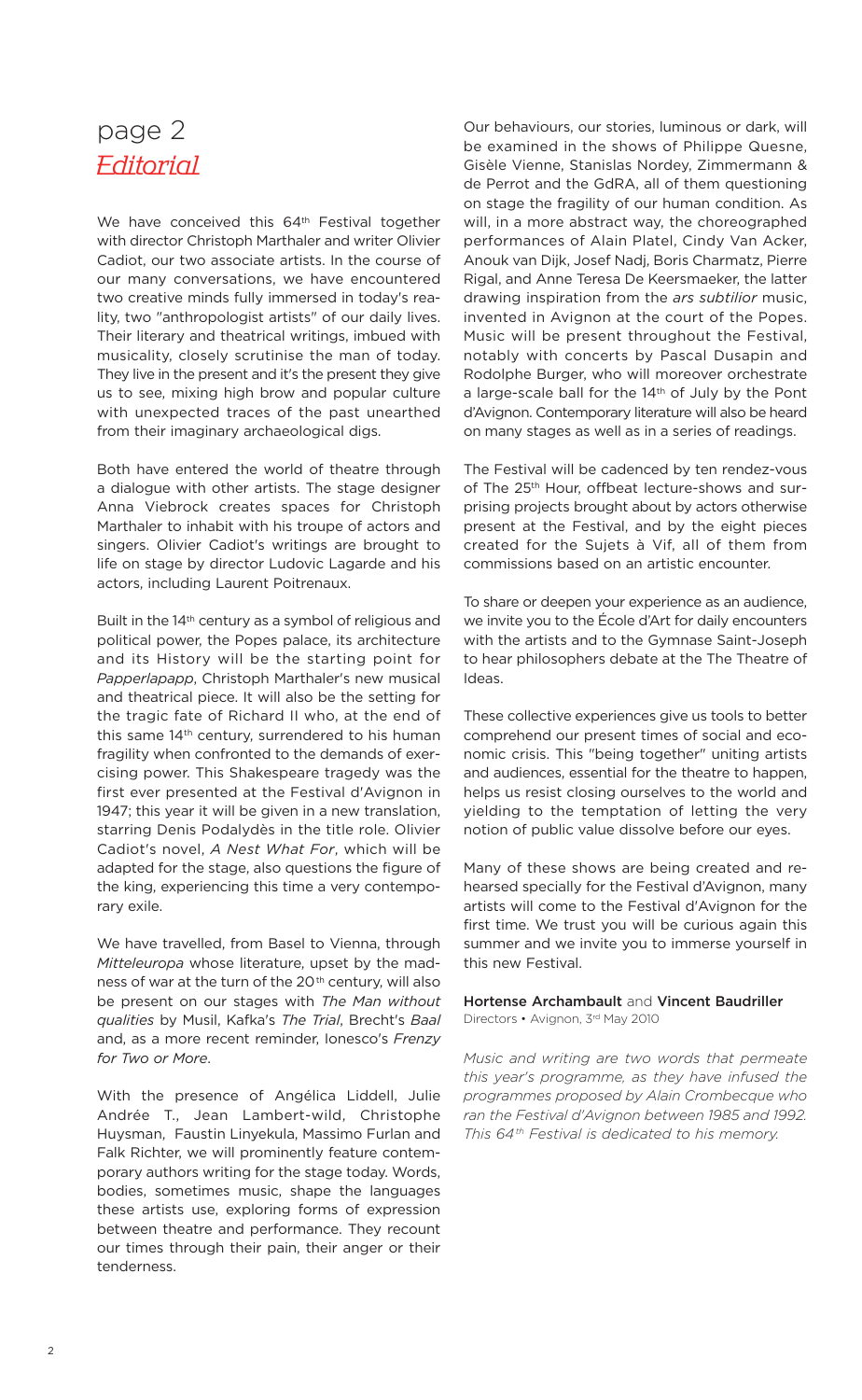### page 5 Christoph Marthaler associate artist

Since 1980, the Swiss director **Christoph Marthaler** has made a stop at most of the major European stages of theatre and opera, bringing to them his fictional universes recognisable by everyone. The particularity of his work lies in his capacity to successfully blend verbal scores and musical scores, words and notes, speech and song, the result of an original artistic background. An oboist and flutist, Christoph Marthaler's first interest was music. He then satisfied his curiosity about the theatre and went, after the events in France in May 1968, to the École Jacques Lecoq in Paris. He was an actor for a time, then for about 10 years he devoted himself to musical composition for shows. Bringing together musicians and actors, his first personal project, *Indeed*, was presented in 1980 in his adopted city: Zurich, the economic capital of a Switzerland that he would constantly leave to better go back to. A Switzerland where he was born, that he lays claim to and on which he has always cast a critical look. In 1988, at the request of the theatre manager Frank Bambauer, he moved to Basel to create "evenings" where he exercised his talent as a hinderer of circular thinking. Performance on the 50th anniversary of the sadly celebrated *Kristallnacht*, the first took place in the city's train station. The second brought together in 1989 real Swiss soldiers who, after a quarter of an hour of immobility and total silence, began to sing *The Night Is Endless*.

The year 1991 was a turning point in Christoph Marthaler's career: it was the year when he met the set designer **Anna Viebrock** (see page 4) and the dramaturg Stefanie Carp with whom he began a close collaboration that continues today. With them, he joined Frank Bambauer in Hamburg and created a series of anthology shows that made him known outside the Swiss and German borders. One after the other came Pessoa's *Faust*, with the title *Faust Square Root of 1+2*, *The Zero Hour or the Art of Serving* and especially *Kasimir and Karoline* by Horváth for which he was named director of the year in 1997. A few months earlier, he had imagined for the Volksbühne of Berlin a show linked to the fall of the wall: *Mess Up the European! Mess Him Up! Mess Him Up! Really Mess Him Up!*, a rethinking of German history with enormous repercussions. In a few shows, the public discovered a director who turned performance upside-down, shifted the real, invented a new aesthetic and staged, with unequalled humanity, men and women in a state of imbalance. Characters from daily life, figures of the ordinary, big children somewhat lost to whom he gave the time to move us, by favouring those moments of suspension that the theatre alone can offer us in a world that is accelerating without reason. Stations, waiting rooms, cafés are the preferred places in which Christoph Marthaler observes in minute detail this working-class milieu to which he is attached, before transforming it into a gallery of stage heroes who, with a great deal of humour, tenderness and melancholy, but without any cynicism or moralism, recounts the eternal nature of the human condition to us.

Having returned to Zurich in 2000 to run the Schauspielhaus from which he would unfortunately be ousted in 2004, he pursued his personal creations, alternating them with works from the theatre (Shakespeare, Jelinek, Büchner), but also the musical repertoire. Which naturally led him to deploy his talent on opera stages. He notably staged Debussy, Verdi, Beethoven, Schönberg, Mozart, Janácek and more recently Alban Berg with *Wozzeck* at the Opéra Bastille in Paris and Offenbach and his *La Grande-Duchesse de Gérolstein* at the Basel Theatre. Whatever the work presented, he remains driven be a desire to create a dialogue with his contemporaries, while always being "here and now". This is undoubtedly the secret of the work of Christoph Marthaler, both an observer of the world and a poet of the stage. He presented *Groundings*, *a variation of hope* in 2004, and *Riesenbutzbach. A Sustainable Colony* in 2009 at the Festival d'Avignon.

### **PAPPERLAPAPP**

directed by **Christoph Marthaler** scenography **Anna Viebrock**

COUR D'HONNEUR DU PALAIS DES PAPES estimated running time 2 hours 30 min • *2010 premiere* **7 8 9 11 12 13 15 16 17** AT 10 P.M.

It was a political-religious conflict between the king of France Philippe le Bel and the pope Boniface VIII that gave rise to the history of the Avignon papacy and therefore the history of the Palais des papes and its celebrated Cour d'honneur that Christoph Marthaler, Anna Viebrock and their companions will invest 700 years after the installation of the popes in France. This show created for the Cour will only be presented at the Festival. Curious about this place, curious about its architecture and its past, the director looked for what his musical theatre could express by taking an interest in this labyrinthine palace and those who went through it. Isn't this monument the majestic expression of political power and religious power that, down through the centuries, had in common using at their convenience truth and lies to protect themselves from the obstacles that constantly threatened them and establish over the long term the pre-eminence of one vis-à-vis the other? Questioning the parcelled-out history that books recount to us, adding a few missing, even invented elements, crossing literature, music and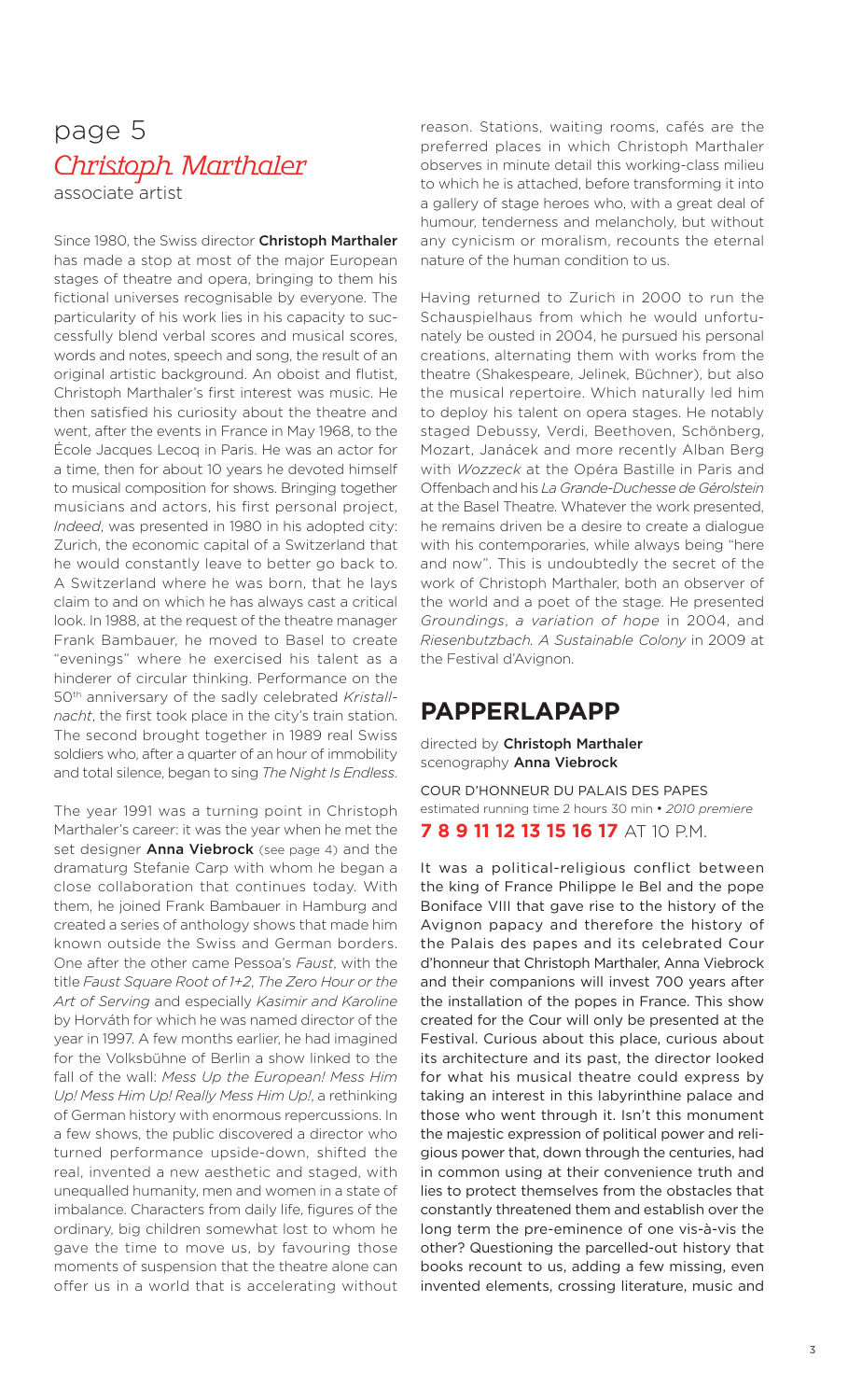philosophy, Christoph Marthaler will cast his poet's eyes on the illusory nature of truth, in this new creation with the enigmatic title, an outmoded German expression, that could be translated as "blah blah blah" or "what next!". From small concrete events in sublime moments of individual or collective imagination, he will compose as usual a score that is as much acted as sung that will genuinely be inscribed in this Courtyard and will perhaps make appear what is hidden behind its monumental and fantastic wall. What was hidden there yesterday, what is still hidden there in 2010, behind its many transparent and stained-glass windows, doors, barred basement openings, in the tombs, true or false, real or theatrical. It is on a voyage between an "elsewhere" and "long ago", a "here and now" that Christoph Marthaler and Anna Viebrock invite us. A voyage between dreams and reality, archaeological research and a police investigation. An artistic voyage meticulously articulated, elegant and full of humour, at the limits of history and the theatre: and if the history of the Palais des papes was only now beginning?

### **SCHUTZ VOR DER ZUKUNFT (PROTECTING YOURSELF FROM THE FUTURE)**

directed by **Christoph Marthaler**

#### COLLÈGE CHAMPFLEURY

running time 3 hours 45 min • promenade show in three parts, in German, with French surtitles • *premiere in France*

### **21 22 23 24** AT 10 P.M.

There is a hospital in Vienna, the Otto Wagner hospital, with beautiful marble and gold architecture, part of which was transformed into a theatre. Discovering it in 2005, just when he was looking for a venue to create a new show, Christoph Marthaler became interested in its history and discovered the hidden and far from brilliant face of this building that was, between 1940 and 1945, and perhaps a little while longer, an experimentation and extermination centre for children and adults who had psychic illnesses. Ever inspired by the places and atmospheres of the cities in which he works with his artistic partners, he wanted, with *Schutz vor der Zukunft*, to draw attention, not only to the euthanasia practices in force during the Nazi period, but also to all the attempts at selection that tried to create an almost ideal world rid of its "stains" and its "abnormal people". To ring this alarm bell in their inimitable manner, Christoph Marthaler and his dramaturg Stefanie Carp composed a score-text comprised of political and theoretical writings, biographies of past and present patients, as well as a musical score bringing together Schubert, Mahler, Schumann and Shostakovich, a musician who spent most of his life composing under the threat of deportation to the gulag. A memory of the past and a vision of

the future clash, blending to the rhythm of those that speak out, the vocal performances of the actors-singers' speeches, choreographies sketched by the silhouettes so well drawn by Marthaler's characters, whimsical beings, impoverished and often awkward in whom we recognise ourselves. The universe that they create, made up of accelerations and slowdowns, permits us to take the time to open our eyes and ears to the diffuse threats that surround them, that surround us, to attempt, if possible to "protect yourself from the future".

# &

The 25<sup>th</sup> Hour with Sasha Rau **DORS TOI / SCHLAF DICH (SLEEP YOU)**

**11 July** – GYMNASE DU LYCÉE SAINT-JOSEPH – 3 p.m. text and staging by **Sasha Rau** (see page 31)

# page 8 Anna Viebrock

**Anna Viebrock** knew very early on that she would work in theatres. After philosophy and art history studies and six years of set design at the Arts Academy of Düsseldorf, she joined the Frankfurt theatre as costume and set assistant. It was the beginning of a career that took her to Heidelberg, Bonn, Stuttgart and Basel, working in particular for the director Jossi Wieler. Thanks to the manager of the Schauspielhaus of Hamburg, Frank Bambauer, she met Christoph Marthaler in 1991 and invented her first "place to act" for him for the play *The Lourcine Street Affair* by Labiche. Thus began a very close collaboration with this director who discovered in her an artist indispensable to his creation. Together, they proposed anthology shows, *Faust Square Root of 1+2*, *Stunde Null*, *Kasimir and Karoline* by Horváth, before joining the Volksbühne in Berlin to create *Mess Up the European! Mess Him Up! Mess Him Up! Really Mess Him Up!*, which led to the European recognition of this pair's work. Between 2000 and 2004, Anna Viebrock took part in the Schauspielhaus adventure in Zurich, which she left with her friends, when the Zurich noteworthies put an end to Christoph Marthaler's position as director, a year before his contract ended. Also working for the opera, Anna Viebrock is equally a director and regularly signs shows that are halfway between theatre and music, including the latest, *Wozuwozuwozu*, that she premiered this year at the Schauspielhaus of Cologne. She has not failed to continue her collaboration with Christoph Marthaler, with whom she will invest the Cour d'honneur of the Palais des papes. She presented with him *Groundings*, *a variation in hope* in 2004 and *Riesenbutzbach. A Sustainable Colony* in 2009 at the Festival d'Avignon.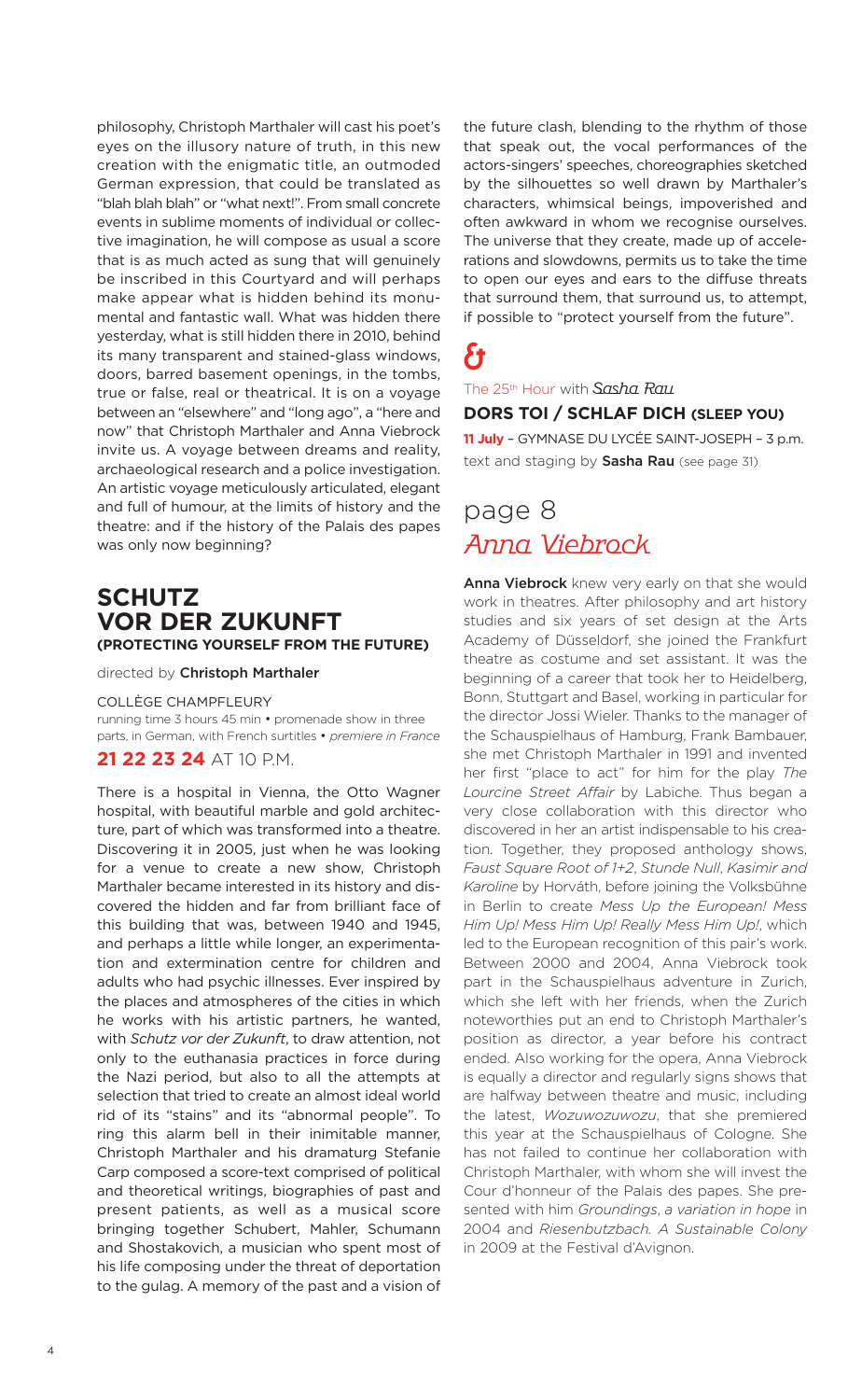### **MIROIRS DU RÉEL MAQUETTES DE DÉCORS (MIRRORS OF THE REAL / MODEL SETS)**

design **Anna Viebrock**

LA MIROITERIE • free admission **7 TO 27 JULY** FROM 2 P.M. TO 7 P.M.

Anna Viebrock is an artist who invents "spaces to act". She creates them by taking her inspiration from what she perceives of the real, the architecture of cities she travels through, objects that she notices, various atmospheres that permeate her in her never-ending strolls. She first builds models with absolute precision in setting up the proportions, in the choice of materials and colours, in the incorporation of accessories. By presenting them, accompanied by her notebooks and working notes, especially those that preceded the creation of *Papperlapapp*, Anne Viebrock proposes that we totally follow her artistic approach. We understand how she shifts the real off-centre, how she blends elements of our daily life that would ordinarily never meet. These miniatures are also the expression of the humour that permeates the work of this visual artist of the theatre space. By mixing the concrete and the abstract, by being inside and outside the framework of the traditional stage, she makes the places denser, makes them poetic and marvellous, allowing herself to create doors that are four meters high and putting street lamps in the middle of living rooms and offices. Her enclosed places – community centres, restaurants, interiors of homes, aircraft cabins – are for the directors with whom she works, and in particular Christoph Marthaler, fascinating spaces that give them all the freedom to invent. In discovering nearly 30 models, 30 "working models", but also life-size set elements, we understand how the performance space is created and we swing, with Anna Viebrock to the other side of the mirror. There, where dreams take shape before enormously enlarging and becoming fascinating theatre places.

# page 10 Olivier Cadiot

### associate artist

Short sentences, a burgeoning of images, graphic compositions, new paragraphs, cuts, pauses, rapid returns: in **Olivier Cadiot**, the text's tempo is above all musical. Music that does not treat his reader gently and urges him to explore further. In his writer's studio, words pass and pass again. For a long time, sentences look for their place, commas change lines. The texts are enriched and then stripped down, so that what remains in the end, after a process of several years, what must be had of words, for books and novels carved out as

closely as possible to their end result. By choosing a writer as an associate for the 2010 Festival, the question was first one of adopting a writing, one of the most innovative of the last two decades. A writing that comes from poetry (*Poetic Art*, 1988), sound-poetry that resonates, is said, is breathed, carves into the quick and turns conventions upside-down. A writing laid bare, unravelled and sewn, nourished by sounds, notes, cybernetic points, notably during the adventure of the *Revue générale de littérature*, the last literary laboratory of the end of the 20<sup>th</sup> century that Olivier Cadiot founded with Pierre Alferi in 1995. At P.O.L. next appeared a series of works that are at the limit of the novel: *Future, Former, Fugitive* (1993), *The Colonel of the Zouaves* (1997), *Definitive and Durable Return of the Loved One* (2002), *Fairy Queen* (2002) and *A Nest What For* (2007). All of them combine feelings and images, sensations and reminiscences, triviality and metaphysics, autobiography and recordings of the real, past and present, in a language that has an original texture.

The man Cadiot is also a style: funny, passionate, responsive, generous. He knows how to play collectively but, a meticulous worker, he also needs moments of solitude, that he turns to advantage during long voluntary isolations between the Buttes Chaumont in Paris and the Charente region. Curious about everything, his collaborations are as heterogeneous as they are multiple. He has worked with musicians (Georges Aperghis, Rodolphe Burger, Benoît Delbecq), poets (Pierre Alferi, Bernard Heidsieck, Emmanuel Hocquard), exegetes (under the direction of Frédéric Boyer for a new translation of the Bible), but also philosophers, men of science, theatre and cinema. All this without ever dispersing himself: he knows that he has to tightly build the loophole through which he views the world. In 1993, Olivier Cadiot encountered the theatre. At the request of the director Ludovic Lagarde, he wrote a play *Sisters and Brothers*, which questioned him on theatrical writing. He came back to it in another way: the obstinacy of Ludovic Lagarde permitting an inching of the pair towards the stage. Adaptations of already published books, editing-cutting incarnated through the recurrent character of Robinson and the actor who played him Laurent Poitrenaux, the tandem is illustrated in four shows, from the soliloquy-laden monologue to the choral comedy: *The Colonel ofthe Zouaves* (1998), *Definitive and Durable Return of the Loved One* (2003), *Fairy Queen* (2004) and *A Nest What For*, begun in 2009. Different, his theatre in words-voices, in movementslights, as a macro-microscope proposes a rare jubilatory experience to spectators. After two principal experiences at the Festival d'Avignon – the premiere in 1989 of the opera *Romeo & Juliet* whose libretto he signed for Pascal Dusapin, and a residence at La Chartreuse in 2004 at the end of which he presented, with Ludovic Lagarde, *Fairy*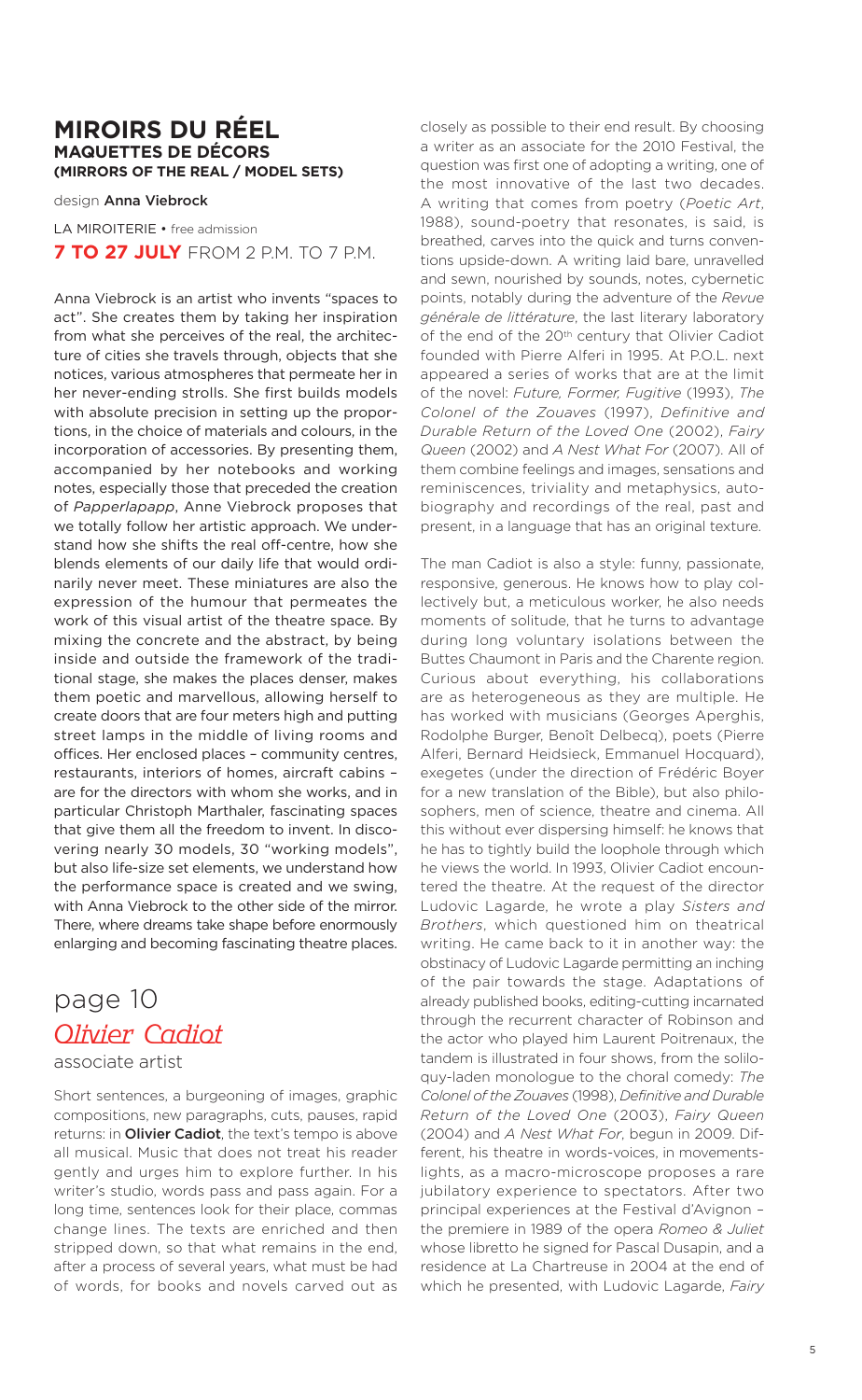*Queen*, *The Colonel of the Zouaves* and Gertrude Stein's *Yes Is for a Very Young Man*, which he translated into French –, this year Olivier Cadiot is one of the Festival's two associate artists. Apart from readings, one of which will be given in the Cour d'honneur of the Palais des papes, he will present a choral work there, *A Nest What For* and a monologue written for the occasion, for Laurent Poitrenaux and Ludovic Lagarde, *A Magus in Summer*. His interest in music will fertilise the Festival notably with Rodolphe Burger and Pascal Dusapin. His meeting with Christoph Marthaler, the other associate artist of this year's Festival d'Avignon, will drive him to new collaborations.

### **READINGS BY OLIVIER CADIOT**

### **L'AFFAIRE ROBINSON (THE ROBINSON AFFAIR)**

read by **Olivier Cadiot**

COUR D'HONNEUR DU PALAIS DES PAPES estimated running time 1 hour 15 min

### **10 JULY** AT 10 P.M.

"It is perhaps only at the Festival that I'll be able to deploy my work in all its facets, beginning with a reading that will allow my texts to be heard in complete complicity", Olivier Cadiot said in a perfectly natural way, reflecting on his new role as associate artist (of words) at the Festival d'Avignon. "And why not imagine it in the Cour d'honneur of the Palais des papes?" Olivier Cadiot already had to measure up to this legendary venue in 2004, during a performance preceding the concert by Rodolphe Burger. This time, he will work alone, at the table, for an hour, reading in the set of Christoph Marthaler's show, a book made of all his books. An accelerated crossing of his body of work, this *Robinson Affair* follows the alter ego character that he invented over nearly 15 years and five novels, *The Colonel of the Zouaves, Definitive and Durable Return of the Loved One, Fairy Queen, A Nest What For* and *A Magus in Summer*. A literary myth, Robinson has become the reflection of daily life in our time, which he reinterprets by blending memories, feelings and hallucinations of the mind in it. Words that come to his imagination attempt to channel his sensations and impressions. Olivier Cadiot loves this Robinson character who grows old with him, who opens a common track in his various texts. A paper being who is neither a master nor a manifesto, but a proposal. A proposal that would create a big brother who was not at all well intentioned. In short, a condensation of Olivier Cadiot.

### THE 25th HOUR

### **DÉCHIFFRAGE (DECIPHERING)**

read by **Olivier Cadiot** artistic collaboration **Cédric Scandella** ÉCOLE D'ART estimated running time 1 hour **18 JULY** AT 11 P.M.

Olivier Cadiot has chosen to plunge himself into one of his first texts: *Future, Former, Fugitive*. A book that presents itself as an anthology of genres, bringing together poems, plastic installations, fake scores, reduced correspondences, songs, lists, indexes, litanies, telegrams, theatre dialogues and many other things. A teeming material in which he guides us, alternating reading time, interpretations and free improvisations on the most graphic chapters, without forgetting a few decipherings tossed in from handwritten pages. In the middle of captioned files of his work, Olivier Cadiot chooses, transmits, comments on the images and carries us along, as his thoughts progress, in the twists and turns of the fabrication of his texts. (see page 31)

#### THE 25th HOUR

### **UN MAGE EN ÉTÉ, LECTURE (A MAGUS IN SUMMER / READING)**

read by **Olivier Cadiot**

#### ÉCOLE D'ART

estimated running time 1 hour • free admission

### **25 JULY** AT 11 P.M.

In the courtyard of the École d'Art with night as the sole scenery that will envelop him, Olivier Cadiot will read his new novel, *A Magus in Summer*, written for the 2010 Festival d'Avignon. The occasion to be heard and heard again, for those who attended the staging by Ludovic Lagarde, this monologue in the very mouth of its author. In the depth of darkness, an intimate voice will rise. That of an interior novel, that of a magus, one evening, in summer. (see page 32)

# &

with the CCAS, in the framework of Contre-Courant **READING BY OLIVIER CADIOT**

**16 July** – ROND-POINT DE LA BARTHELASSE – 7 p.m. free admission

# page 12 Olivier Cadiot & Ludovic Lagarde

Fleeing the middle ground, **Ludovic Lagarde** is an artist of contrasts: his theatre shimmers, his voices burst, like colours, laughter or violence. To moderation or the half-tint, he prefers excesses, even if it means being familiar with the baroque and confronting artifice. He started with Beckett (*Three Little Dramas*), Brecht (*The Caucasian Chalk Circle*) Bond (*Olly's Prison*), then met Olivier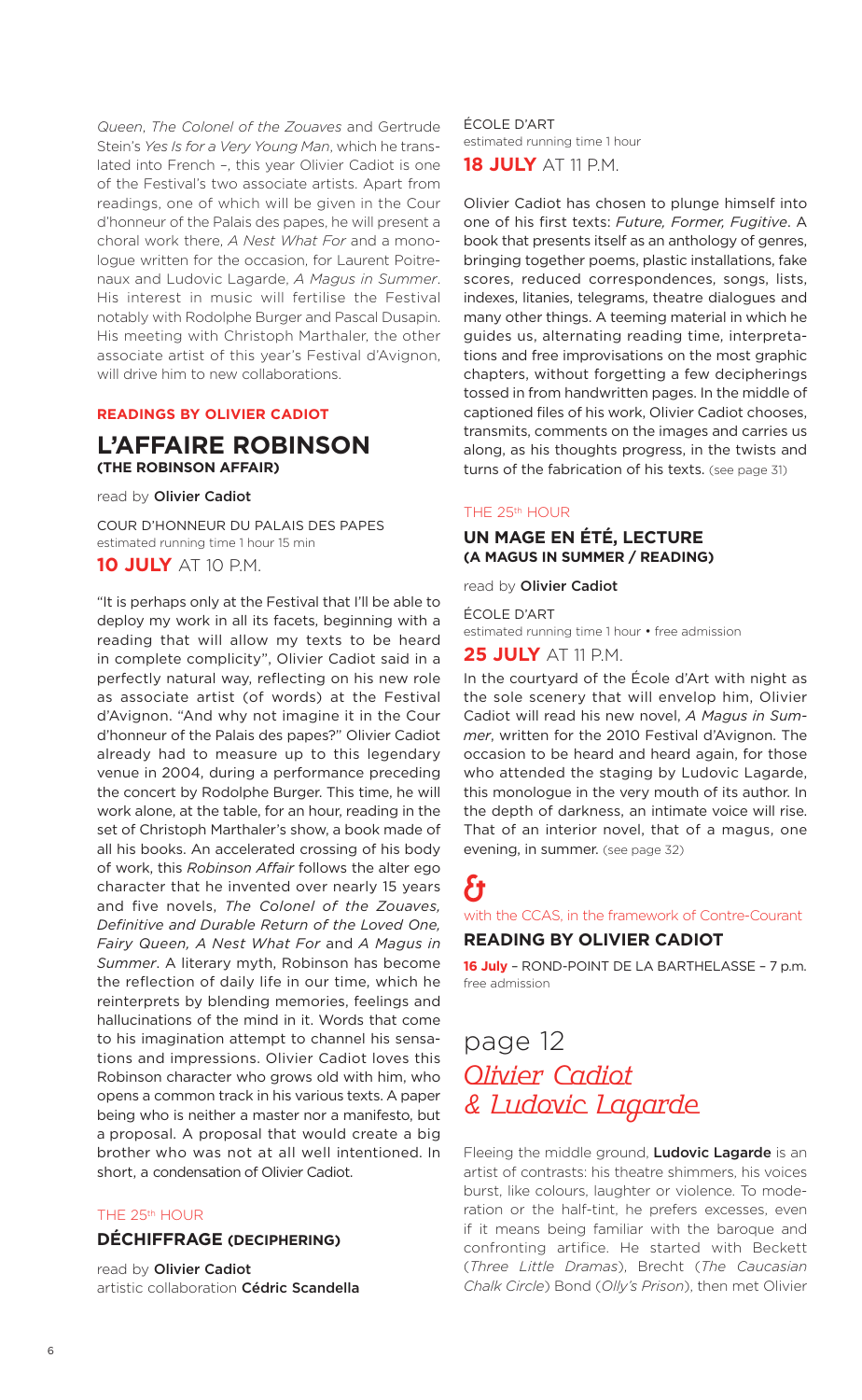Cadiot, from whom he commissioned *Sisters and Brothers* in 1993. The modus operandi of their collaboration was established with *The Colonel of the Zouaves*, in 1998, when the writer's novels became genuine plays in the director's hands: the latter adapted, staged, plunged in his own way into the text material, to offer his favourite actor, Laurent Poitrenaux, registers of voices, visions, reminiscences and ceremonies, as brilliant as they are profound and joyous. Next followed *Definitive and Durable Return of the Loved One*, then *Fairy Queen*, premiered in 2004 at the Festival d'Avignon, at the same time as *Yes Is for a Very Young Man*, a play by Gertrude Stein that Olivier Cadiot translated into French. Concurrently, Ludovic Lagarde, trainer and discoverer of actors, kept up his pedagogical activity. Director of the Comédie de Reims since January 2009, he has also worked with the musical director Christophe Rousset to stage French baroque operas, with Pascal Dusapin for the revival of his *Romeo & Juliet* at the Opéra Comique, with Wolfgang Mitterer for the creation of his *Massacre* and he just premiered *Doctor Faustus Lights the Lights* in March 2010, a rock opera after Gertrude Stein. At Avignon, Ludovic Lagarde also directed in 2005 readings with young actors of Belgian texts, staged *Richard III* by the Flemish Peter Verhelst at the Cloître des Carmes in 2007 and staged the final-year show of the ERAC (Regional Actors School of Cannes) in 2008 in the framework of Drama Schools at the Festival.

# **UN MAGE EN ÉTÉ**

**(A MAGUS IN SUMMER)**

by **Olivier Cadiot** directed by **Ludovic Lagarde**

OPÉRA-THÉÂTRE estimated running time 1 hour 30 min • *premiere 2010* **21 22 23 24 26 27** AT 6 P.M.

This text is a loop. It gives rise to memories and imposes itself as a return to origins, those of a trio that formed at the end of the 1990s. The writer Olivier Cadiot, the director Ludovic Lagarde and the actor Laurent Poitrenaux invented at the time *The Colonel of the Zouaves*. An incredible stage project in which the voice, the words, the gestures and the postures of a single immobile man are worth more than a thousand different characters and all the mad races throughout the world. With *A Magus in Summer*, after three shows broadened to the group, the Cadiot-Lagarde-Poitrenaux trio return to the form, solitary but peopled, of the monologue. "In this text," the author explains, "our hero Robinson no longer moves. He shuts himself up, he no longer builds huts in the trees. His island is interior, he becomes the archaeologist of his daily life." A life of a magus whose crystal ball is transformed into a tool of visions and sensations that are instantly effective: what he see, he expe-

riences. Water flows onto his body, nature surrounds him, knowledge is within easy reach; he grasps the world, visualises it, understands it. What emerges from this is precious: a form of minimal survival through free evocations, a Proustian trip with a crumbled *madeleine*, a freeze-dried infusion of extreme lucidity. A show that is built on flashes of daily life, on tales of true facts. The modulated voice and the gestures that Laurent Poitrenaux deploys, the contrasting luminosity of Ludovic Lagarde's expression the writing in relief of Olivier Cadiot: the accumulation of data makes this magus one of the most dynamic and efficient tools of reflection ever. Like a machine that might have a body, a technology that might have a mind.

### **UN NID POUR QUOI FAIRE (A NEST WHAT FOR)**

by **Olivier Cadiot** adaptation **Olivier Cadiot** and **Ludovic Lagarde** directed by **Ludovic Lagarde**

GYMNASE GÉRARD PHILIPE running time 2 hours 15 min • *2010 premiere* **8 9 10 11 13** AT 10 P.M.

**14 15 16 17 18** AT 5 P.M.

"Royal court in exile in the mountains seeks image consultant, fully equipped room in atypical chalet, artists please abstain." This was the ad to which Robinson replied, Robinson, the hero of Olivier Cadiot's novel that Ludovic Lagarde and his troupe of the Comédie de Reims have brought to the stage today. And here is Robinson, projected into an improbable kingdom, governed by a nutty Majesty, impeccably incarnated by Laurent Poitrenaux, utterly funny and cynical. In this monarch of divine right, in his winter sport chaletchateau, everything is imperilled by the inherent pressures of contemporary life. The court is in marching order, led by a mistress with an iron fist in a velvet glove, ruling the minor staff while dreaming about American TV series. But all the subjects are stretched, or rather twisted, between the traditional service of His Majesty and their place – if not their fantasies – as today's men and women: the chamberlain sledges and takes himself for a salesman, the great squire straddles bobsleighs and draws logos, the royal doctor practices alternative medicine, the royal princesses wear pink dresses while inventing destinies of executive women for themselves. In the midst of this court as outmoded as it is filled with techno music, Robinson, the character-common thread of Olivier Cadiot's novels, trails his extra-lucid thoughts and his surprising comparisons. He looks for a nest there, but above all finds a principality of comedy, seized by delirium when it isn't debauchery, where tyranny is measured centimetre by centimetre at the level of the armchairs, where power makes eyes at communication and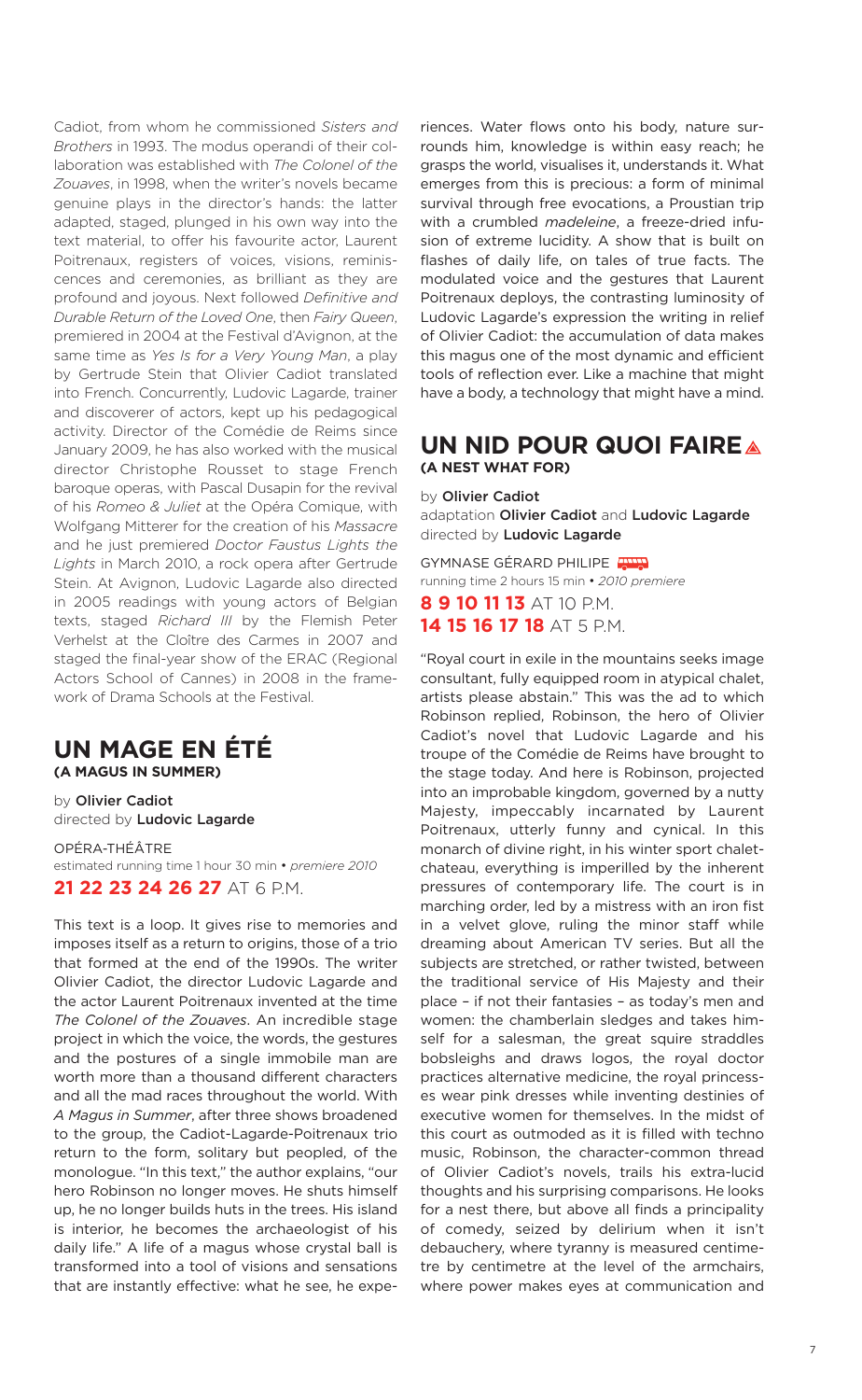the court system hesitates between the ludicrous farce and the doors that slam in a boulevard theatre play. However, we must pay attention: the bursts of laughter are deadly. This king, these courtiers, this language of flattery and of satire, these desires between leisure and mass culture, this court ogling at corporate governance is here and now!

# &

The 25<sup>th</sup> Hour with Pierre Baux

### **ROCK WRITINGS**

**16-17 July** – ÉCOLE D'ART – 11 p.m. directed by **Matthieu Malgrange**, **Laetitia Zaepffel** with **Pierre Baux**, **Vincent Courtois** (cello) (see page 31)

# page 14 Rodolphe Burger

The territories that **Rodolphe Burger** and his insatiable musical appetite have gradually conquered are vast. For the last 15 years, he has multiplied his collaborations with his alter egos: author-composers like Alain Bashung for *The Song of Songs* and Jacques Higelin for the albums *Amor Doloroso* and *Coup de foudre*; exceptional instrumentalists like the guitarist James Blood Ulmer, the trumpet player Erik Truffaz and his tour companions, Julien Perraudeau and Alberto Malo; without forgetting those singers with a strong personality Françoise Hardy and Jeanne Balibar. But Rodolphe Burger also explores extra-musical territories, whose words, images and gestures are in resonance with his own universe. With the poet Pierre Alferi, he composed cinema-poems and offered a subtle sound track with silent movie sequences; with the choreographer Mathilde Monnier, he reinvented the links between music and dance; with Charles Berberian and Philippe Dupuy he forged a spectacular illustrated concert. Rodolphe Burger's personality cannot however be reduced to these assorted works. We recognise, out of a thousand others, a guitar chord signed Burger, a phrase sung by the former leader of the Kat Onoma group. In 2004, the Cour d'honneur of the Palais des papes already resonated with his rock and electric music. At the time, his concert opened with a few texts read by a long-time pal: Olivier Cadiot.

### SACRED MUSIC CYCLE

### **LE CANTIQUE DES CANTIQUES (THE SONG OF SONGS)**

translated by **Olivier Cadiot** and **Michel Berder** music **Rodolphe Burger**

TEMPLE SAINT-MARTIAL estimated running time 35 min **16 JULY** AT 12 NOON AND 9 P.M.

In 2001, Alain Bashung and Chloé Mons asked Rodolphe Burger to put their wedding ceremony to music. The religious ceremony turned into a recording session: on an electronic rock loop, the singer's voice blends with that of his muse to let the spectators hear *The Song of Songs*. As Alain Bashung died last year, the duet can no longer be reformed, but this love song with Biblical origins only asks to be perpetuated. Armed with new arrangements, Rodolphe Burger proposes a version of it to which Valérie Dashwood and Laurent Poitrenaux, Ludovic Lagarde's loyal actors, will lend their voices.

### **CONCERT DESSINÉ (ILLUSTRATED CONCERT)**

music **Rodolphe Burger** drawings **Charles Berberian, Philippe Dupuy**

COUR D'HONNEUR DU PALAIS DES PAPES running time 1 hour 30 min

**24 JULY** AT 11 P.M.

Going deeper into the experience that originated in 2009 at the International Comic Book Festival of Angoulême, Charles Berberian and Philippe Dupuy invest the Cour d'honneur to outline Rodolphe Burger's music. Major authors of the contemporary comic book with atypical backgrounds, illustrators for the press and the publishing world, poster artists, they have taken up the wager of directly drawing what the compositions being played on stage inspire in them. Accompanied by his loyal collaborators, the bassist Julien Perraudeau and the drummer Alberto Malo, as well as Erik Truffaz on the trumpet, Rodolphe Burger deploys within the walls of the Palais des papes his elegant and haunted rock, which naturally calls forth images. Projected on a large screen, the drawing is done in real time, during the piece, and is renewed with each song. The music carries along everyone's hands, those of the musicians as well as those of the illustrators. We are present at a dual improvisation. That of the stage, where the concert is woven, replies to that of the drawing board, at which Dupuy and Berberian work with four hands, armed with a friendship of over 25 years. Each of them enters the music, no one leaves the drawing: the two artforms communicate, question each other, comment on each other, illustrate each other, relaunch each other. Sometimes, everything even seems to dance, as if the music were crossing the stage to look for a body or a particular pencil line. And therein lies all the magic of this spectacular concert.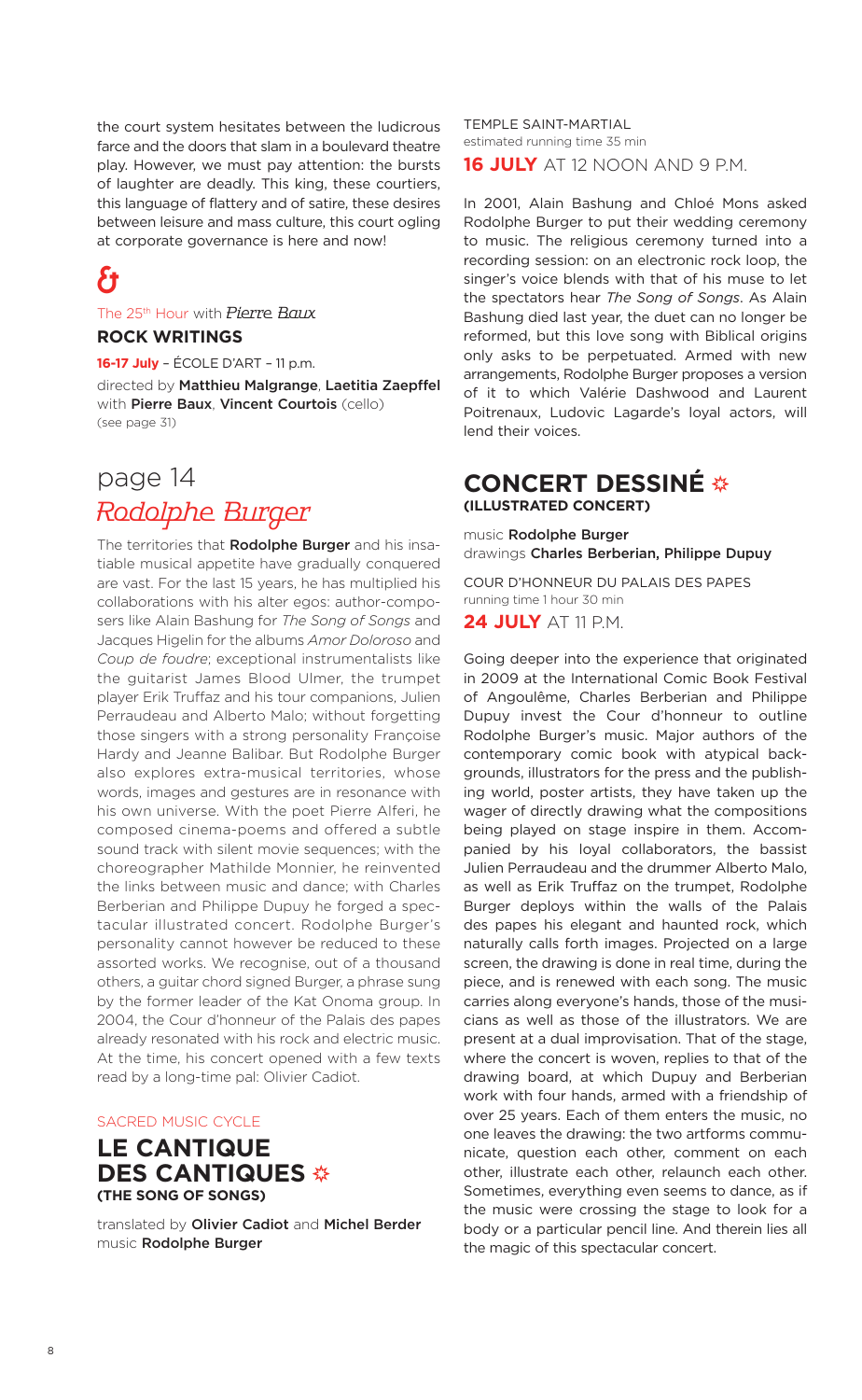### THE 25th HOUR

### **LIVE CINEMA-POEMS**

video, text and voice **Pierre Alferi** sampler, guitar and singing **Rodolphe Burger**

ÉCOLE D'ART running time 1 hour **19 20 AT 11 PM.** 

Pierre Alferi is a novelist, poet and essayist. His writing borrows from music and the visual arts and the cinema. It is notably enriched by certain films with which the author constantly lives. A book, *Le Cinéma des familles*, bore witness to this in 1999. The writer wished to show this progression and to put it in words and music, for which he turned to his friend Rodolphe Burger. These live cinema-poems emerged from this association. In them, the musician improvises on the writing spoken by Pierre Alferi, while on the screen at the back of the stage, like an omnipresent glimmer with a rediscovered aura, stretch the slowed-down and re-edited images of Charles Laughton's *The Night of the Hunter*, Tod Browning's *The Unknown* and a few unsuspected cinematographic nuggets. The fascinating memory of the cinema meets, here, in real time, voice and music, text and song, for a show in fusion. (see page 32)

### **14 JULY BALL**

art director **Rodolphe Burger**

ON THE BANKS OF THE RHÔNE, IN FRONT OF THE SAINT-BÉNEZET BRIDGE **14 JULY** ABOUT 11 P.M. AFTER THE FIREWORKS running time 3 hours • free admission

As the conversations between Olivier Cadiot, Rodolphe Burger and the Festival d'Avignon progressed, a strange, joyous, unpredictable idea sprang up that only asked to become concrete: a large-scale ball on 14 July, Independence Day, the only evening when the Festival takes a pause because of the fireworks. Jean Vilar had already dreamt of it a long time ago: artists mixing with people to give free rein to a fête open to everyone. Rodolphe Burger was more than willing, a question of desire and philosophy: a concert that turns into a popular fête. This reincarnation in situ and in vivo of the spirit of the popular theatre takes place, with the indispensable support of the city of Avignon, on a large stage set up on the banks of the Rhône, at the foot of the Pont d'Avignon bridge. What is a popular ball today? How do you combine the quality of a high musical level and entertainment? In the tradition of ball orchestras, Rodolphe Burger presents hit tunes, invites "surprise guests" and makes Avignon dance, in front of the bridge.

### & The Theatre of Ideas **HOW CAN WE BE MUSICAL?**

**22 July** – GYMNASE DU LYCÉE SAINT-JOSEPH – 3 p.m.

with **Rodolphe Burger** and **Pascal Dusapin** free admission (see page 38)

# page 17 Pascal Dusapin

In 2006, when the Collège de France chose **Pascal Dusapin** for the artistic creation chair, the oldest French institution of knowledge honoured a personality from the French music world. The density, regularity and richness of his activity as a composer astonishes, surprises, impresses, in France and worldwide. Since the end of the 1970s, the former student of Iannis Xenakis has been exploring all the domains of composition – solo instrument, chamber music, the quartet, the chorus, orchestra, opera, oratorio… No form leaves him indifferent, no instrument, even the piano, for many years neglected. Another heavily visited field of affinity: voices, soloists or choruses. The Dusapin style encompasses the most expressive techniques and vocabulary. It is deployed in energy, in flow, with a definite lyricism and a beautiful plastic and sound quality, but it also can welcome pauses and gentle respiration. Pascal Dusapin very much likes literary, pictorial and philosophical references and he does not hesitate to include them in his compositions, using montages of early texts, work using the writers of modernity (Samuel Beckett, Gertrude Stein, Heiner Müller) or collaborations with contemporary authors, like his friend Olivier Cadiot, who wrote the libretto for the first of his six operas, *Romeo & Juliet*. Not abandoning either the achievements of a certain classicism or the advances of the avant-garde, Pascal Dusapin has built an independent body of work outside of the cliques. Besides *Romeo & Juliet* presented in 1989, he gave a concert at the Festival d'Avignon in 1994 in collaboration with the Centre Acanthes.

### **CONCERT ※**

composition **Pascal Dusapin** interpretation **Accroche Note**

CLOÎTRE DES CARMES running time 1 hour 15 min **19 JULY** AT 11 P.M.

*Trio Rombach* for clarinet, cello and piano *Echo's Bones* for soprano, clarinet and piano *Ictus* creation for bass clarinet *Romeo & Juliet*, by Olivier Cadiot: *Now the Fields…* extract from the opera, version for soprano, clarinet, cello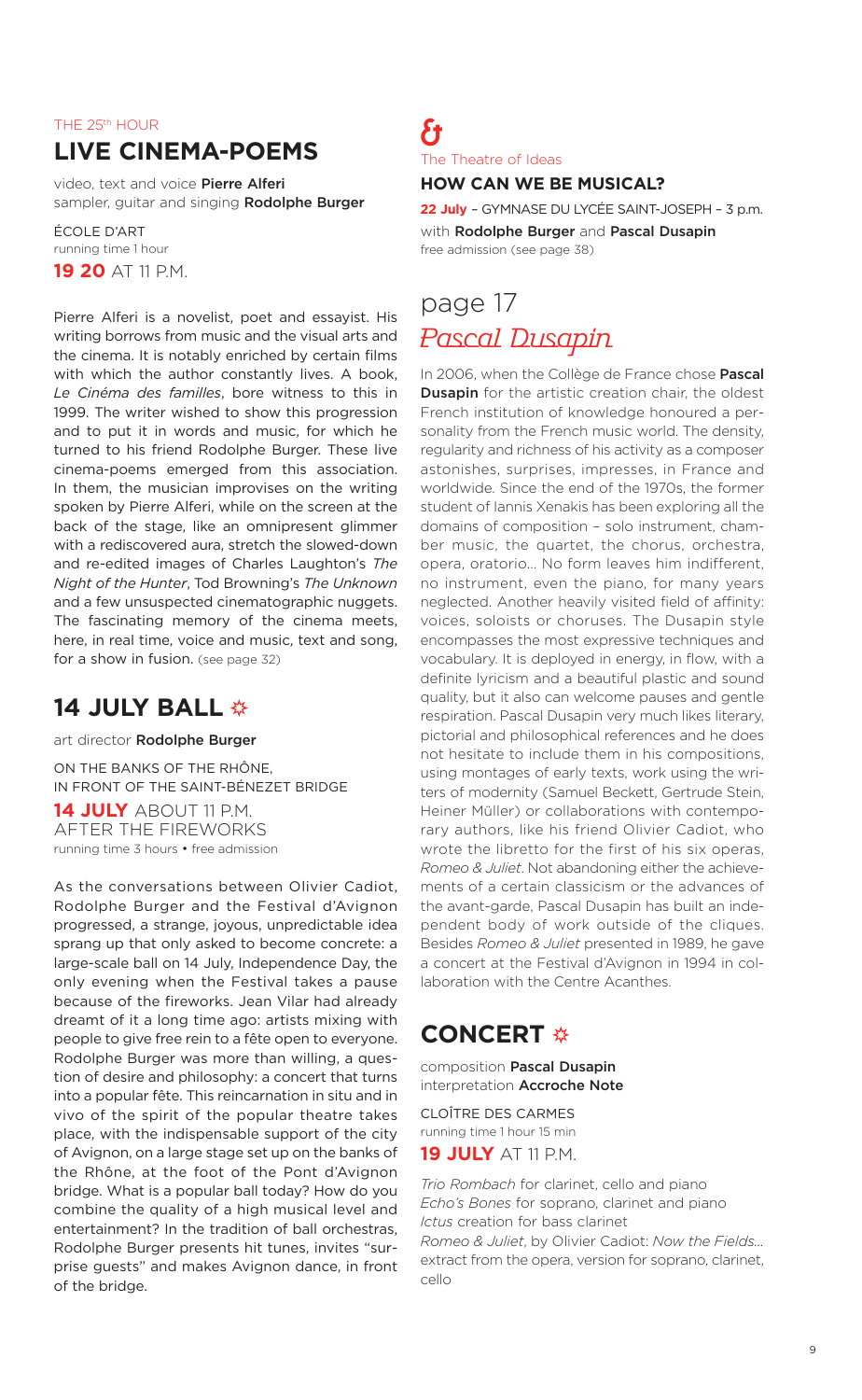Commissioned or revived by the ensemble Accroche Note directed by Armand Angster, these compositions favour the physics of the musical phrase, its rhythms, its cuts, its attenuations then its returns. It is music that goes quickly, conjuring energy networks, then exhausts itself into a subtle and tender digression, before starting again, like the phoenix rising from its ashes. Fairly close, in the end, to Samuel Beckett's *Echo's Bones*, the very young poet with his rapid but substantial language, whose five chiselled works are spoken in the second movement of the concert, echoing the texts written by Olivier Cadiot, recited by Pascal Dusapin himself.

### SACRED MUSIC CYCLE

### **DUSAPIN/BACH ※**

interpretation **Accroche Note** and **Bernard Foccroulle** (organ)

TEMPLE SAINT-MARTIAL running time 1 hour 10 min **23 JULY** AT 6 P.M.

Interpreted by a trio from the Accroche Note ensemble and Bernard Foccroulle at the organ, these pieces by Pascal Dusapin are more minimalist and all three inspired by the sounds, songs and expressions of the daily universe. *Ohé* refers to the soldiers' cry, a joyous, light interjection and onomatopoeia that has come down through the centuries and civilisations. *Ipso* is a variation on the infra-ordinary, a jovial, natural, dynamic held line whose musical material is simple but whose deployment is singular and subtle. *Canto* is a tribute to the Italian poet Giacomo Leopardi, naturally dedicated to singing, a woman's voice accompanied by supple, sinuous, plaintive harmonies with a gentle melancholy. Three contemporary pieces that dialogue with an older repertoire, that for organ by Johann Sebastian Bach.

# page 18 Jean-Baptiste Sastre

After his studies at the Conservatoire national supérieur d'Art dramatique in Paris, **Jean-Baptiste Sastre** signed his first staging in 1995, *History Experienced by King Toto*, after the work by Antonin Artaud. He next staged texts by Genet, Duras, Marlowe, Büchner, Marivaux, Labiche and Coleridge. His work as a director does not solely consist in directing actors, but also in creating with those who accompany him, and more particularly the poets and plastic artists he surrounds himself with, aesthetics specific to each show. In 2005, Jean-Baptiste Sastre, the winner of the "Villa Médicis hors les murs" in London, started work on the Elizabethan theatre and in particular on *Richard II*, which he will present this year in the Cour d'honneur for his first participation in the Festival d'Avignon.

For his staging of *The Tragedy of King Richard II*, Jean-Baptiste Sastre will use a new translation of the play by **Frédéric Boyer**. Interested first of all in literature, philosophy and exegesis, Frédéric Boyer published his first story, *The Consolation* at the age of 30. He then resolutely turned to writing novels, essays and poetry, without neglecting translation. It was in this latter role that he was the "general manager" of the project that led, in 2001, to the publication of a new version of the Bible by contemporary writers including Olivier Cadiot, Jean Echenoz and Valère Novarina. His translation of *The Tragedy of King Richard II*, along with the *Sonnets*, will appear in May published by P.O.L.

A plastic artist invited throughout the world, who has lived and worked in France since 1962, **Sarkis** is accompanying Jean-Baptiste Sastre in the creation of *The Tragedy of King Richard II*, after a first collaboration on a sound, visual and olfactory installation at the Grande Mosquée de Paris, for the 2009 session of the Nuit blanche ("Sleepless Night"). A genuine sculptor of spaces, he notably works on light, sound and history-laden objects, encountered by chance, that he stages to establish a bridge between past and present.

With the exception of *The Life and Death of King John*, **William Shakespeare**'s tragedies have all as a backdrop the War(s) of the Roses, which spilled rivers of blood in Great Britain and Ireland between 1399 and 1485, from the deposing of Richard II to the coronation of Henry VIII. For the playwright, the idea was not to recount history, but to ask, starting from that of the kings who succeeded each other on the throne, questions on the power and passions that it can give rise to. Written and performed in 1595, revived and censured in 1597, when the position of Queen Elizabeth I was threatened, *The Tragedy of King Richard II* was not staged in France until 1947, when it was presented by Jean Vilar, at the first Semaine d'Art d'Avignon.

### **LA TRAGÉDIE DU ROI RICHARD II (THE TRAGEDY OF KING RICHARD II)**

by **William Shakespeare** directed by **Jean-Baptiste Sastre**

COUR D'HONNEUR DU PALAIS DES PAPES estimated running time 2 hours 45 min • *2010 premiere* **20 21 22 23 25 26 27** AT 10 P.M.

What an odd history is that of Richard Plantagenet, crowned eighth king of England when he was 10, really assuming the prerogatives of his responsi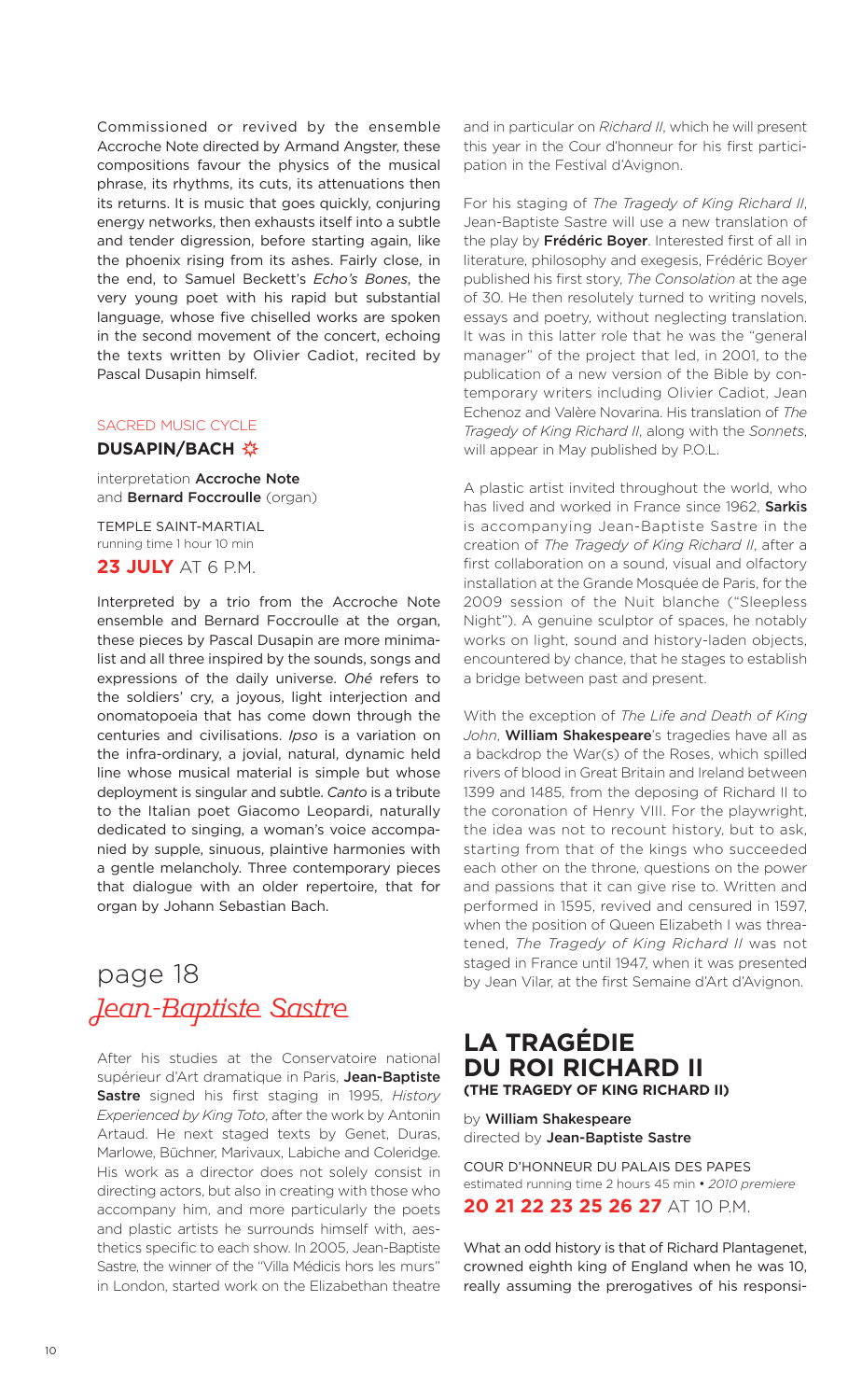bility at 15, renouncing the throne at 32, before dying in prison, the following year, in 1400. What a fascinating tragedy, what an astonishing fiction is that written by Shakespeare in 1595, based on the life of this monarch with his many contradictions, loved and hated, strong and weak, who asserted himself as both man and king, and not only as a sovereign of divine right. A martyr king for some, a weak, capricious, indecisive, unjust king for others: every adjective was used to characterise this royal body who brought his kingdom with him in his fall. Shakespeare's play bears witness to the end of a world on whose rubble anarchy and barbarism reigned. In this is the whole contradiction of the concept of power incarnated by Richard II, which was based on the fear of disorder and anarchy and which lead however to more chaos and violence. At the invitation of the director Jean-Baptiste Sastre, Denis Podalydès will take on, in the Cour d'honneur of the Palais des papes, a venue contemporary with Richard II's reign, the role of this "non-king king" as he called himself, this king whose sovereignty was sickened by an exercise of power peopled by illusions. *The Tragedy of King Richard II* relates his trajectory, but also that, symmetrical but despite everything opposite, of Henry Bolingbroke, the future Henry IV interpreted by Pascal Bongard. Both of them faced death in a combat whose principal stakes were the quest for power, a combat that led each of them to a common pain. The writer Frédéric Boyer has chosen a direct, edgy language that gives an account of the richness of Shakespearean speech excluding any romanticism. A choice that echoes Jean-Baptiste's passion for words and literature as the presence on the stage of the authors Jean Echenoz and Pierre Michon attests. This project will offer us their common vision of this Shakespearean poem that still haunts our hearts today.

### &

Readings with France Culture

### **THE SONNETS** of **William Shakespeare**

**17 July** – MUSÉE CALVET – 8 p.m. • free admission The new translation by **Frédéric Boyer** read by the actors from *The Tragedy of King Richard II.*

#### Readings at the Musée Calvet

### **READING** by **Frédéric Boyer**

**22 July** – MUSÉE CALVET – 11 a.m. • free admission text read by the author (see page 36)

#### **READING** by **Pierre Michon**

**24 July** – MUSÉE CALVET – 11 a.m. • free admission text read by the author (see page 36)

### at the Chapelle du Miracle (venue in the Île-de-France region)

**COMICS** exhibition by **Sarkis** (details in the *Spectator's Guide*)

### page 20 Anne Teresa De Keersmaeker Rosas

At the head of a company, Rosas, and a school, P.A.R.T.S., **Anne Teresa De Keersmaeker** has displayed for the last 25 years, the enormous vitality of the contemporary dance landscape. Shows like *Fase*, *Rosas danst Rosas* (both presented at the Festival d'Avignon in 1983), *Rain*, *Drumming* or more recently *Zeitung* and *The Song* have marked and continue to mark the history of dance, Anne Teresa De Keersmaeker giving as much importance to creation as to the dissemination of her repertory. Since her beginnings in the 1980s, music, from Mozart to Steve Reich, from Bartók to Coltrane, has imposed itself as the driving force of her work. In a style that is both energetic and rigorous, her dance knows like no other how to combine with notes as well as with silences, always questioning further the art of movement. It is always at the crossing of the relationship between music and dance that she plans to place herself, but to better take off again towards strippeddown movements, pure gestures, in a show where she herself will dance. The presence of Anne Teresa De Keersmaeker this summer in Avignon for a new creation is an event: in fact, with the exception of a brief and wonderful appearance in *God & the Living Spirits* by Jan Decorte in 2005, the dancer with her inexhaustible fervour has not been to the city of the popes since 1992 and her *Mozart/ Concert Arias* performed in the Cour d'honneur.

### **2010 PREMIERE**

choreography **Anne Teresa De Keersmaeker**

CLOÎTRE DES CÉLESTINS estimated running time 2 hours • *2010 premiere* **9 10 11 12 13 15 16** AT 8.30 P.M.

Looking at a body dance on Anne Teresa De Keersmaeker's stage is necessarily seeing music being incarnated since, like a virtuoso instrument, the dancer is the best possible interpreter of a score in which the notes are steps and the tempo a movement. In her constant search for the alliance between dance and music, the choreographer explores a new world. After Bach and Webern in *Zeitung*, the Beatles and their *White Album* in *The Song*, she has chosen *ars subtilior* as the inspiration and starting point of her new piece. A polyphonic, sophisticated musical form dating from the late 14<sup>th</sup> century, which was notably invented at the popes' courtyard in Avignon at the period of the Western Schism, that is, when other popes sat at the same time in Rome. This music, with all its contrasts, ruptures, superimpositions,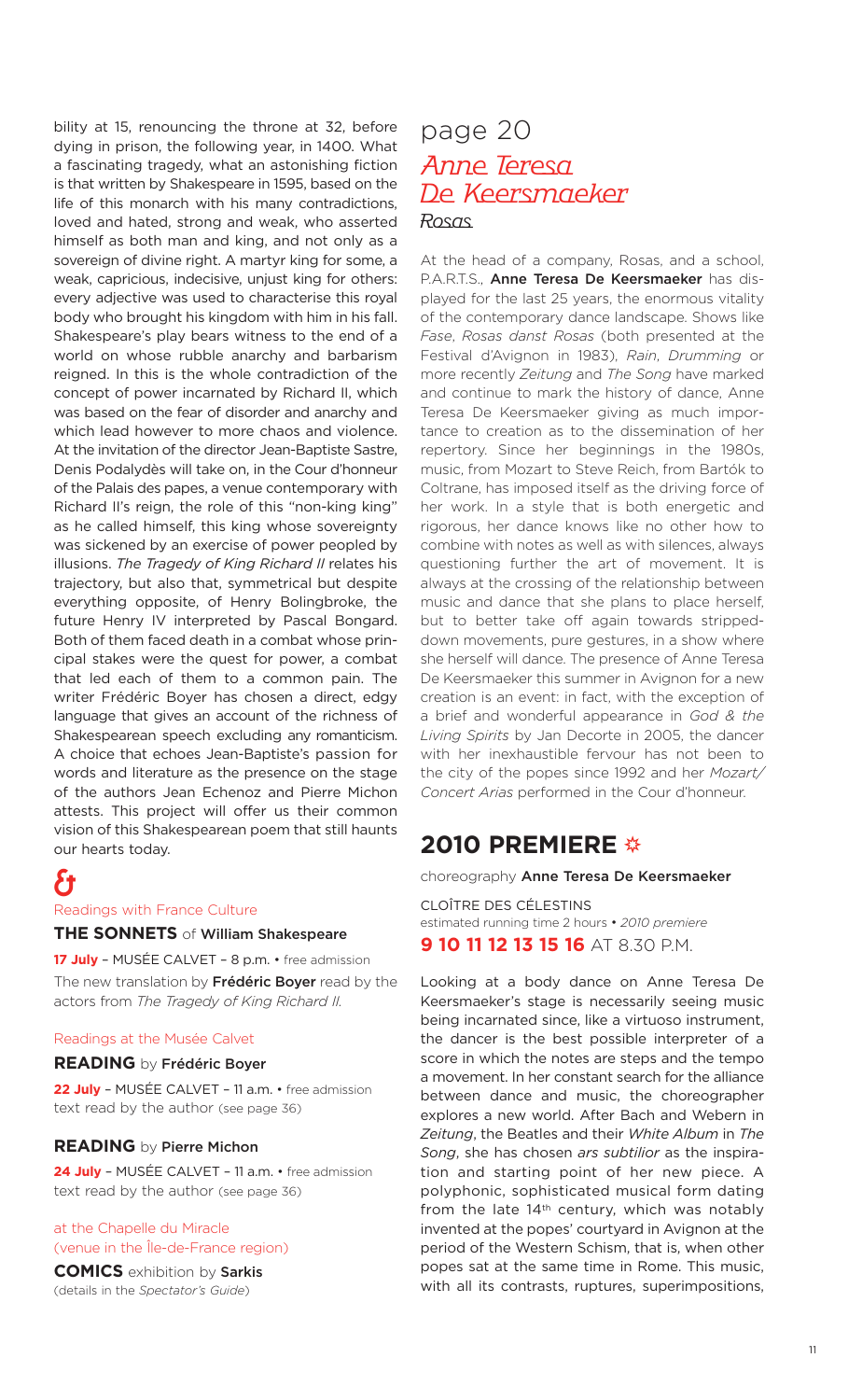intersections and sometimes dissonances, is a constant source of surprise. In this sense, it rather accurately bears witness to a period of crises during which the pillars of society, whether political or religious, were strongly shaken. Based on what could seem a score of disarray, played directly on stage, Anne Teresa De Keersmaeker composes movements as if a breath had seized her dance. Then every freezes, for a time, and only the vibration of a voice, the timid resonance of a light flute, succeed in reanimating bodies that might have been said to be won by death, omnipresent in the minds of this period. The incarnation here takes place through an interiorization of the music, which transforms the movements and gestures into pure act, as though the dance became a heartbeat, the passage of the wind on the bare stage, the language of a sovereign incorporation. But the fragile balance can be broken and the harmony implode into chaos when the storm returns from the past and history imposes its macabre cortege on men, like a pastoral of fear. At a distance of more than 600 years, in a Celestine cloister dating from the same period without any pretensions or artifices, Anne Teresa De Keersmaeker confronts us in this way with ourselves, through the sole power of the dancing bodies and the music interpreted on stage.

# &

Sacred Music Cycle

### **COUR ET CŒUR ENSEMBLE**

**15 July** – MÉTROPOLE NOTRE-DAME DES DOMS 12 noon An *Ars subtilior* music concert.

## page 22 Guy Cassiers Toneelhuis

For over 20 years, **Guy Cassiers** has been involved in an original theatre adventure incessantly questioning the past and present of a Europe prey to permanent upheavals, especially since the start of the 20<sup>th</sup> century. Drawing material from his shows as well as from literary (Proust, Duras, Pushkin, Tolstoy, Salman Rushdie, Jeroen Brouwers, Klaus Mann and others), theatre (Shakespeare) and cinematographic (Alexander Sokurov) works, he has developed a unique itinerary using the most modern technologies to serve a purely theatrical dramaturgy. From his training in the visual arts, and most especially the graphic arts, he has kept his taste for strong images within which his actors can move to recount histories, fables, epics, tragedies or farces. Avoiding linearity and simplification, he seeks to deconstruct the real and multiply the number of possible interpretations, leaving the listener and viewer to freely choose, freely build his own history, his own relationship with history and the society that surrounds him. Guy Cassiers likes to say that he is here to make available to the spectators "the brushes and the colours", but that it is up to them "to paint the picture". In this sense, his theatre is eminently political, totally engagé, genuinely of its time. Coming to the Festival for the first time in 2006 to present *Sunken Red*, he was once again invited in 2007 for *Mefisto for ever*, the first part of a trilogy the second and third parts of which, *Wolfskers* and *Atropa*, *The Vengeance of Peace*, he presented in 2008.

In 1906, the Austrian writer **Robert Musil** (1880- 1942) published his first novel, *The Confusions of Young Torless*, a fictionalised autobiography of his youth. Starting in 1900, he became interested in literature and assiduously frequented the Viennese salons, bubbling centres of Austrian culture. Mobilised in 1914, he continued writing articles, short stories and poems, before starting, in 1928, on his great work: *The Man without Qualities*. A work that would remain forever unfinished: after fleeing Nazism in 1938, he died in Zurich in April 1942.

Before writing his first plays, **Filip Vanluchene** was an actor and translator, in particular of Dario Fo's work. It was in the 1990s that he gave himself over completely to writing. He notably published *Roller-coasters*, *Let's Risk It All* and, in 2008, *Citytrip*, marked by the force of satire and the author's capacity to write a work with a universal scope based on the situation in western Flanders. He was the one whom Guy Cassiers asked to work on the adaptation of *The Man without Qualities*, adding "a personal note" to it.

### **DE MAN ZONDER EIGENSCHAPPEN I (THE MAN WITHOUT QUALITIES I)**

after **Robert Musil** directed by **Guy Cassiers**

### OPÉRA-THÉÂTRE

estimated running time 3 hours 30 min including intermission • show in Dutch, with French surtitles *2010 premiere*

**8 9 10** AT 9.30 P.M. **11 12** AT 3 P.M.

"Musil is the attempt of everything. Of everything in the world," Marguerite Duras wrote. It isn't *The Man without Qualities*, a tableau of the world in decomposition, a mythic text equal to *Remembrance of Things Past*, that would prove her wrong. Even if we had never laid eyes on the pages of this novel without narration, this philosophical political satire, this gigantic diary, we generally know that Robert Musil spent most of his life attempting to finish this work for which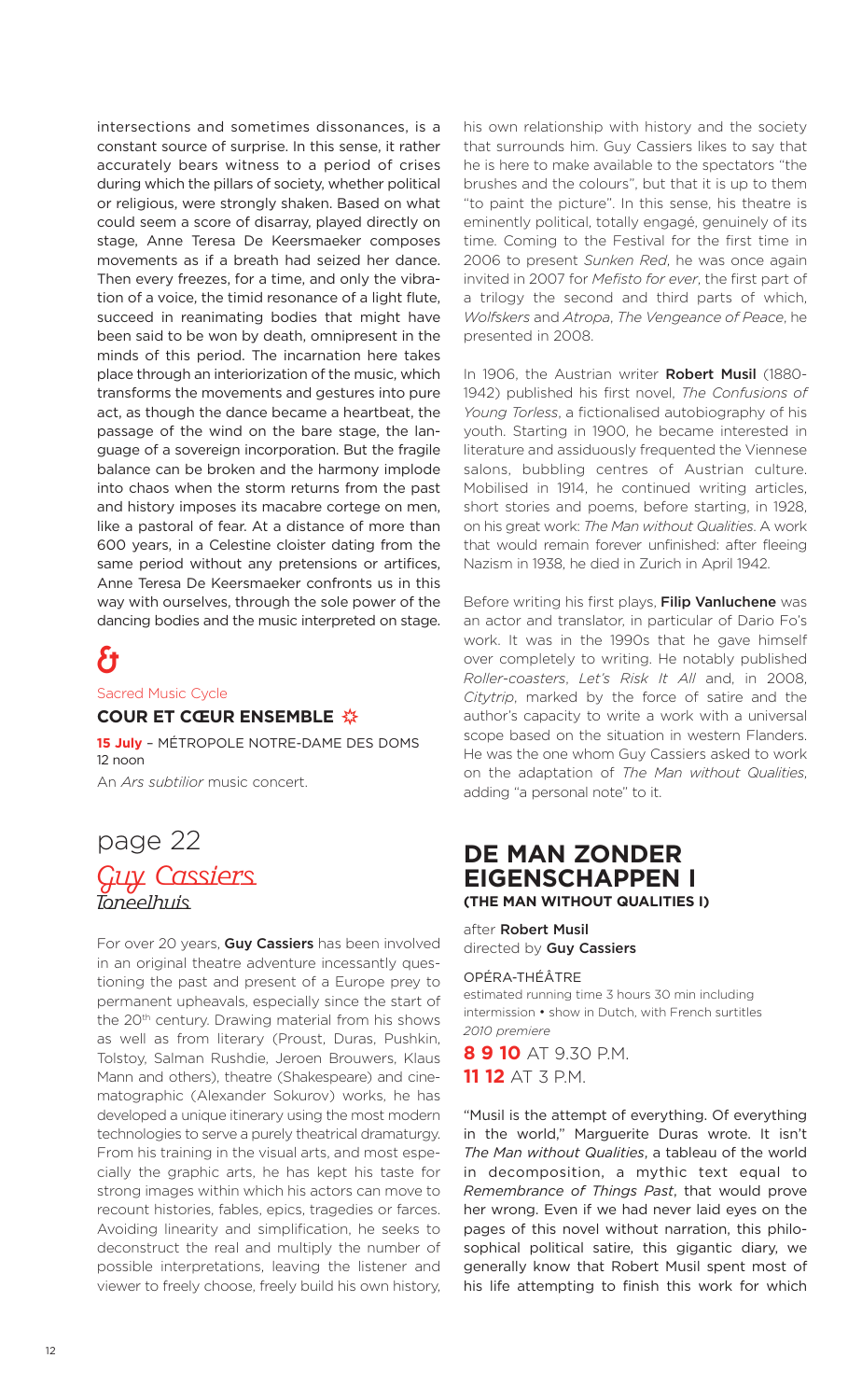he planned 123 chapters although only 58 were completed. To envisage the work in its totality, its plenitude and its diversity, Guy Cassiers asked the Flemish author Filip Vanluchene to write a three-part theatre cycle, faithful to Musil's texts while permitting himself personal additions. It is the first part of this work that will be presented at the Festival d'Avignon: the one that deals the most with the political aspect of this work, the one that accurately depicts a society that has outlived itself, that of the end of an empire that is going to collapse in the torments of World War I. A period perceived as grandiose is in its death throes, without the slightest hint of a new era appearing. Politician, manufacturer, artist, soldier, psychiatrist, outlaw, femme fatale, icon compose this out-of-kilter world that surrounds Ulrich, the man without qualities, the saga's hero, who, if he had the power, would have wanted above all to "abolish reality". The characters of the Austro-Hungarian intelligentsia who bustle about him to prepare the festivities for the 70<sup>th</sup> anniversary of the emperor Franz Joseph's reign are treated with distinct irony, sometime even great coldness, which in no way prevents moments of tenderness for these beings in perdition, who "dance on the edge of a volcano". Constantly wanting to combine the theatre's sister art forms with his practice as a director, Guy Cassiers "frames" his staging with two pictorial works, *The Last Supper* by Leonardo da Vinci and *Christ's Entry into Brussels* by James Ensor, a strong image of the switch from the harmony of a system to the destructive chaos that is heralded.

### page 24 Andreas Kriegenburg Kammerspiele of Munich

Originally from the former German Democratic Republic, **Andreas Kriegenburg**, after studying carpentry, decided to join the theatre of his native city, Magdeburg, believing that it was a place of possible freedom for him. He was a technician there, before becoming, at 21, assistant to the director in 1984 in Zittau then in Frankfurt an der Oder. It was there that he staged his first play in 1988. After the fall of the wall, he went to Berlin and the Volksbühne from 1991 to 1996. His path led him to the Schauspiel in Hanover then to the illustrious Burgtheater of Vienna, which he left in 2001 to become the principal director of the Thalia Theater of Hamburg. Today, he is the *Haussregisseur*, the associate artist, of the Deutsches Theater of Berlin. During all these years, he crossed Greek tragedy, the theatre of Shakespeare and Chekhov, as well as the contemporary German and European theatre. His collaboration with Dea Loher permitted him to present about 10 plays by this author, which have been very successful, especially so for the most recent production *Diebe* (*Thieves*) in January 2010. His work expresses an aesthetic search of great quality, but also his curiosity for texts from other forms that he adapts for the theatre. This is the case for *Der Prozess* (*The Trial*) by Kafka that he staged at the invitation of the Kammerspiele of Munich, one of the major acting ensembles of the German theatre, invited this year for the first time to the Festival d'Avignon, like Andreas Kriegenburg.

*The Trial* is one of the posthumous works that **Franz Kafka** (1893-1924) did not complete, written between 1914 and 1917 but only published in 1925, a year after his death, by his friend Max Brod who went against Franz Kafka's wishes in his last will and testament. Made up of parts and pieces, *The Trial* is a kind of literary puzzle that, with *The Castle*, *Metamorphosis* (the only text published during the author's lifetime) and *Amerika*, are part of the major texts of a writer who invented a unique style that was not lacking in humour to recount the anxieties and incomprehension of man in the daily life of a world that isolates and worries him, a cold and oppressive world.

### **DER PROZESS (THE TRIAL)**

by **Franz Kafka**

director and set designer **Andreas Kriegenburg**

OPÉRA-THÉÂTRE running time 3 hours including intermission show in German, with French surtitles • *premiere in France*

**16 17** AT 9.30 P.M. **18** AT 3 P.M.

"So when he read the first chapter of *The Trial* to his friends – I was one of them – all of us started to laugh hysterically and he himself laughed so hard that at one point, he couldn't continue his reading." That is how Max Brod related the first reading by Kafka of his text *The Trial*. For the theatre adaptation of this mythic text, Andreas Kriegenburg recalled this story and also remembered the interest Kafka had in the silent cinema, which was just appearing at the time. Built around eight characters each representing one aspect of the diffracted personality of the hero Joseph K., his show is a dive into the brain of this man faced with an inextricable situation, "accused" but left "free" in his movements. This initial paradox carries him to all the possible hypotheses, all the suppositions, all the attempts at an explanation. Unsuccessfully as each possible answer, each imaginable solution, leads him to a new questioning. By making all the protagonists clones of K., themselves also taken into a universe that swings between state oppression and neurotic depression, the director preserves the ambiguity itself of the novel, which brings us closer to the humanity of K., our brother, and at the same time holds us at a distance and leaves us as spectators of his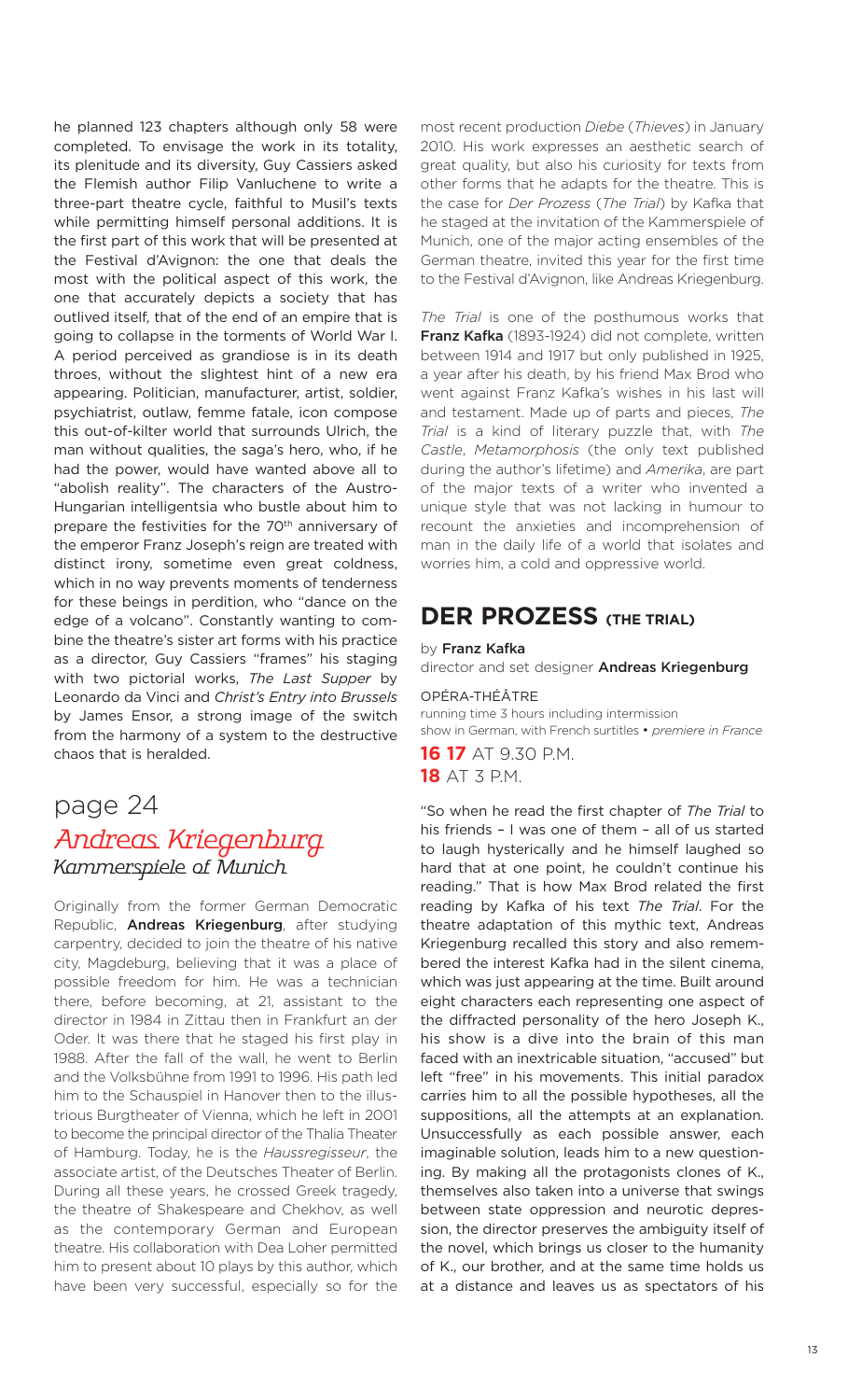adventures. Faced with a moving and particularly effective stage device, permitting us to very strongly feel the permanent imbalance of the characters who inhabit Kafka's universe, we laugh at their fall, we laugh at their oddness, we enjoy this comic repetition in the style of Buster Keaton. Very finely drawn, like the sketches done by Kafka himself, the silhouettes inhabited by the actors move in an elegant choreography, creating a genuine language of space and of the body. A poetic language made up of humour and anxietyprovoking craziness, the language of a Kafka beyond any caricature. Here, there is no doubt possible, K. resembles us and we resemble K.

# page 26 François Orsoni

After he returned from a professional stay in California, **François Orsoni**, a specialist in financial macro-economics, decided to enrol in a theatre school. He was 27 at the time and started as an actor, before becoming interested in directing to successively present *The Imbecile* and *Cap and Bells* by Luigi Pirandello. His encounter with the actors Alban Guyon, Clotilde Hesme and Thomas Landbo, who very quickly became his travel companions, encouraged him, in 1999, to found his own company: the Théâtre de NéNéKa. Putting words at the centre of his artistic approach, François Orsoni and his troupe of actors successively question Pirandello, Pasolini, Bulgakov, Büchner, Olivier Py, Dea Loher, Maupassant and Brecht. The choice of these texts is often linked to the venues, inside or outside, where they will be presented, but also to the actors who will perform them. François Orsoni likes to work with long periods of improvisation allowing the actors to create in greater freedom. Concerned about having them move in extremely simple sets, he expects that they will become bodies that talk serving a text that speaks. After *Lucky Hans*, it is another youthful work by Brecht, *Baal*, that the company will present for its first participation in the Festival d'Avignon.

**Bertolt Brecht** (1898-1956) was 20 years old in 1918. At the time he was a nurse in the German army and read *Der Einsame* (*The Lonely*), a biography of the great German poet Christian David Grabbe, written by a future eulogist of Nazism, Hanns Johst. Disappointed by this work, he made a wager to write a better text in four days on this asocial and provocative figure of a poet. A first version of *Baal* was finished at the end of the year, then a second in 1919. Brecht subsequently reworked this play at regular intervals, proposing a final version in 1955, a year before his death. During his entire life, the anti-authoritarian author of *The Three-penny Opera* and *Mother Courage* was haunted by this text that he never staged.

### **BAAL**

by **Bertolt Brecht** directed by **François Orsoni**

CLOÎTRE DES CÉLESTINS estimated running time 2 hours • *2010 premiere* **19 20 22 23 24 25** AT 10 P.M.

"Everything interests me from the moment when

I can gobble it", says Baal, the hero with the same name as the Phoenician god who gave the night back its colours. This universal devouring is also that of the young Brecht at the end of World War I, when human slaughter had come to an end and everything had to be rebuilt on the ruins of a European civilisation that people had wrongly believed was pacified and carried humanistic and progressive values. At the time, he wrote 58 pages of raw poetry. Fifty-eight pages that had the odour of the nihilism of a young man that nothing could stop in his mad race toward pleasures, in his quest for freedom, in his need to passionately live each moment of an existence whose tragic end he perceived ahead of time. An unfinished play, *Baal* is built by successive fragments: 28 scenes organised like a theatre puzzle that François Orsoni seizes with his troupe of actors-singers. Not attempting to make coherent a dramaturgy that isn't, they explore scene by scene the possibilities offered by this text, unique in Brecht's work, and by music, imagined by Tomas Heuer, a former member of the band Bérurier Noir. It is at the heart of intimacy that this chaotic voyage takes place. An intimacy that has become a show, collectively sharable, disturbing because it is immodest, fascinating because it is generous, moving because it is sincere and tragic. This announced, and assumed, suicide, through a practice of every possible pleasure at each second of a life that one does not try to protect, is essentially a poet's gesture, a formidable sneer at those who are reassured by

respecting God and the law, a fable driven by a vital force immoderately consumed. François Orsoni has given the role of Baal to an actress, Clotilde Hesme. A faithful companion in his theatre adventures, who assumes her force and fragility on stage, equal to a Baal who, even while playing, never cheats. An actress to "distance", to go beyond the conventional imaged of the cursed poet and to question masculinity and femininity in another way.

# &

with the CCAS, in the framework of Contre-Courant

### **JEAN LA CHANCE (LUCKY HANS)**

**15 July** – ROND-POINT DE LA BARTHELASSE – 10 p.m. free admission

by **Bertolt Brecht** directed by **François Orsoni**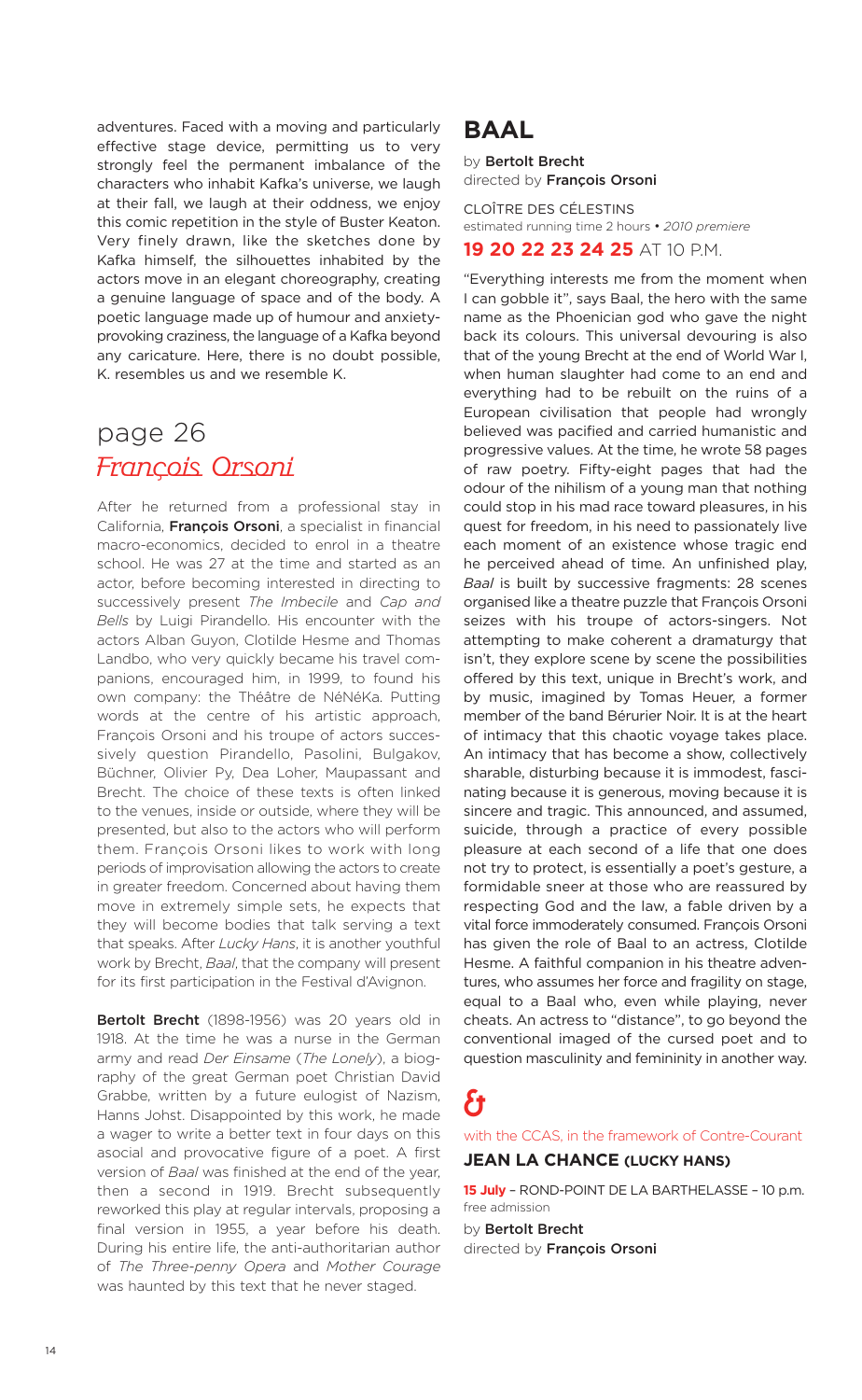# page 28 Christophe Feutrier

In 1983, at the age of 19, **Christophe Feutrier** directed his first play, *The Bald Soprano* by Eugene Ionesco, in Saint-Étienne. It was the beginning of an amazing professional itinerary, that unfolded, after his studies at the Geneva Conservatory, mostly outside France. First in Germany, where he was the dramaturgy assistant at the Kammerspiele in Munich for shows by Bob Wilson, Dieter Dorn and Thomas Langhoff, before going to Berlin and joining the Transformtheater of Henryk Baranowski. There he met artists who had come from Poland, Russia and the former Soviet Socialist Republics where he very quickly started to work. So he criss-crossed Tajikistan, Kazakhstan, Kyrgyzstan, Uzbekistan and many Russian cities including Moscow. Over 20 years of theatre and travel, including a stay at the Central Institute of the Theatre of China, he has produced over 30 shows and staged, in more than 10 languages, texts by Molière, Rûmi and Musset but also contemporary authors like Daniil Harms, Rémi De Vos, James Joyce, Bernard-Marie Koltès, Valère Novarina and more recently Oleg and Vladimir Presniakov. Director of the company Trajectoire-ADM (Amour du Monde), this director, author and translator is familiar with the work of Eugene Ionesco, based on which he has presented several stagings of texts, and directed *Killing Game*… With *Frenzy for Two or More* that he is present at the Festival d'Avignon for the first time alongside two great actors, Valérie Dréville, associate artist in 2008, and Didier Galas.

**Eugene Ionesco** (1909-1994) definitively moved to France in 1942, his mother's homeland, after many trips back and forth to Romania, his father's homeland and the cradle of his childhood. Making French his adopted language, he started his writing career in 1947 with *The Bald Soprano*. But he was not a success with the public until the 1960s, notably with *Exit the King*, published in 1962. That same year *Frenzy for Two or More* appeared, a play that, since its premiere, has had over 70 different stagings.

### **DÉLIRE À DEUX (FRENZY FOR TWO OR MORE)**

by **Eugène Ionesco** directed by **Christophe Feutrier**

SALLE DE MONTFAVET estimated running time 1 hour 15 min • *2010 premiere*

**21 23 26 27** AT 6 P.M. **22 24** AT 3 P.M. AND 6 P.M.

There aren't any wrong reasons to have a domestic row. Especially when for the last 27 years, it has become the daily life of an improbable couple

that fights a personal battle while the sounds of civil war ring around it. There aren't any wrong reasons either for Eugene Ionesco to make this little drama into a superb comedy. An unusual comedy, of course, but attesting at the same time to the diversity of the facets of an author too quickly limited to the theatre of the absurd. With *Frenzy for Two or More*, we discover everything that makes Ionesco one of the great playwrights of the 20<sup>th</sup> century: this author who is a past master in the art of dialogue and in the handling of this French language that he venerated, coupled with an ingenious craftsman who subverted theatre conventions by durably shaking them up. With him, language is decomposed and derailed for our great pleasure, rolling out a poetic world that ends up swallowing us up. Like many comedies, *Frenzy for Two or More* cleverly conceals the tragic dimension of life. It is both a scorching lesson in sarcastic humour and a questioning on the indispensable hope that the strength of the human relationship represents in a world that is a prey to ever more threatening violence. Him and Her protect each other from outside attacks by whole-heartedly aggressing each other, maintaining a close bond between them, a protective bond that permits survival. Valérie Dréville and Didier Galas, who have wanted to work together for a long time, will form this inseparable couple, who nevertheless constantly talk about separation. Brought together by Christophe Feutrier, they will incarnate these two human beings who seem to live their lives in a dream to better avoid confronting death. Death inscribed in their body, like death that has come from the outside world and that knocks on their door.

# page 30 Jean Lambert-wild

If **Jean Lambert-wild** does not neglect authors like Pasolini, Kafka and, today, Alphonse Daudet, most of his work is part of an enormous project that he launched in 1999 and that he likes to call his "hypogeum": his "tomb". A work that the author, a director and performer, sculpts year after year. In total, three confessions, three threnodies, two exclusions, a dithyramb and 326 calentures were to emerge and unroll the thread of a fantasized biography. An private adventure that he has always carried out in a group, first with the Coopérative 326, founded in 1998 with the composer Jean-Luc Therminarias, then at the Centre dramatique national de Caen, which he has directed since 2007. For Jean Lambert-wild, the theatre is by essence a "multi-medium" art, the place where all the signs of all the disciplines can be expressed and make sense. For each of his projects he therefore puts together a team, made up of loyalties – Jean-Luc Therminarias is involved in all his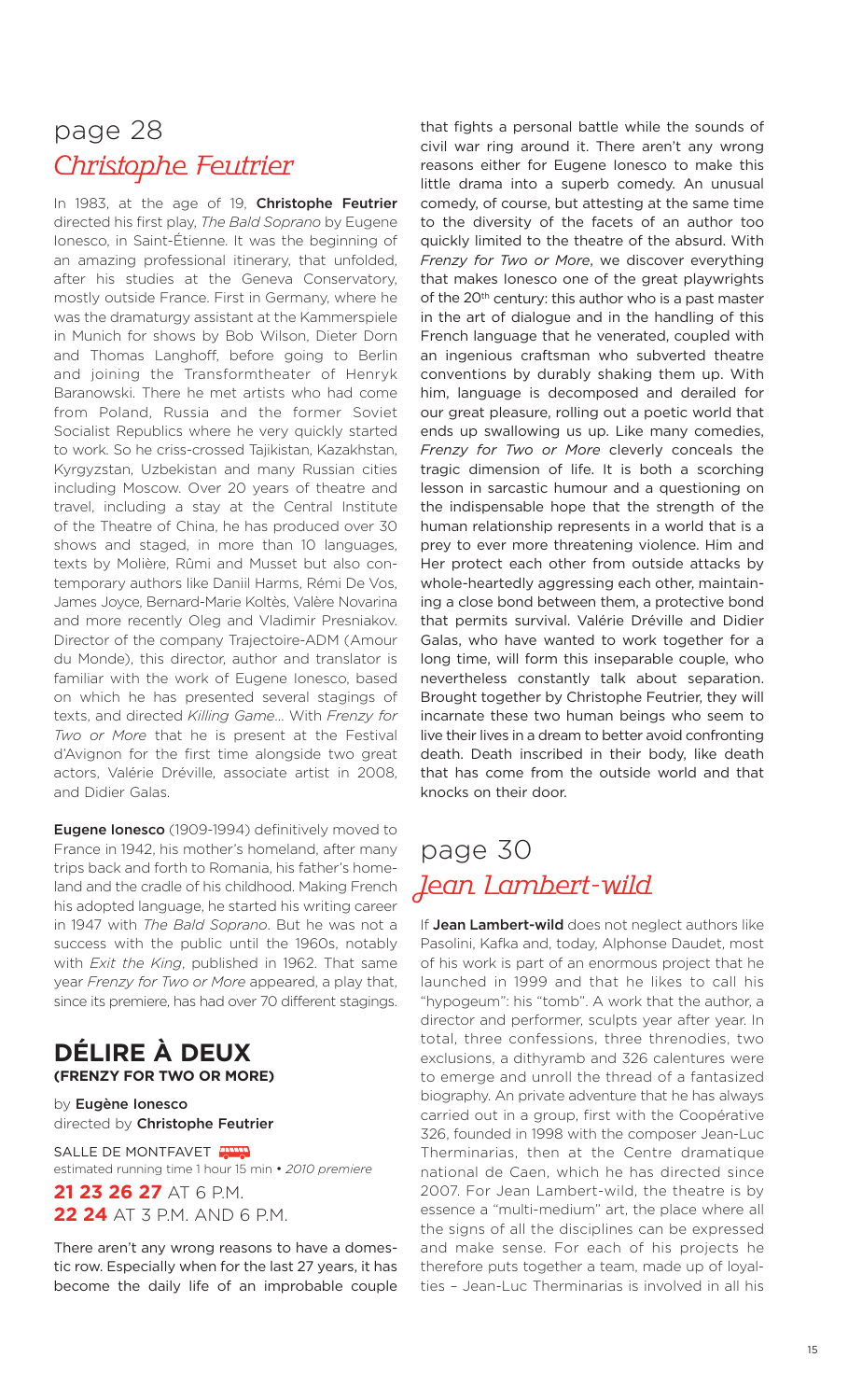shows – and renewed collaborations. An ardent defender of the opening of theatre practice to other fields, from new technologies to philosophy by way of magic, Jean Lambert-wild puts the pooling of artistic, technical and scientific competences at the heart of his work in order to explore new theatre, musical, scenographic or poetic perspectives. What results are plays that radically change narration codes as well as those of performance and carry off the spectator to lands where illusion has all its place to question the real. In 2005, Jean Lambert-wild presented *Mue*, *Aegria Sommnia* and *My Story is not a Loft* at the Festival d'Avignon.

*WITH THE CHARTREUSE OF VILLENEUVE LEZ AVIGNON*

### **LA MORT D'ADAM DEUXIÈME MÉLOPÉE DE L'HYPOGÉE (THE DEATH OF ADAM / SECOND THRENODY OF THE HYPOGEUM)**

by **J. Lambert-wild**, **J.-L. Therminarias**, **F. Royet** and **T. Collet**

TINEL DE LA CHARTREUSE estimated running time 1 hour 15 min • *2010 premiere* **8 9 10 11 13 14** AT 6.30 P.M. **15** AT 3 P.M.

Part of the major project started in 1999 by Jean Lambert-wild, this new Threnody takes place in the heart of a kingdom that each individual possesses, mysterious and always troubling, sometimes shared, often secret: that of childhood. For the author-director, this kingdom is located in the middle of the Indian Ocean, on The Réunion island where he was born. A place of every type of magic, a place of every blend, this volcanic and dark earth became an inseparable part of the man who today goes back to these lands, in search of the child he once was. Through the life and death of the bull Adam, it is a whole adventure that will be told to us not only through words but also through images, cinematographic ones, music, specially composed for the show, and magic, which has fascinated Jean Lambert-wild for many years. Accompanied by the conjurer Thierry Collet, he will transform our view on this practice, halfway between the concrete and the marvellous, by having it serve a stage writing, by including it as a full-fledged and not an illustrative element of this quest for an early but always present experience. It is not the truth that interests the author here – because no "true truth" is contained in childhood memories – but the fable, made in almost equal parts of the imagination and the real, that can be composed then offered to be shared. Crossed by the voice of a father, the caress of a breath of air, the scents of a flower or fruit, this enigmatic itinerary, this blind progression, this inquiry in the country of identity, if ever it can be defined, will make us see the theatre as a place for every mystery, every daydream, like the world of childhood.

### **COMMENT AI-JE PU TENIR LÀ-DEDANS? (HOW COULD I FIT IN THERE?)**

a fable by **J. Lambert-wild** and **S. Blanquet** after *Mr. Seguin's Goat* by **Alphonse Daudet**

GYMNASE DU LYCÉE MISTRAL running time 55 min • show for audiences age 7 and up *2010 premiere*

**22 23 24 25** AT 12 NOON AND 7 P.M.

It is based on one of the most amazing stories in the collection *Letters from My Mill* that Jean Lambert-wild has built a show for all publics to present the tragic story of a little goat, that of Mr. Seguin, madly in love with freedom and wideopen spaces. Alphonse Daudet takes his readers along on an itinerary of initiation, from childhood to adulthood, more mysterious and sinuous than it first appears. In his desire for freedom and adventure, the heroine transgresses prohibitions of every kind. This little goat, who by perching on a small hill believes that she is all powerful as she looks at the world she has discovered at her feet, is similar to children who when they grow up want to make the world that surrounds them the land of every experience, without any fears or obstacles, so thirsty are they for discoveries, encounters, wonderful and exciting adventures. If Alphonse Daudet, as a good disciple of Aesop and La Fontaine, used the animal world to talk about the human, Jean Lambert-wild in his theatre reverie, also uses the human to talk about animality. He gives the goat's "role" to an artist who, through amazing gestural and corporeal work knows how to move and trouble us. Alongside her, we cross the marvellous landscapes invented by the plastic artist Stéphane Blanquet for this fairy tale-like and surprising journey that is in no way a realistic illustration of a tale, but a genuine fantasy that addresses the imagination of each spectator, big or little. While being aware right from the beginning of the inexorable end that awaits the heroine, we are mysteriously fascinated by the little goat's desire for life, by her will to go beyond the restrictive laws that people wish to impose on her, through the incredible strength that she shows in avoiding a predetermined path and enjoying the world's pleasure that Mr. Seguin wanted to deprive her of for her own good.

# &

The 25th Hour with Silke Mansholt **WOLFSTUNDE (WOLFLESSON)**

**12-13 July** – ÉCOLE D'ART – 11 p.m.

directed and choreographed by **Silke Mansholt** (see page 31)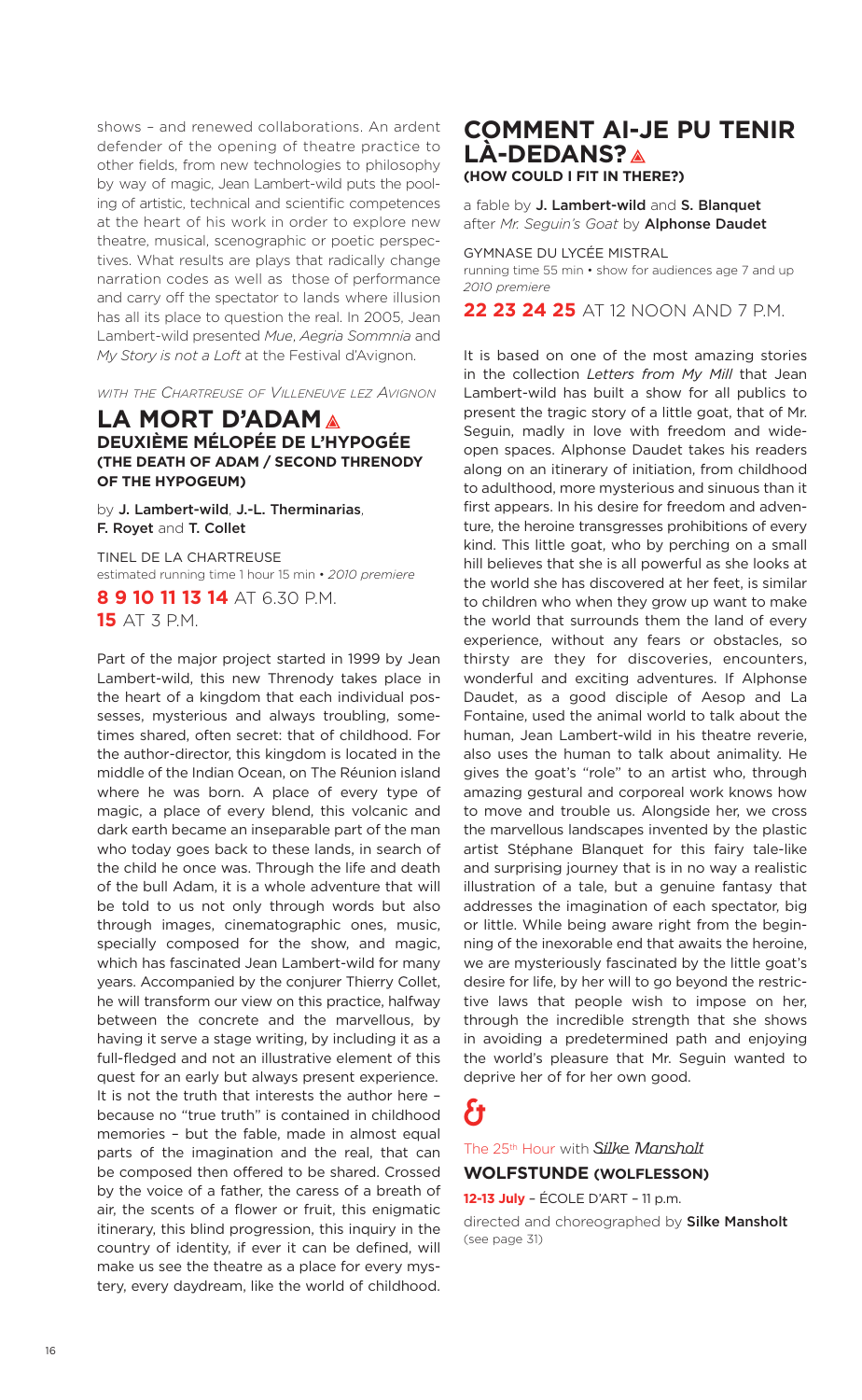#### with the CCAS, in the framework of Contre-Courant

### **RO OUA OU LE PEUPLE DES ROIS (RO OUA OR THE KINGS' PEOPLE)**

**16 July** – ROND-POINT DE LA BARTHELASSE – 10 p.m. free admission

after *Josephine the Singer or the Mouse Folk* by **Franz Kafka** adaptation **Jean Lambert-wild**

# page 32 Angélica Liddell

In 1993, **Angélica Liddell** founded the company Atra Bilis in Madrid. A Latin expression that medicine in antiquity used to describe the thick black humour that it thought was the cause of melancholy. A name like a programme that covers about 20 plays written by this artist, author, director and performer of her own work. Her words, like raw and violent poetry, are those of private and collective suffering, the two being inseparable in Angélica Liddell. but don't talk to her about commitment: she prefers to define herself as a "civil resistance fighter", guided by compassion, the art of sharing suffering. By writing about personal pain, she writes about that of others. In *And the Fish Left to Fight Men*, it is the clandestine immigrants, crossing the Strait of Gibraltar, shipwrecked dead or alive on the beaches of southern Spain; in *Belgrade*, it is the inhabitants of a city in which humiliation competes with anger, in which the torturers intermingle with the victims, in which each individual desperately attempts to justify himself or save his skin. And because she asserts that she does not consider herself a writer, or because words are not always adequate to describe horror, the stage is the ideal place to give it body. A body sometimes subjected to a harsh trial, roughly handled, assaulted, tormented into its very flesh. "The body engenders truth. Wounds engender truth." In her shows, Angélica Liddell observes the blackness of the world, assumes the pain of the other and transforms horror to make the theatrical act a gesture of survival. She is coming to the Festival d'Avignon for the first time.

### **LA CASA DE LA FUERZA (THE HOUSE OF THE STRENGTH)**

text and direction **Angélica Liddell**

CLOÎTRE DES CARMES running time 5 hours 30 min including intermissions show in Spanish with French surtitles • *premiere in France* **10 11 12 13** AT 9.30 P.M.

*The House of the Strength* is the place of every contrast. The little girl who, at the beginning, crosses the stage onboard her little pink airplane sets the tone when she reads these few words: "No mountain, no forest, no desert can deliver us from the

evil that the others hatch for us." The latest piece of Angélica Liddell is a show in pink and black, in which pink is also the colour of mourning. Six women (three first, then three others) inhabit the stage to recount the difficulty of being a woman when the relationship with the other becomes a power play, daily humiliation, cruelty. The three women – or the three sisters – dream of leaving for Mexico. But there, the violence is horror on a large scale. A word has even been adopted there to designate the murders of women who, since the beginning of the 1990s, have been counted by the hundreds in the city of Ciudad Juárez in the state of Chihuahua, on the US border: "feminicide". While they drink, smoke, sing and dance, we guess at their internal suffering. The mariachis give way to a cellist striking up Vivaldi's *Cum dederit*. Dance gives way to other physical practices that exhaust the body, convulse it, mark it, make it bleed, both literally and figuratively. The women talk about themselves, they tell their own stories without any masks. And the private confessions alternate with cries of pain or anger. "In *The House of the Strength*, the challenge is to outlive myself," Angélica Liddell explains. "No meditation, no character. Nothing but the pornography of the soul." And the solitude, still and ever, regardless of the speaker.

### **EL AÑO DE RICARDO (RICHARD'S YEAR)**

text, direction, set design, costumes **Angélica Liddell**

CHAPELLE DES PÉNITENTS BLANCS running time 2 hours • show in Spanish with French surtitles *premiere in France*

**17 18 19** AT 10 P.M.

It is a monster that we see and hear in this show. A monster in every meaning of the term. It is first of all a man who takes shape in a woman: inspired by Shakespeare's *Richard III*, Ricardo is incarnated by Angélica Liddell herself, accompanied by an almost mute Catesby on a stage that is gradually peopled with ghosts. In Ricardo/Richard are concentrated the excesses of power, the abuses of tyranny, the servility of the individual and the baseness of society. And his hunchbacked body is as monstrous as his speech: "I have the teeth of a horse and hoofs as feet!", he tosses out at the beginning of the play. It is a sick body, and moreover, because the pills of all sorts that he clamours for from his faithful Catesby have disaster effects on him: vomiting, vertigo, thirst, bleeding… So he imposes his suffering on the others, spreads the reign of fear around him. He must have a party, regardless of whom, since "the world is no longer divided into ideologies. It is divided into rich and poor." The monster is also the one who questions normality. This insolent despot digs into the wounds and contradictions of democracy. By giving the floor to the representation of power,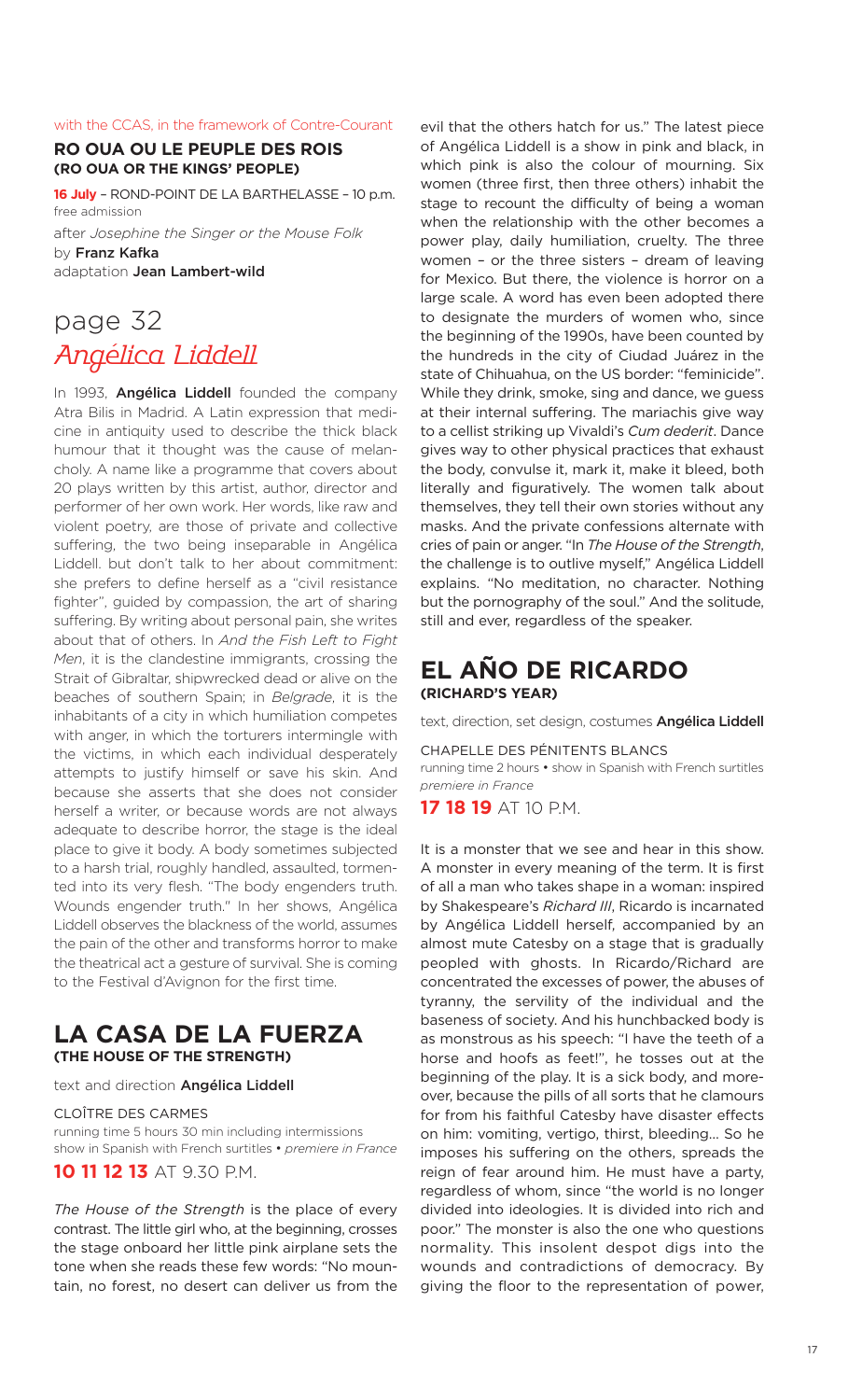Angélica Liddell questions us. She inhabits a cynical character who clamours at anyone who will listen that his authority is based on the fear and egoism of everyone. To this ambiguous monster, she lends a body that is sometimes feverish, sometimes helpless, and an exaggerated, deformed, changing voice. And when the frenzy gives way to exhaustion, the horror reappears ever greater, the monster regains strength.

# page 34 Julie Andrée T.

Driven by an insatiable vitality, **Julie Andrée T.** likes to travel, melt into worlds that she doesn't know, near or far, to draw her inspiration from them. "It is these impressions that nourish me when I go back to my studio", acknowledges the artist from Quebec, who lives five hours by car from Montreal, in a retreat in the middle of the forest. Her life is made up of contrasts. Like in the performances she practices, she radically transforms herself. She is a visual artist increasingly recognised on the international landscape, who goes from a performance festival in Buenos Aires to the Open Art Festival of Beijing, which she curated. Since her beginnings in the mid-1990s, she has worked with Martin Bélanger, Dominique Porte, Jacob Wren and PONI, as well as with the choreographer Benoît Lachambre. Both a visual artist and a performer, she works in a trio with the lighting technician Jean Jauvin and the sound artist Laurent Maslé, with the idea of upsetting the frontiers of genres, transforming her body in contact with often very simple stage elements. Since 1996, she has presented different works in the iconoclastic performance group Black Market International and has compelled recognition as a soloist with three shows: *Provisional Issue*, *Not Waterproof* and *Red*. Julie Andrée T. is coming to the Festival d'Avignon for the first time.

### **ROUGE (RED)**

conception and interpretation **Julie Andrée T.**

CHAPELLE DES PÉNITENTS BLANCS running time 1 hour • *premiere in France*

### **10 11 12 13** AT 3 P.M.

In *Red*, everything moves, except the colour, explored in all its nuances. Things ferment and teem. On the stage, the accumulation of what wears the colour of blood, of shame, of emotion and of revolution, becomes hallucination, incessant crisis, engendering the multiplication of objects, clothing, foods, bric-a-brac, glasses, cadenced by the artist's actions and sudden questions. "What colour is this?" she asks before a red pepper. When the stage seems to give way under the vermillion, it is then the body that incorporates the possibilities of the colour in it and turns into organic matter: blood, of course, but also scratches, smothering, cries, an ever broader extension, always reinvented, of the world seen again under the sign of red. For the spectator, this isn't simple entertainment or an exercise in style, but rather a variation on his own inner screen, where his fears, fantasies and desires are projected. Because red remains that diabolical colour in which everything is revealed…

### **NOT WATERPROOF L'ÉROSION D'UN CORPS ERRONÉ (THE EROSION OF AN ERRONEOUS BODY)**

conception and interpretation **Julie Andrée T.**

CHAPELLE DES PÉNITENTS BLANCS running time 1 hour • *premiere in France* **11 13** AT 11 P.M.

There is assuredly a set, a sky blue rectangle in the Chapelle des Pénitents blancs and a few transparent jars that have escaped from an anatomical cabinet, waiting for who knows what monsters. There are assuredly sounds, an atmosphere, a stage, all distilling an anxiety-provoking strangeness. But the essential element of this proposal lies in the sole body that moves, transforms itself, is forgotten, in front of us, at the centre of our view. As though it were undergoing rites, trials, experiences, it moults in contact with matter, through concrete but indefinable actions, incorporating the sound, light and visual ambiences. It crumbles, erodes, evoking the fragility of every being in the world. Each spectator sees what he wants in it, reinvents the play as the poetic incarnations of the artist, who literally installs an erroneous body before the public, unfold. "The abstraction of *Not Waterproof* is an invitation to the public to be creative." And this is what Julie Andrée T. jotted down on her working notebook.

# page 36 Christophe Huysman

Actor, director and author, **Christophe Huysman** places writing at the centre of his work. Each new play is the occasion for him to let the voice of the poet be heard, the poet who enables reality, by transposing it, to be even more perceptible. To do so, he surrounds himself with a host of collaborators with whom he makes his way to renew the forms of a theatre that is "always in gestation". Circus artists, video-makers, dancers and musicians are thus invited to share the research of the company, Les Hommes penchés, and the Laboratoire mobile that he created. From the multimedia performance to circus shows, from the song recital to sound plays, they invent, together, works on the borders of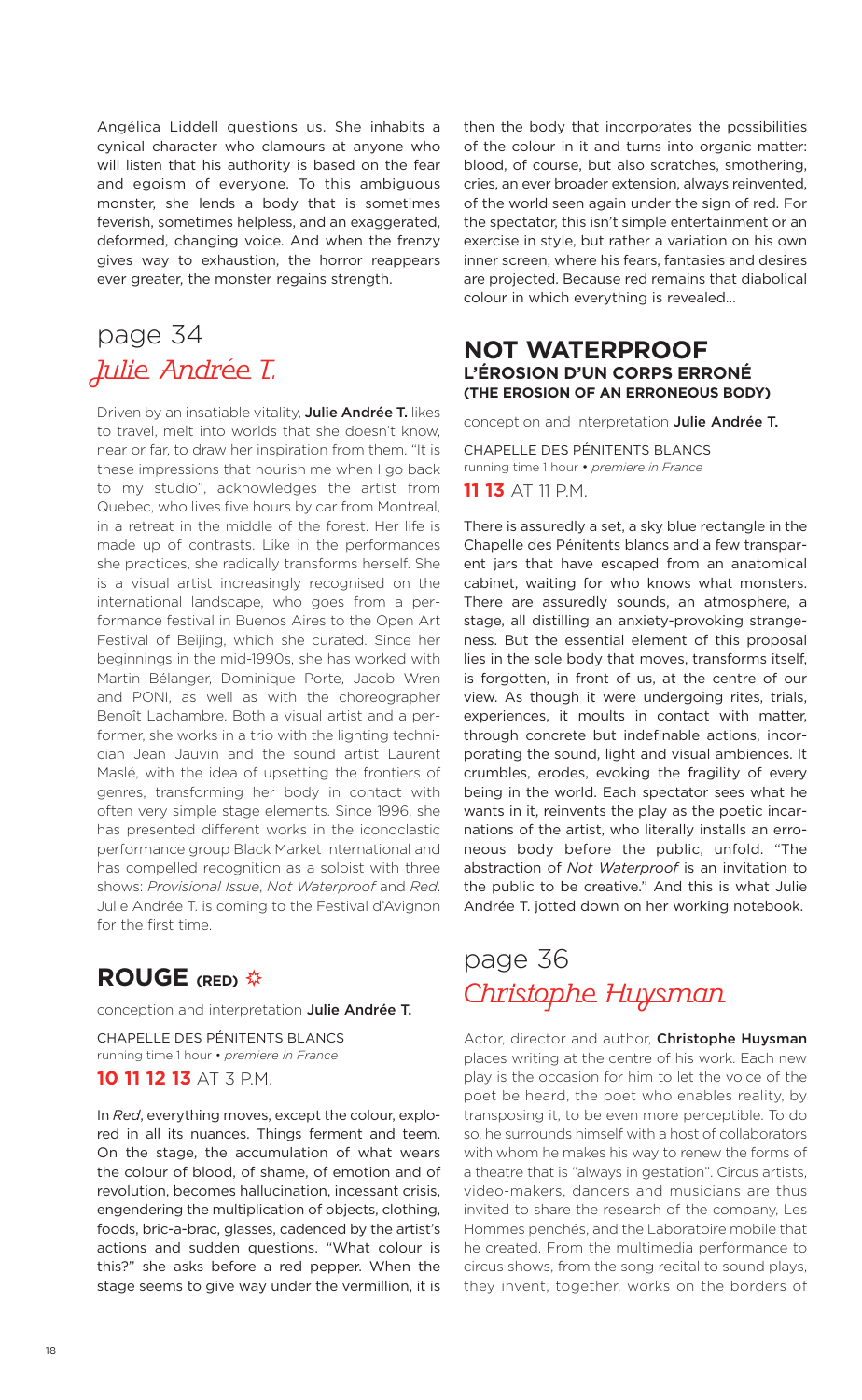traditional frameworks, all the better to turn them upside-down. Through bits and pieces, they compose surprising itineraries, all suspension and sensitivity, that asserting loud and clear that theatre space is above all a space of bodies. Bodies that are present or in images, tense, passionate, crossing the stage, gliding, leaping, assert that one has to "join forces", certain that in order to exist, to be present in the world, we must continue to imagine and dream. Because the very optimistic pessimism that envelops Christophe Huysman's writing and shows has only one aim: to invite readers and spectators to resist the desperation that our times of crisis tend to impose. His work could be discovered at the Festival in 2001 with *The Toppled Men*, in 2002 with *This Man Whose Name is HYC* and in 2006 with *Human* and *The Race to Disaster*.

### **L'ORCHESTRE PERDU (THE LOST ORCHESTRA)**

written and directed by **Christophe Huysman**

SALLE DE SPECTACLE DE VEDÈNE THE estimated running time 2 hours • *2010 premiere* **16 17 18 19** AT 5 P.M.

The orchestra is the ideal place in which the breath of the group and individual talent blend so that, beyond the score of each instrumentalist, the collective work can be heard. In *The Lost Orchestra*, Christophe Huysman's idea is to bring together interpreters who, using the most diverse forms imaginable, crossing decomposed and recomposed universes, recount the difficulty of living in a world "where everyone has a hard time getting together", as he says. From tragedy to vaudeville, from musical melodrama to burlesque, everything is grist for the mill to multiply the accesses to a show universe, which recalls how urgent it is to talk about humanity in a society in which it has increasingly less of a legitimate place. A theatre of excess, a theatre of freedom but also a theatre of reflection, Christophe Huysman's work orders disorder, separates speech and the body, looks for all the possible ways to name and to express. It is this searching theatre that the author-director proposes to us, to go beyond the trompe-l'œil and assert the original paradox of the theatre, which must lie to reach the greatest truth. Present on the stage, he imagines, with the other interpreters, the how-to-do and the how-to-say, encourages them to take risks, to go beyond themselves, to accept imbalance, following the example of his texts made up of fragments, alternating dialogues and monologues. He is a poet who speaks about the world, who attempts to describe the indescribable without wanting to simplify it or make it acceptable, who invites us on a journey with, for guides, the characters of this "lost orchestra" with its many bodies and interchangeable roles. Mother, daughter, friend, banker, politician, solider, survivor, assassin and victims: they are all brought together to be the thousand faces of "unlikely" humanity in which "the hope of the collective nevertheless subsists".

# page 38 Falk Richter & Stanislas Nordey

Author and director associated with the Schaubühne of Berlin, **Falk Richter** pursues an original approach on the European theatre landscape. Without neglecting the classic repertory, he favours contemporary authors who cast a scathing look at our society like Sarah Kane, Martin Crimp, Jon Fosse and Lars Nóren. A critical vein he also mines by himself, as Falk Richter is one of the rare German directors today to stage his own dramatic works. Plays in which he engages in an uncompromising analysis of the liberal system, carrying us into the deepest part of our contradictions, our desires and our fears. Presented at the 2008 Festival d'Avignon with *The System* directed by Stanislas Nordey, his political theatre very directly questions the spectator to speak to him about today's world with fearsome lucidity, efficiency and humour.

Theatre and opera director, actor and pedagogical director of the École du Théâtre national de Bretagne, **Stanislas Nordey** is a man of the stage. Each of his facets allows him to find artistic balance: the director has the public discover texts, the actor physically gives himself to the play, the pedagogue handles the duty of transmission. Readily recognising himself in the expression: "director of actors", his stagings show the essential place that the actor has for him: stripped bare, they concentrate on gesture and speech in order not to impose a single reading on the spectator, but to leave him all his freedom to build his own vision of the play. Apart from *The System*, premiered in 2008, Stanislas Nordey was at the Festival d'Avignon with Hervé Guibert's *Fly My Dragon* in 1994, *Contention-the Dispute and Other Trifles* by Didier-Georges Gabily and Marivaux in 1997, and he acted in *Skies* by Wajdi Mouawad in 2009.

# **MY SECRET GARDEN**

by **Falk Richter** conception **Stanislas Nordey** and **Falk Richter**

SALLE DE MONTFAVET estimated running time 2 hours • *2010 premiere*

**9 10 11 13 14 15 16 17** AT 6 P.M.

When he discovered Falk Richter's writing, Stanislas Nordey immediately wanted to stage it. He read all the author's work before choosing the texts that would constitute the first part of an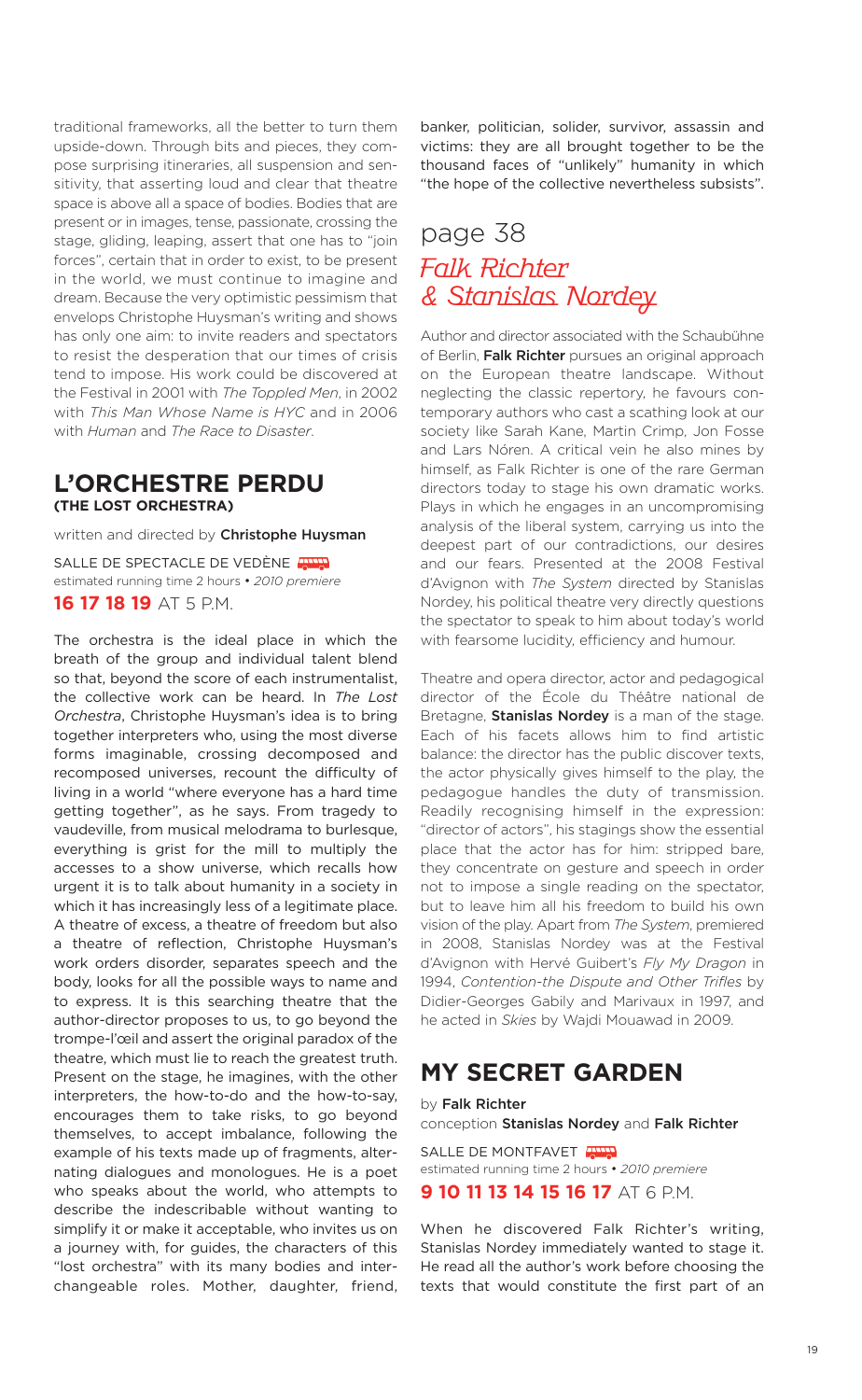enormous project: *The System*, presented at the Festival d'Avignon in 2008. Today, this exploration is continuing through a genuine two-man collaboration as Falk Richter has agreed to write a play that he will direct with Stanislas Nordey, moreover an actor in this project. This new opus is organised around the diary that Falk Richter has kept for many years while writing his plays. A "self-fiction" in the first person that will be enriched, as rehearsals continue, from contact with the actors in an interlacing of various materials. In addition to questioning how society functions, there is a very personal part of reflection on himself and the relationship with others. Without hiding behind a fictional character, the author takes the floor and says "I". The subject of his own play, he relates his private adventures, presents his view on the political world, analyses its relationship to the theatre. The questions he raises fully resonate with those that fertilise Stanislas Nordey's work: the devouring of the theatre that reduces social and private life, the desire to invest politics in artistic work, the solitude of the writer in his approach. From this joint perturbation emerges the desire for a close and urgent collaboration to imagine together, shift each one's role and move towards the unknown of a theatre to be build. On stage, three actors, Nordey, Tismer and Sauvage, will take the floor and recount a contemporary fable, inhabited by the truth of this fraternal, and rare, encounter between two artists.

# page 39 Falk Richter Schaubühne Berlin & Anouk van Dijk

At the age of 15, giving up her dream of being an astronomer, **Anouk van Dijk** decided to become a dancer and entered the Dans Academie of Rotterdam. At the end of her studies, she worked with the Rotterdam Dance Group ballet and the Pretty Ugly Dance company. Very quickly, she created her first choreographies, but concurrently continued her career as an performer. It was not until 1998 that she decided to devote herself to her own shows and to teaching her own personal technique, the "counter-technique". Based on the dancer's freedom, his velocity, rapidity and virtuosity, she asks the performer to execute for each movement he makes on the stage, an opposite movement. A rule generating an "irregular", intriguing and generous choreography, which gives all its singularity to this international artist's work. In 2000, she co-signed with Falk Richter the staging of *Nothing Hurts*. She is coming to the Festival d'Avignon for the first time to present *Trust*, the second opus of her collaboration with Falk Richter, performed with dancers from her company, anoukvandijk dc, and actors from the Schaubühne of Berlin.

### **TRUST**

directed and choreographed by **Falk Richter** and **Anouk van Dijk**

COUR DU LYCÉE SAINT-JOSEPH running time 1 hour 45 min • show in German, with French surtitles • *premiere in France*

**17 18 19** AT 10 P.M.

Falk Richter and Anouk van Dijk are both used to casting a curious and incisive look at the society that surround them. Their new piece, *Trust*, therefore very naturally questions the way human behaviours, in particular, relational behaviours, are affected by the economic crisis that has hit us. If we can no longer trust money's value, or the financial institutions that run the world but that no longer ensure the preservation of a fair and reassuring system, why wouldn't our trust in our love life and our relationships with others be shaken? There is no choice but to observe that our relationships come into being and disintegrate in an increasingly short lapse of time, stoking a frenzied race towards feelings. All the more so as the image of the human being conveyed over the last few years has radically stressed individualism and celebrated the ideal of freedom. On stage, mixing monologues and dialogues composed of rapid exchanges, short sentences, repetitions and crossings, Falk Richter's writing directly connects with the choreography of Anouk van Dijk, who invents an incessant ballet of falls, slides, escapes and coming-togethers. The same humour, the same distancing, the same virtuosity to reveal the questioning that we all face, in an environment turned upside-down; the same desire to push, sometimes as far as the absurd, break-up and coupling situations. We are surprised at the fact that we laugh at these being who want to buy and sell everything, who no longer even know who they are, who no longer recognise each other whereas they have obviously had a long history together and seem doomed to a puppet's fate. Theatre madness, both amusing and terrifying, *Trust* considers itself the chronicle of an off-kilter world, told by two artists who are both critical and generous.

# page 40 Gisèle Vienne

After studying philosophy, **Gisèle Vienne** went to the École supérieure nationale des Arts de la Marionnette in Charleville-Mézières. She had two decisive encounters there: Étienne Bideau-Rey, with whom she co-signed, in the framework of the D.A.C.M. group, her first shows (*Splendid's* by Jean Genet in 2000, *ShowRoomDummies* in 2001, *Stereotypy* in 2003 and *TranenVeinzen* in 2004), and the actor Jonathan Capdevielle who has been in all her shows ever since. Starting in 2004, she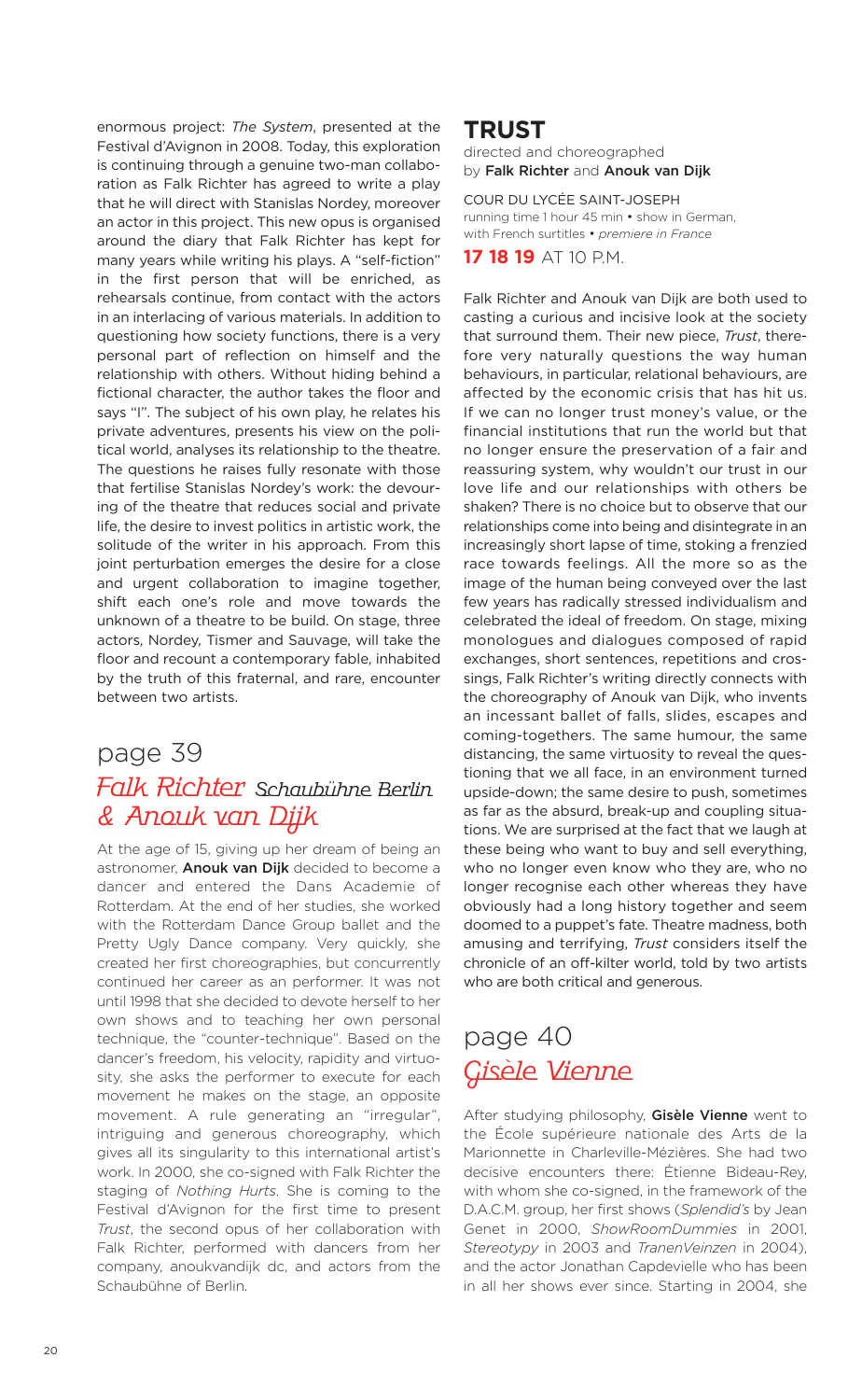signed her stagings and choreographies alone. Disturbing plastic and stage objects, playing with fantasy as well as reality, deepening their furrow in our most shameful contradictions. Impulses of life, death and sex cross, in a very personal ritual, the universe of this artist who cleverly joins bodies, images, music and words. For a disconcerting but saving experience that, through the artistic transfiguration process, updates a certain truth of self and our civilisation. Gisèle Vienne presented *I Apologize* and *A Beautiful Blonde Little Girl* in 2005 and *Jerk* in 2008 at the Festival d'Avignon.

An American poet, writer and art critic, published in France at P.O.L. (*God Jr., Wrong*, *The Sluts*), **Dennis Cooper** is the author of texts that play on the muddling between fiction and reality and somewhat destabilise the reader. Faced with the difference between what is possible in a fantasy life and what is possible in a clearly real life, he found himself questioning his own perturbation. An approach that meets the one that Gisèle Vienne proposes to the spectator. Their collaboration has already given rise to the shows *I Apologize*, *A Beautiful Blonde Little Girl*, *Kindertotenlieder* and *Jerk*.

An American composer, guitarist and record producer, **Stephen O'Malley** has come out with over 50 albums and given hundreds of concerts around the world. He is a sound worker who constantly experiments, coming from metal, influenced by jazz, electronic music and various types of experimental music. He does not hesitate to go far, as much towards minimalism as towards sound explosion, but always with enormous sensitivity. *This is how you will disappear* is his third work with Gisèle Vienne, after *Kindertotenlieder*, created with Peter Rehberg, and *Eternal Idol*.

Composer and co-director of the Austrian label Editions Mego, which revolutionised, in the 1990s, electronic music composed by computer, **Peter Rehberg** is an old hand at collaborations of all kinds. A friend of other sound buffs (notably Christian Fennesz, Kevin Drumm, Jim O'Rourke, Mika Vainio and Stephen O'Malley with whom he founded the group KTL), he also works for artists officiating in the world of dance like Meg Stuart and Chris Haring. For the last decade, he has been working regularly with Gisèle Vienne with whom he co-signed music for six shows, including the first, *ShowRoomDummies*.

### **THIS IS HOW YOU WILL DISAPPEAR**

conception, staging, choreography and set design **Gisèle Vienne**

### GYMNASE AUBANEL

estimated running time 1 hour 30 min • *2010 premiere*

### **8 9 10 12 13 14** AT 6 P.M. **15** AT 3 P.M.

Everything starts in a forest. Extremely natural, inhabited by a buzzard in feathers and bones, this wooded landscape is staged like the reflection of the interior experiences of the characters who cross it. Depending on the light, mist and sound atmosphere, the metamorphosis capacity of the place is astonishing, following the example of the feelings driving the spectators, which go from harmony to danger, from the experience of beauty to anxiety in front of nature. It is through the spectacle of the forest that each individual dialogues with his private impressions, sometimes the most secret, like an entry into oneself, both individual and collective. But the forest is alive, full of tales, images, fantasies, forest myths as familiar as they are disturbing. Three figures soon spring up, including two archetypal beauties of today, postadolescent idols: the young athlete, the perfection of appearances, and the rock star, the suicidal aura of ruin. Between the two of them: the trainer, the value of authority, of the taming of the body, suddenly confronted by primitive impulses and chaos. Every thing here is contained in contradiction, in the disturbing virtue of opposites and works on this tension that the show makes the spectators feel emotionally, physically and aesthetically. Changing visions of nature, passing in a breath, in a ray of light or a trace of smoke, from well-being to fear. Situations varying from one extreme to the other, from serenity to the most brutal murder. As an expert in perturbation, Gisèle Vienne composes images of a world in constant motion, from the imperceptible evolution to the most destructive chaos. It is over the forest that we see this, in the wood that we hear everything. Rarely has tree foliage been so revelatory as in this nature-driven theatre.

# & The 25<sup>th</sup> Hour with *Jonathan Capdevielle*

**ADISHATZ / ADIEU (FAREWELL)**

**23-24 July** – ÉCOLE D'ART – 11 p.m.

by and with **Jonathan Capdevielle** (see page 32)

## page 42 Philippe Quesne Vivarium Studio

After visual art studies and 10 years as a set designer for the theatre, opera and contemporary art exhibitions, **Philippe Quesne** founded, in 2003, the Vivarium Studio, in order to design his own shows and "question the theatre as an art of assemblage, a heterogeneous art". Comprised of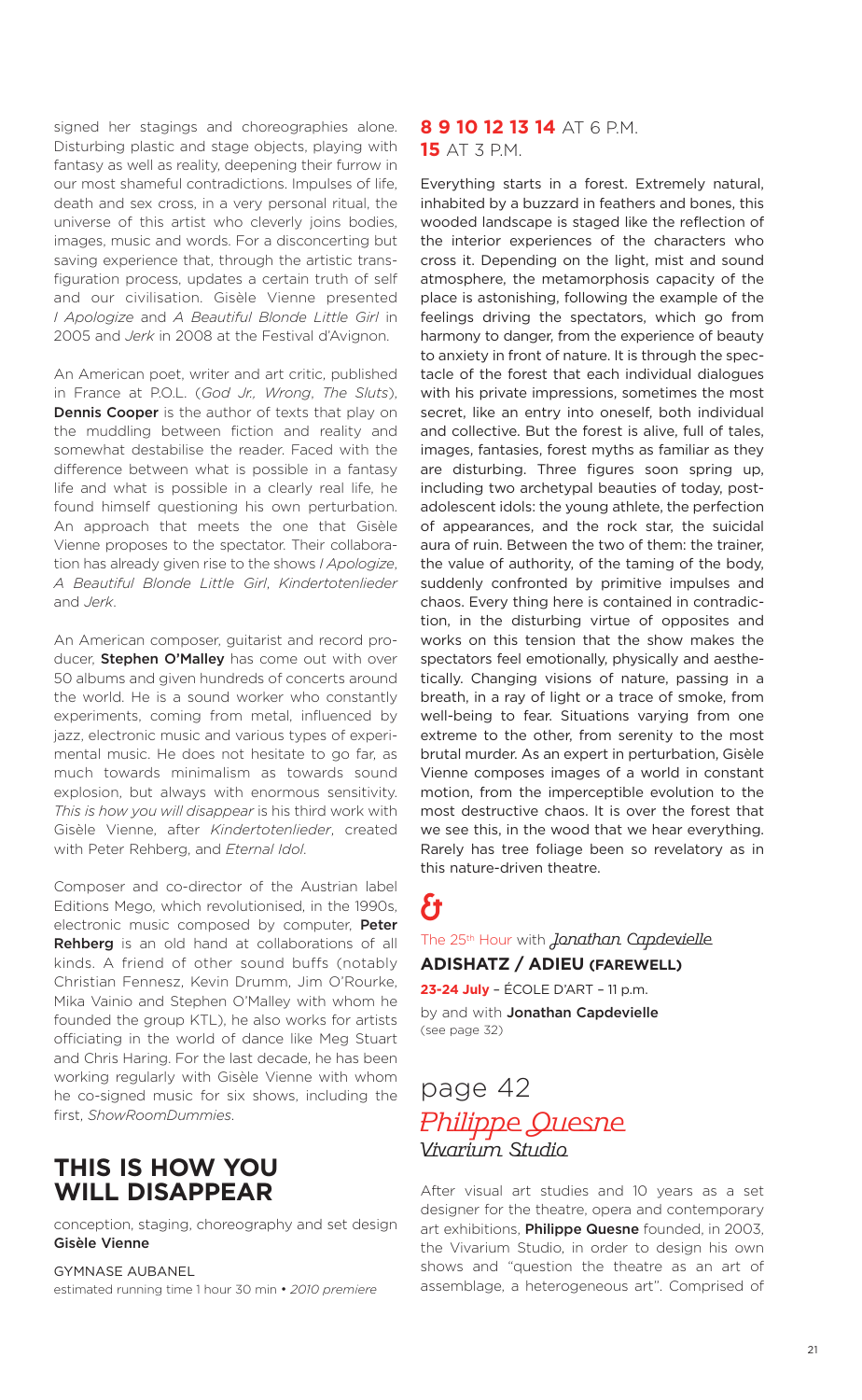actors, musicians and visual artists, the group was put together for a first show, *The Itching of Wings*, about the desire for flight and fall. Next came plays on stupor faced with the risks of the future (the *Experiences* series), on the incapacity to remedy environmental threats (*After Nature*) and on man's poetic freedom to become an artist and to invent (*Serge's Effect*, *The Melancholy of Dragons*). Each time, Philippe Quesne's fertile imagination uses the ordinary rituals of contemporary life to transform them on stage into little ceremonies, both derisory and playful, full of funniness and bitterness. For him, the stage is a workshop, a laboratory, a "vivarium space": extreme situations of the ordinary take place there and tiny experiences, specific to urban melancholy, are brought there. Everything is fomented there according to an absurd and musical comedy, developed in a temperate milieu. We saw Philippe Quesne and the Vivarium Studio at the Avignon Festival in 2004 with *Experiences*, in the framework of The 25<sup>th</sup> Hour, then in 2008, with *Serge's Effect* and *The Melancholy of Dragons*.

## **BIG BANG**

### conception **Philippe Quesne**

GYMNASE AUBANEL estimated running time 1 hour 20 min • *2010 premiere* **19 20 21 23 24 25 26** AT 6 P.M.

After seven years of shared life, the members of the Vivarium Studio have slightly changed there eco-system. Some of them have left or taken a pause, others have arrived. The desire for renewal, encounters and formal experiments has relaunched the group toward a new show. "For each creation," Philippe Quesne explains, "the writing begins during rehearsals, with the show's title, a pretext for experimentation – from the creation process to performance – that nourishes a form of ambiguity between the true and the false, the real and the artificial." *Big Bang* evokes as much a gigantic explosion as a founding theory or a simple comic book onomatopoeia. The play could take place on a small island, on which a shipwrecked group would remake the world, would go back to the origins to replay history in an accelerated fashion. A place that would serve as a frame for a succession of tableaux, like short plays, perhaps musicals, that would be used for the almost anatomical study of a human microcosm put into an unexpected geography. *Big Bang* will thus unfold a type of evolutionary theory, marking ruptures, inventions, decompositions, disappearances, like the strangest mutations. Undoubtedly men and animals, silence and languages, nothing and everything will exist: the floatation of the living. From plankton to postmodern, the Gymnase Aubanel will welcome the large and small history of mankind.

### page 44

### the GdRA Christophe Rulhes, Julien Cassier, Sébastien Barrier

It was in 2005, on a show in which all three of them were interpreters, that the paths of **Christophe Rulhes**, **Julien Cassier** and **Sébastien Barrier** crossed. The first had come as a musician; the second as a circus artist, seen in shows by Anomalie and Aurélien Bory; the third was a barker and juggler, better known in street theatre under the name of Ronan Tablantec. Very quickly, their three universes drew together, or rather four, as Christophe Rulhes was also a graduate of the École des hautes études en sciences sociales, in communication, sociology and anthropology. It was the desire to have stories taken from reality and restored to the fictional narrative, that durably brought them together and gave birth to their own company, but also the desire to create together, to compare each other's practices and to form links between disciplines that are too often not familiar to each other. They consider that the theatre stage remains the only place where this encounter can be effective and can give rise to a performance, an installation, a play, regardless of what it is called, in any case an artistic object sharable with the public. Literary or coming from reality, individual or collective, the story is at the heart of their work and is the object of a narration that is burst apart in time and space. A space inhabited by words, images and sounds, music and songs, dance and acrobatics, just as by anything that can be used to make the elements of "everyday life" be seen and heard. Slices of daily life, "core samples" of our experience that they transpose into a very thoroughly studied aesthetic to shift the spectator's view and to rehabilitate, through the strength of their documentary theatre, the incredible wealth of the ordinary.

### THE 25th HOUR

### **ETHNOGRAPHIQUES LE SYNDROME DE MALINOWSKI (ETHNOGRAPHICS / MALINOWSKI'S SYNDROME)**

conception and interpretation **the GdRA**

GYMNASE DU LYCÉE SAINT-JOSEPH running time 1 hour

**18 19** AT 9 P.M.

How can the encounter with the other be told? In 2008, six authors received a commission to immerse themselves in the Usine, a street arts creation workshop near Toulouse. From their dive into the universe of the urban show, their contacts with the venue's artists, technicians, users and public, six texts, six curious, amused, sometimes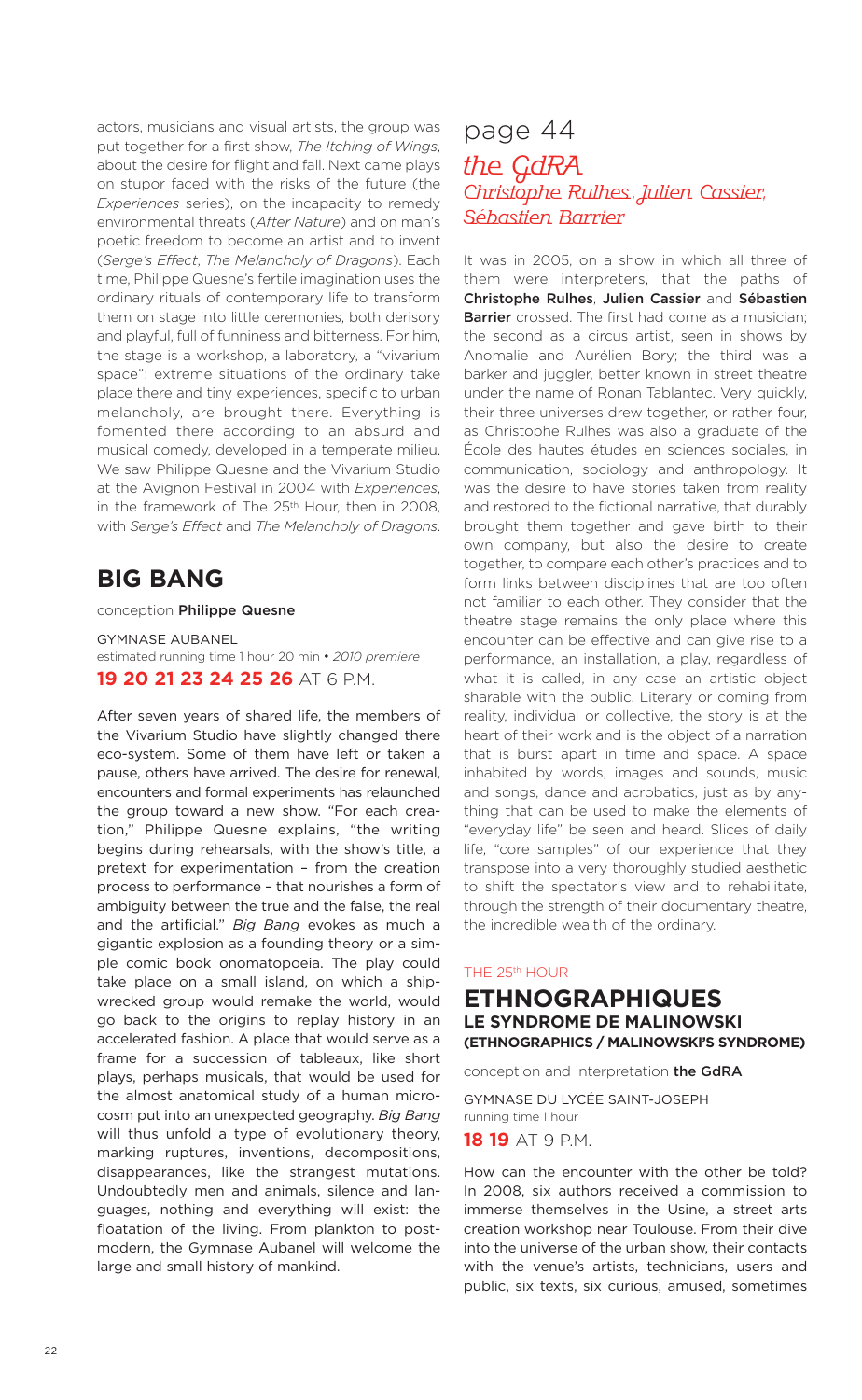cynical, often dumbfounded viewpoints emerged. Six experiences that the members of the GdRA grasped, mixing them with the texts of the ethnographer Bronislaw Malinowski, who left Europe to observe the Trobiand Islanders of New Guinea in 1911. The result is a lecture-show led by an actorstoryteller and a dancer-acrobat. Imagining new Fridays and new Robinsons, they ask the question of how those that we come across are viewed, a view that changes depending on where the encounter takes place and the inner state of the protagonists. What body posture do we have? What feelings are awakened in us? Are we ready to share? What desire for knowledge and discovery do we really show? With images, projected words, danced acrobatics and moments of the story, the members of the GdRA cast their artists' viewpoint on our difficult but always possible encounters.

### **SINGULARITÉS ORDINAIRES (ORDINARY SINGULARITIES)**

conception and interpretation **the GdRA**

SALLE DE SPECTACLE DE VEDÈNE THE running time 1 hour 15 min **22 23 24 25** AT 5 P.M.

Three life stories delivered to the screen by three individuals that everything seems to oppose. Three strong tales, carried on stage by three artists with different but complementary languages. Using the theatre, circus and music as sociology, the members of the GdRA transmit their voices that have come from the real. Here, the documentary, the installation and the graphic arts are mixed to serve a tale of "theatre anthropology" that puts genuine singularities on stage: Arthur Genibre, an 80-year-old from the Quercy, who had become a musician-healer despite orders from his family to the contrary; Wilfride Piollet, a retired lead dancer from the Opéra de Paris, who says that she was "marginalized" because she defended the post-modern repertory of he 1970s; and Michèle Eclou-Natey, an Algerian-Togolese waitress who comes in daily contact with obvious racism in Marseille, where she continues advancing regardless. Beyond the differences in origins, milieus and backgrounds, we discover them united by the ferocious desire they have shown to escape a destiny whose conformism they reject. Sometimes narrators, sometimes inhabiting the biographies, Christophe Rulhes, Julien Cassier and Sébastien Barrier, in a clever back-and-forth between commitment and distancing, between stage and screen, make these individuals who have paid dearly for their desire for freedom, sensitively exist. Like the acrobat who moves on the stage, these figures have often fallen, but they have always picked themselves up. The pain of the moments of rejection, uncertainty and solitude, which have forever marked their existences, is

therefore not concealed, in genuine liveliness. Its manifestation, on the contrary, gives an amazing vital force to these three individuals who have become actors of their own lives. By shifting the story with an irony-free humour, the GdRA reminds us, with emotion, that the ordinary can still serve as an epic.

# page 46 Massimo Furlan

"When I was little, I knotted a handkerchief around my neck and, in pyjamas, I jumped on my bed thinking that I was Superman. And when I played football, it was in my room, where I scored the most wonderful goals in the world in front of my radio." **Massimo Furlan** has created shows from his childhood memories in which kitsch and the sacred, humour, philosophy and poetry are blended with wittiness and facetiousness. Whether he is replaying, with or without a ball, the France-Germany semi-final of the 1982 Football World Cup on the real grass of the Parc des Princes stadium (*Number 10*), or dons the panoply of a super hero in (*love story) Superman*, it is biography that is at the centre of his work. All his shows draw their source from his personal history: that of a child of Italian parents, born in Switzerland, that of an adolescent like any other. An intimate memory that crosses that of a generation and touches the collective emotion, that Massimo Furlan causes to be reborn by lending it his body, by prolonging images that come out of each individual's imagination. Daring impossible wagers and drawing from them moments of truth that are both confusing and shattering: herein lies the force of this artist and his universe in which the humorous is always weighed down with seriousness. Massimo Furlan premiered in the framework of Sujets à vif at the 2008 Festival d'Avignon with *Singer rather than Actor*: a short form in which he confused the issue by mixing false associate artists, a real singer and real philosophers for a series of booby-trapped but seriously enriched discussions on family ties.

### **1973**

directed by **Massimo Furlan**

SALLE BENOÎT-XII estimated running time 1 hour 30 min • 2010 premiere

**10 11 12 13 14** AT 6 P.M.

*1973* is a stage experiment on the "re-enactment", which recomposes the literal framework of an event, brings closer the necessarily deforming memory that the artist as a child preserved of it, and questions it with the objectivity of an essayist and social sciences researcher. Massimo Furlan's idea is to recreate a TV programme as accurately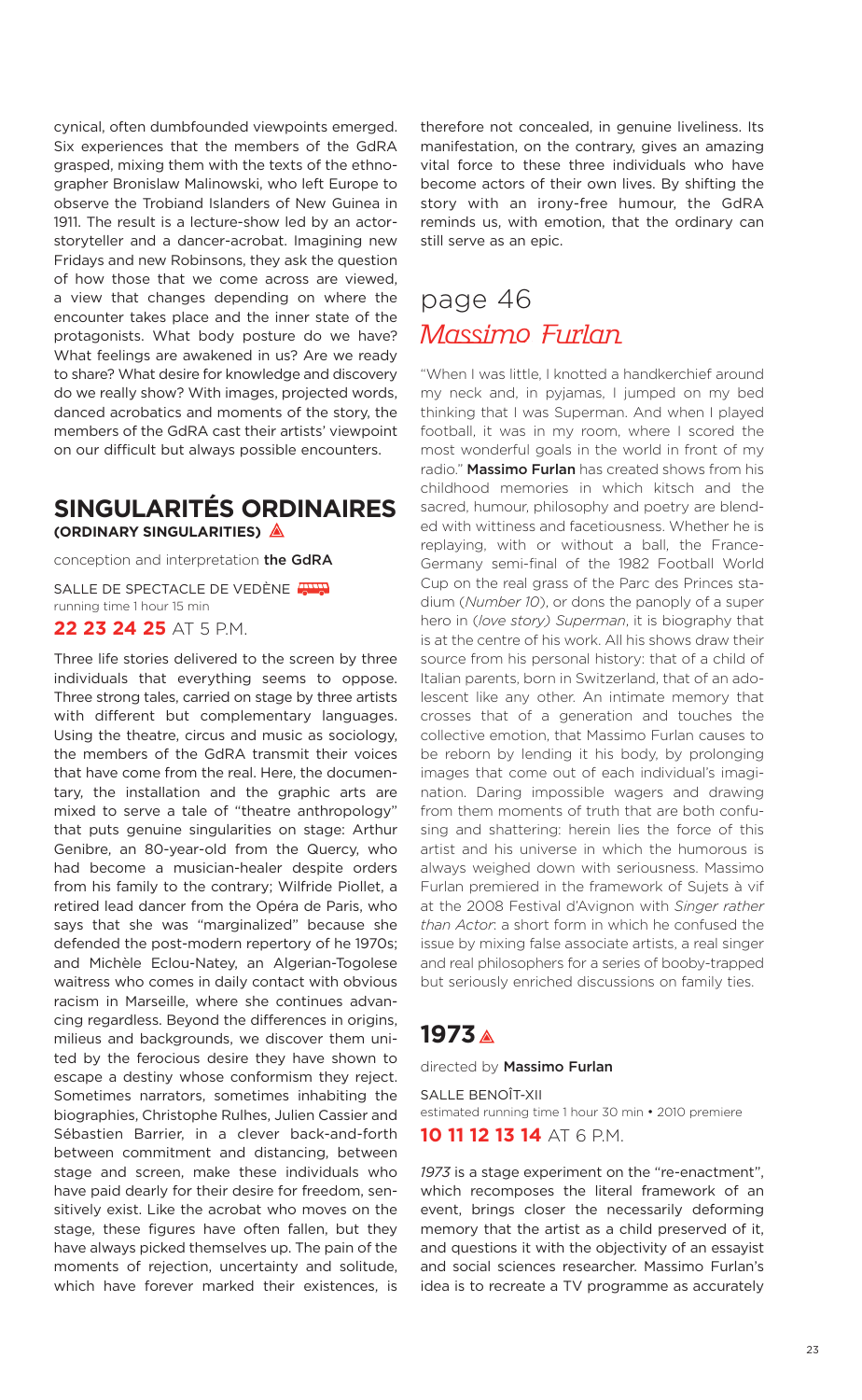as possible, as if he were reconstructing an archive. One hour and 30 minutes of a programme aired in April 1973: the Eurovision song contest. The Finnish, Monaco, Spanish, Belgian, Portuguese and Italian contestants performed one after the other, giving the best of themselves – Eurovision, at the time, proposed what Europe did the best of in variety – until Patrick Juvet, from Switzerland, came on stage. "That performance stunned me," Massimo Furlan recounts. "A smiling, tall blond young man with long hair, he sang and seemed so much at ease and so happy. However, he was Swiss." On stage, Massimo Furlan redoes everything: he interprets the songs, he puts on the contestants' costumes of the period, he recreates the hairdos, he repeats the comments and shows the performance of the Luxembourg presenter, Helga Guitton, magnificent that evening in a azure blue gown. But Massimo Furlan, or rather the creature that he conjures up for the occasion, Pino Tozzi, is in a certain way incompetent: he doesn't speak Portuguese or Finnish, doesn't sing very well, even if he tries his best, after many rehearsals. Rigorous and extremely funny, his inaptitude is rapidly touching. Because Massimo Furlan doesn't make fun of it but reincarnates, 37 years later, a contest that became a collective myth but that remained a personal event for him. His private memory thus crosses the popular memory, and gives rise to learned comments from scholars. The destiny of this child who has grown up blends with the history of music, that of television, clothing, technology, entertainment and with the history of a good number of spectators. Everything, of course, is contained here in the space between the archive and the acting, between memory and reality, between what has been forgotten and what has been remembered, between the true and the false.

# page 48 Pierre Rigal

**Pierre Rigal** is a precise man: his gestures, his words and his life are governed by the same rigour, which makes them all accurate. Undoubtedly the training required to run 400 meters, the most demanding race for athletes, disciplined this former track-and-field specialist for many years. His double intellectual training – mathematical methods in economics, then the cinema is unquestionably no stranger either to that subtleness, that rigour down to the slightliest details. Through an assortment of encounters, it was finally the dancing body that attracted all Pierre Rigal's attention: he crossed paths with choreographers like Heddy Maalem, Bernardo Montet and Wim Vandekeybus and joined Gilles Jobin's company in 2002 for the premiere of *Under Construction* and the revival of *The Moebius Strip*. In 2003, he founded his own company, the compagnie dernière minute, then created and interpreted his first play, the solo

*erection*, co-signed with Aurélien Bory. Next came *Stop the Game* (still with Aurélien Bory) and *Press*, premiered at the Gate Theatre in London, which has been an international success ever since. Alone in his tiny black box, Pierre Rigal plays all the contemporary moods in it with a single instrument that he handles with virtuosity: his own body. Going beyond appearances, with movements and gestures, sometimes the strangest, sometimes the simplest, for brushes, the choreography depicts the depths of a melancholy and anxious interiority. After *Asphalt*, a play for five hip-hop dancers, he is coming to the Festival d'Avignon for the first time with *Micro*.

### **MICRO**

conception, set design and staging **Pierre Rigal**

CHAPELLE DES PÉNITENTS BLANCS estimated running time 1 hour 40 min • *2010 premiere* **23 24 25 26** AT 3 P.M.

When he met three of the musicians from the rock group Moon Pallas, Pierre Rigal could finally realise a fantasy that had haunted him for a long time: creating and choreographing a concert, a sort of microscopic opera. In others words, giving rock music visible, almost palpable shape by destructuring it. Showing music as movement consists in metamorphosing how musicians usually play in performances. Playing the drums while the instrument scatters and goes farther and farther away from the drummer; discovering a guitar and its sounds as though it were the first day; being forced to play an instrument that isn't the musician's or in a strictly non-academic position, head down, legs up; being confronted with instruments and objects – keyboards, speakers, amplifiers, distortion pedals, cables – that constantly change places… All these obstacles and challenges impose a deep and revelatory upheaval on the traditional and unshakable ritual of the rock concert. The musicians invent new ways of moving, other gestures; they offer themselves a new body and abandon themselves to unusual rhythms. The concert stage then becomes a dance stage. There, the rockers appear to us differently, going from one musical register to another, multiplying personalities: they are born for the stage, huge stars, of course, but also men who have gone back to the origins of sound, warriors attempting to tame the violence of their machines, as if they had become the instruments of their instruments. Going through this concert from one end to the other, breathing his tempo into it, Pierre Rigal gives tangible shape to the movement of the music, which is also that of electricity: "that passionate energy of the rock installation", and that of the collective, that deep and ambiguous friendship that welds groups but often makes them implode. In *Micro*, the encounter of the arts is not just discourse: the music is heard, but above all it is seen.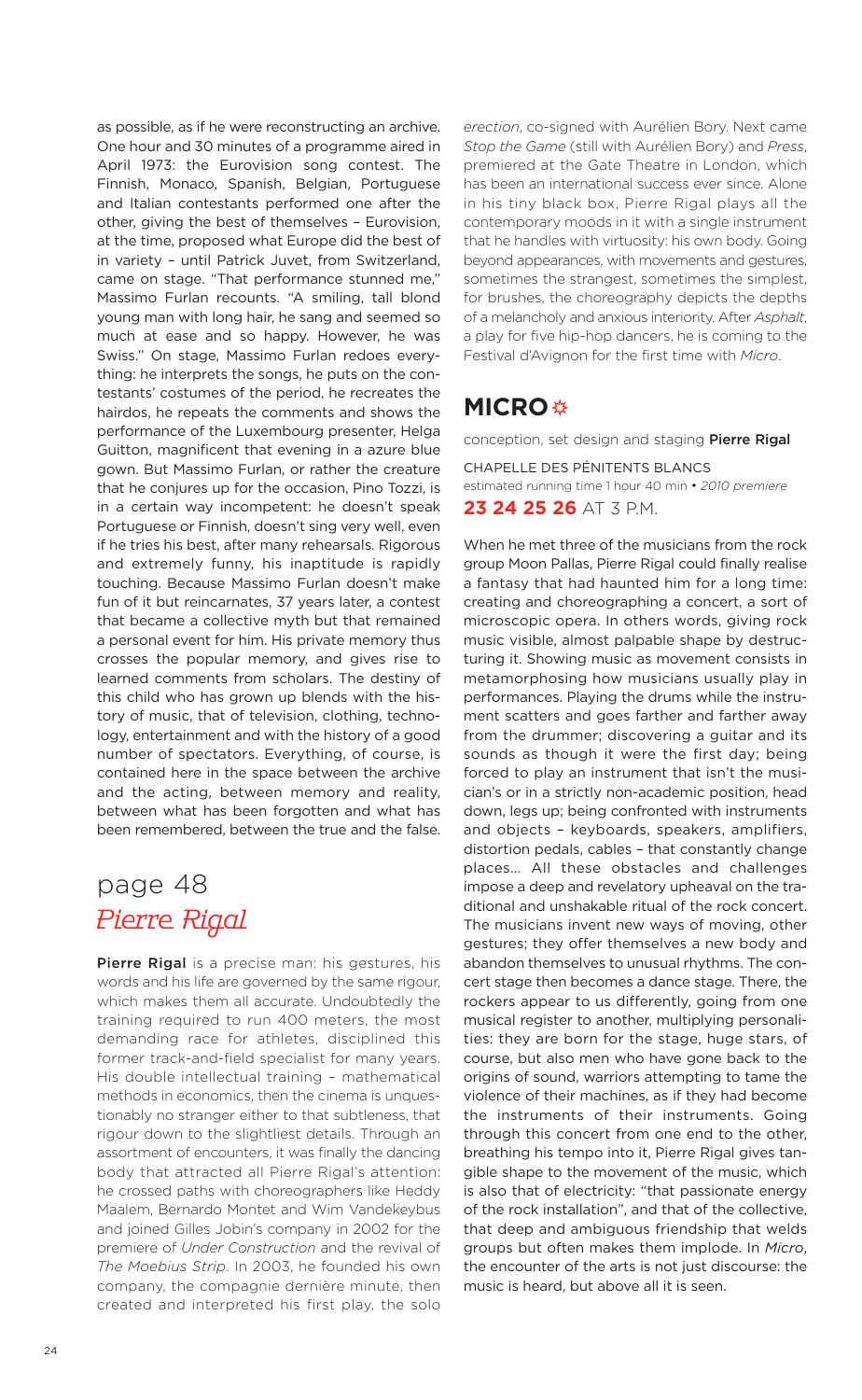# page 50 Zimmermann & de Perrot

After studying interior decorating in Switzerland and studies at the Centre national des Arts du cirque in Châlons-en-Champagne that attracted a great deal of attention (his class performed in *The Cry of the Chameleon* by Josef Nadj), **Martin Zimmermann** moved to Zurich. There he met a young self-taught DJ, a graduate of the École des Beaux-Arts, who became involved in musical composition, **Dimitri de Perrot**. The two young men immediately became friends and collaborators. Curious about everything, they decided to join forces to invent shows in which they could "merge music, the circus, dance and visual arts". For a decade, from the turntable stage of *Gaff Aff* to the rocking stage of *Öper Öpis*, these craftsmen of genius have been sculpting a facetious and singular body of work. The very heart of their universe lies in the moving sets that they create and people with characters, often alone, who run into each other, have an exchange and separate without saying a word, expressing their feeling through their bodies alone. A language without words, meticulously organised, painstakingly put into images, a terribly inventive system, of a hair-raising speed that, from time to time, gives way to suspensions and periods of contemplation. This alternation of tones creates a poetic world, tinged with humour and sound discovery, a unique universe, which has emerged from the constant dialogue that Martin Zimmermann and Dimitri de Perrot maintain to move, understand the world that surrounds them and to offer a profoundly humanistic vision of it. For their first participation in the Festival d'Avignon, they are presenting a new work for them in which their characters speak and in which they are, themselves, absent from the stage. For *Chouf Ouchouf* they have agreed to direct the **Groupe acrobatique de Tanger**, 10 boys and two girls who decided to envisage, in a contemporary approach, the secular art they have inherited: traditional Moroccan acrobatics.

### **CHOUF OUCHOUF (LOOK AND LOOK AGAIN)**

conception, staging and set **Zimmermann & de Perrot**

COUR DU LYCÉE SAINT-JOSEPH running time 1 hour 10 min **8 9 10 12 13** AT 10 P.M.

Can we magnify daily life to turn it into a work for the theatre? The answer is yes if we believe the acrobats of Tangiers, directed by the Zimmermann & de Perrot team: everything that is shown us is realistic, but everything is also poetry. A poetry expressed by song, dance, music, balancing numbers, physical compositions that the acrobatsactors practice with a stunning commitment, in the midst of a set that moves in a choreography composed of fluidity and elegance. An entire city, Tangiers, is suddenly put into motion, with its alleys, squares, terraces, an authentic labyrinth inhabited by a population that goes from the most frenzied bustle to the immobility of those who know how to wait and take the time to savour the gentleness of a night under the Moroccan sky. Whether they run into each other, come near each other or call out to each other, all these silhouettes are eminently recognisable because they are meticulously drawn: the show-off with his sunglasses, the believer who plays with his prayer beads, the veiled woman, the guy acting tough, the timid who doesn't dare, the civil servant a prey to a paper storm. Individuals shown in fleeting slices of life, moments stolen and enriched by the uncompromising but tender view that Martin Zimmermann and Dimitri de Perrot cast on them, on their city, their existences, their joys and their wounds. A highly choreographed collective stroll or a sober highlighting of a solo number, everything here converges to create a universe of profound humanity, never naïve or complacent, always full of humour and truth. Far from folkloric images and moralising speeches, *Chouf Ouchouf* is an in-depth journey alongside men and women who have agreed to talk about themselves, to unveil themselves so that we can look at them, look at them again, and ask ourselves about the possible encounter with the other, with the stranger, in a theatre where the acrobatic tradition blends with the most contemporary creation. A theatre of today, enriched by forms that have come from elsewhere.

# page 52 Faustin Linyekula

**Faustin Linyekula**'s artistic itinerary is directly connected to his origins. Born in Kisangani, in the north-east of the Democratic Republic of the Congo (former Belgian Congo, former Zaire), he had to flee his civil war-ridden country. He moved to Kenya to continue his training, which started with theatre workshops organised by the Local French cultural centre. After a decisive encounter with the dancer Opiyo Okach, in 1997, he created the Gàara company, the first contemporary dance company in Nairobi. A performer and choreographer, he worked in Africa, but also in Europe, proposing shows and training sessions. When he returned to his native country, in 2001, he imagined combining his theatre practices and his choreographic adventures. In Kinshasa, he created a new company, Studios Kabako, to propose very diverse artistic projects, between installations, performances and visual theatre, bringing together musicians, writers, singers, actors and video-makers. All these forms seemed necessary to Faustin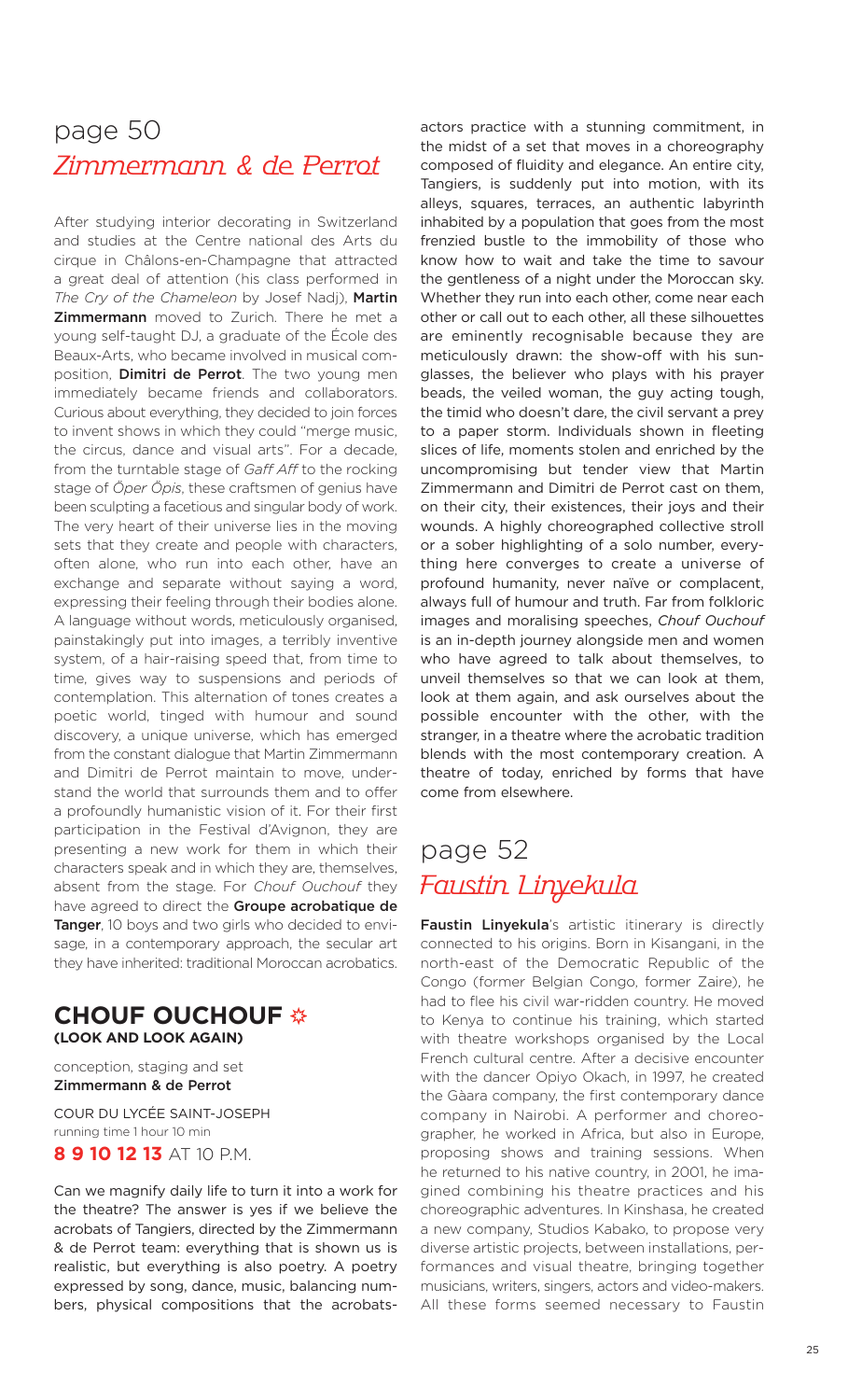Linyekula to question the present of the world, his life, the daily lives of his fellow citizens and the history of their country, which is constantly being rewritten. He constantly renews his approach to the theatre and dance, continuously seeking a different language so that he can be heard. In 2006, he moved Studios Kabako to Kisangani where he works at creating a network of three cultural centres based on the performance arts, music and the image. He was invited to the Festival d'Avignon in 2007 with *Dinozord: The Dialogue Series III* and *The Festival of Lies*.

### **POUR EN FINIR AVEC BÉRÉNICE (TO PUT AN END TO BERENICE)**

artistic direction **Faustin Linyekula**

CLOÎTRE DES CARMES estimated running time 1 hour 45 min • *2010 premiere* **17 18 20 21 22 23 24** AT 10 P.M.

Berenice, queen of Palestine, loved Titus, the emperor of Rome. She, the stranger, the colonised person, decided to link herself with her coloniser and abandoned her homeland. She paid the price for it through a new exile, discarded by the man whom she joined in enemy territory. Faustin Linyekula based a work on this tragedy for the first time with the Comédie-Française troupe in 2009, questioning what the ideas of stranger and otherness could hide. He then took a doubly new look (that of an African and that of a choreographer) at one of the masterpieces of the French theatre, somewhat upsetting the wonderful organisation, traditions and habits attached to the performance of the classics. Today, in a second movement, he transports this heroine and the Racine-like language that accompanies her, to his own land. That of a country in troubled times whose borders are frequently stained with blood. That of an officially French-speaking Congo, where mastery of the French language is however only the preserve of a minority. Berenice will surge up in the middle of the daily Congolese reality, creating friction between a language and the bodies that are foreign to it and that nonetheless will seize on it. Beyond this issue, Faustin Linyekula wishes to bring to the surface a large section of the dark relationship between colonisers and the colonised. Because it isn't always possible to forget the repercussions of a policy that, for nearly a century, imposed, more or less intentionally and with a quite relative success, cultural references on peoples considered, wrongly, as no longer having a culture. Repercussions often denied by the former coloniser that, after having used them as workers or cannon fodder, no longer acknowledges its African sons and considers them strangers because they no longer share the same homeland, whereas they shared the same history.

## page 54 Alain Platel & Frank Van Laecke les ballets C de la B

In Belgian, the press nicknamed him "the magician" for his skill in going from one art to another. A writer and musician, **Frank Van Laecke** likes to direct for theatre and opera stages, but he doesn't look down on musical comedies, which made his international reputation (*Hollywood by Night*, *Jesus Christ Superstar* and *Jekyll & Hyde*), or large-scale shows. Because he isn't afraid of entertainment and knows how to play with it, pushing volume and farce as far as they will go. And with that in mind, he staged, these last few years, *Tintin and the Temple of the Sun*, *The Prince of Africa*, *Dracula*, *Rembrandt*, *De Musical*, *Pirates Pirates!*, *Daens or Booh!*, a series run for the VTM television channel. But he can easily go back to a purer aesthetic and rigorously direct Checkov or young Flemish playwrights. Using an idea by the transsexual actress from Ghent, Vanessa Van Durme, whom he staged in 2006 in the moving *Look Mummy, I'm Dancing*, he has now focused, with Alain Platel, on "the stormy destiny of nine remarkable people".

### **GARDENIA**

directed by **Alain Platel** and **Frank Van Laecke** based on an idea by **Vanessa Van Durme**

SALLE DE SPECTACLE DE VEDÈNE estimated running time 1 hour 45 min • *2010 premiere*

**9 10 11 12** AT 5 P.M.

There are nine of them, nine surprising performers, most of them over 60 years old. On stage, these bodies that move, alone or together, create real emotions, joyful or melancholic. "The subject is hope," explains Vanessa Van Durme, the great Flemish actress whose involvement is at the show's origin. "We continue to hope when we're old and we hope better and better, stronger and stronger…" Hope, lost and maintained illusions, the individuals who compose the atypical cast of *Gardenia* know very well. They are all, or almost all, former transvestites. They were artists, civil servants, clerks, farmers and are now young retirees, full of energy but slightly rusty. They remember their existences, family ties, loves stories, others' views of them, explosions caused by their choice of changing their gender and identity. They recall the fight to lead their own lives and the incredibly high price they had to pay. They dance all of this, they sing it, in detail or as an overview, with a conviction that borders on passion. They share the stage, swinging between the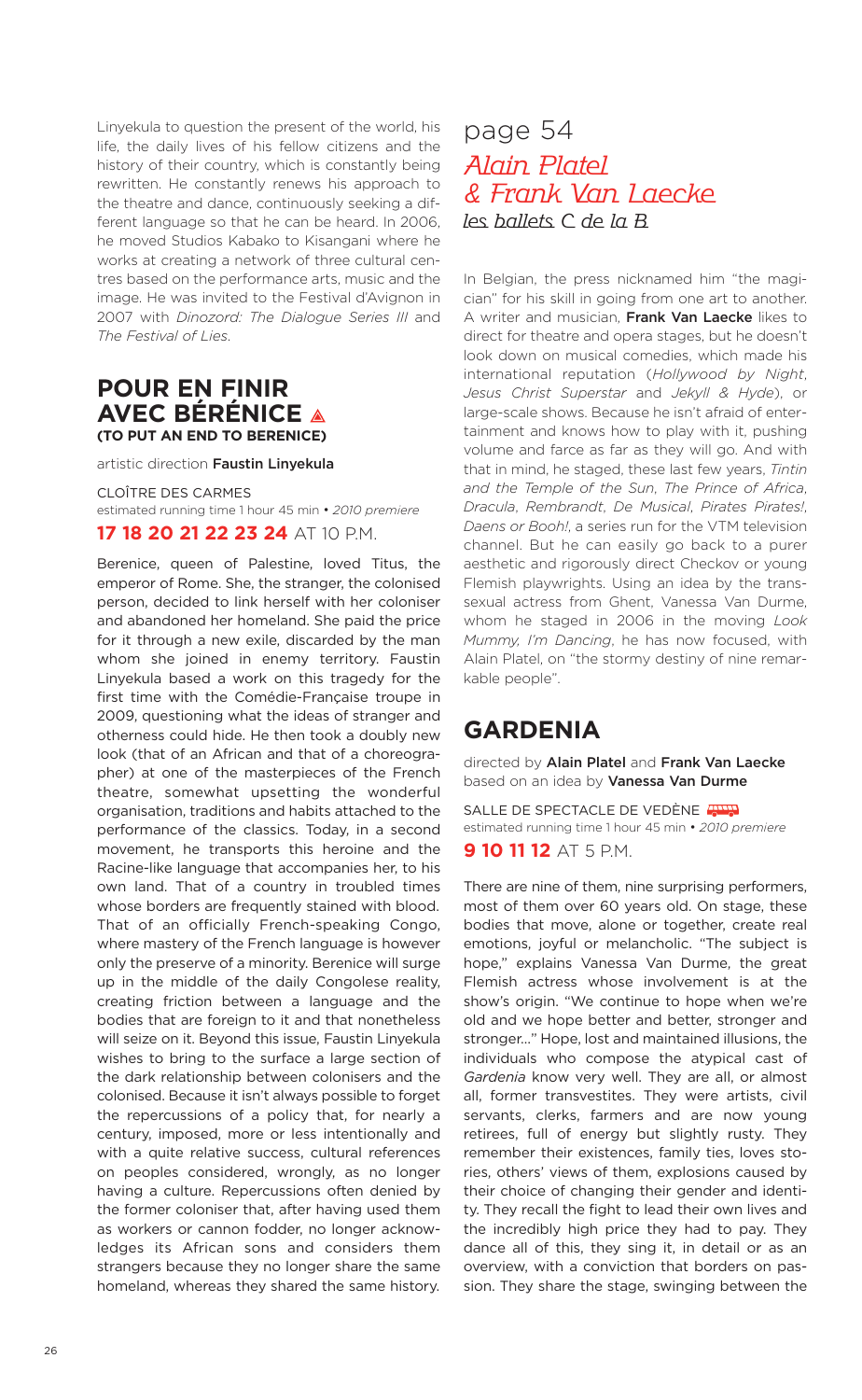know-how of professionals and the awkwardness of amateurs, but with a sincerity, a courage, a valour, occasionally a lightness that give this show profound authenticity. Alain Patel gives *Gardenia* a finished collective form, while Frank Van Laecke contributes his musical and festive touch. And when the old bodies come and go, between masculine and feminine, between laughter and anxiety, between past and present, we begin to believe that skin has a memory.

### page 55 Alain Platel les ballets C de la B

A special education teacher by training, **Alain Platel** founded, in 1984 in Ghent, a dance collective that shortly after took the name of les ballets C de la B. A self-taught artist, he learned the choreographer's profession on the job and opted, right from the beginning, for the mix of genres. Bringing together performers from different countries and artistic worlds, his show brilliantly blend dance, theatre and music to give a voice to the most afflicted. An engagé style that is marked by humanity, which rapidly won him international fame. In 2003, *Wolf*, a show on Mozart that is of an astonishing vitality, toured the world and created a great deal of enthusiasm through its rather exceptional dose of exuberance and extravagance. At the height of his recognition, Alain Platel chose to focus his work and that of his company on a more introspective, simple, edgy, even ascetic dance. Hence, a few pieces of new inspiration, like *vsprs* based on the work of Monteverdi, *Nine Finger* and *Pity!*, on the music of Johann Sebastian Bach. Alain Platel and les ballets C de la B have been to Avignon several times, presenting *Bonjour Madame* in 1996, *Bernadetje* in 1997, *All Indians* in 2000, *vsprs* in 2006 and *Nine Finger* in 2007.

### **OUT OF CONTEXT FOR PINA**

conception and staging **Alain Platel**

COUR DU LYCÉE SAINT-JOSEPH running time 1 hour 25 min • *2010 premiere*

### **22 23 24 25 26** AT 10 P.M.

They enter the stage dressed for town, anonymous urban young people. When they take off their clothing, folded in small piles, they don another garment, that of the near-nudity of their bodies wrapped in a simple blanket. They have become other young men, other young women, while remaining the same. But they are no longer protected, they are not longer beautiful, they are no longer anything. Nothing but gestures, cries, but also chattering of teeth, sticking out of tongues,

blinking of eyes, knitting of brows, asymmetric rocking of heads, appearances of lopsidedness, crooked walks, falls and more falls. All the body's tics recompose a language, that of the most deprived: the language of idiots, the grammar of the handicapped, the fidgeting of the simpleminded. It is by passing through this return to the first stage of the body that the dancers reach a supreme form of virtuosity in which agitation creates a system and nervousness is transformed into emotion. In this play, marked by purification, Alain Platel, who is never acknowledged as choreographer, recovers, nevertheless, here the literal meaning of the word "chorea", a medical term describing a disease of the nervous system, whose symptoms are uncontrolled movements and poor coordination of gestures or words. He also recovers one of the masters of comprehension of the autistic world, Fernand Deligny, and transposes, on the stage, the interior wealth of these behaviours that to us seem dictated by madness. This view is extraordinarily subtle and precious: aren't the beings we are shown affected by an evil that eats away at us all? Wouldn't they be the fragments of a humanity that is dismembered, that drifts and that only puts itself back together during a karaoke of golden oldies? When they finally abandon their blankets, the garment of the shipwrecked or the cape of new pilgrims, and put their own clothing back on, the dancers of les ballets C de la B once again become "normal". They seem more beautiful to us, however, more exact, because they now carry the mark of the essential on them.

# page 56 Josef Nadj & Akosh S.

Of Hungarian culture, born in Kanjiza, in Vojvodina, now in Serbia, **Josef Nadj** arrived in Paris at the start of the 1980s. There, he discovered dance and founded his own company in 1986, the Théâtre Jel. Inspired by memories of the village he was born in, his first show, *Peking Duck*, prefigured a body of work that is internationally recognised today. The work of an alchemist of the stage who mixes, like no other, gesture, music and the visual arts, while letting the power of literary evocation infuse in the dancers' bodies. Concurrently with his choreographies, Josef Nadj draws, paints, photographs and sculpts. His plastic work is as rich as that that he intends for the stage. In it we find what constitutes the powerful originality of his stage universe, between dance and theatre, those visions in constant metamorphosis in which objects, bodies and gestures seem both very old and brand-new, tragic and burlesque, put in motion by the breath of poetry and irony. The director of the Centre chorégraphique national d'Orléans has often been invited to the Festival d'Avignon: he presented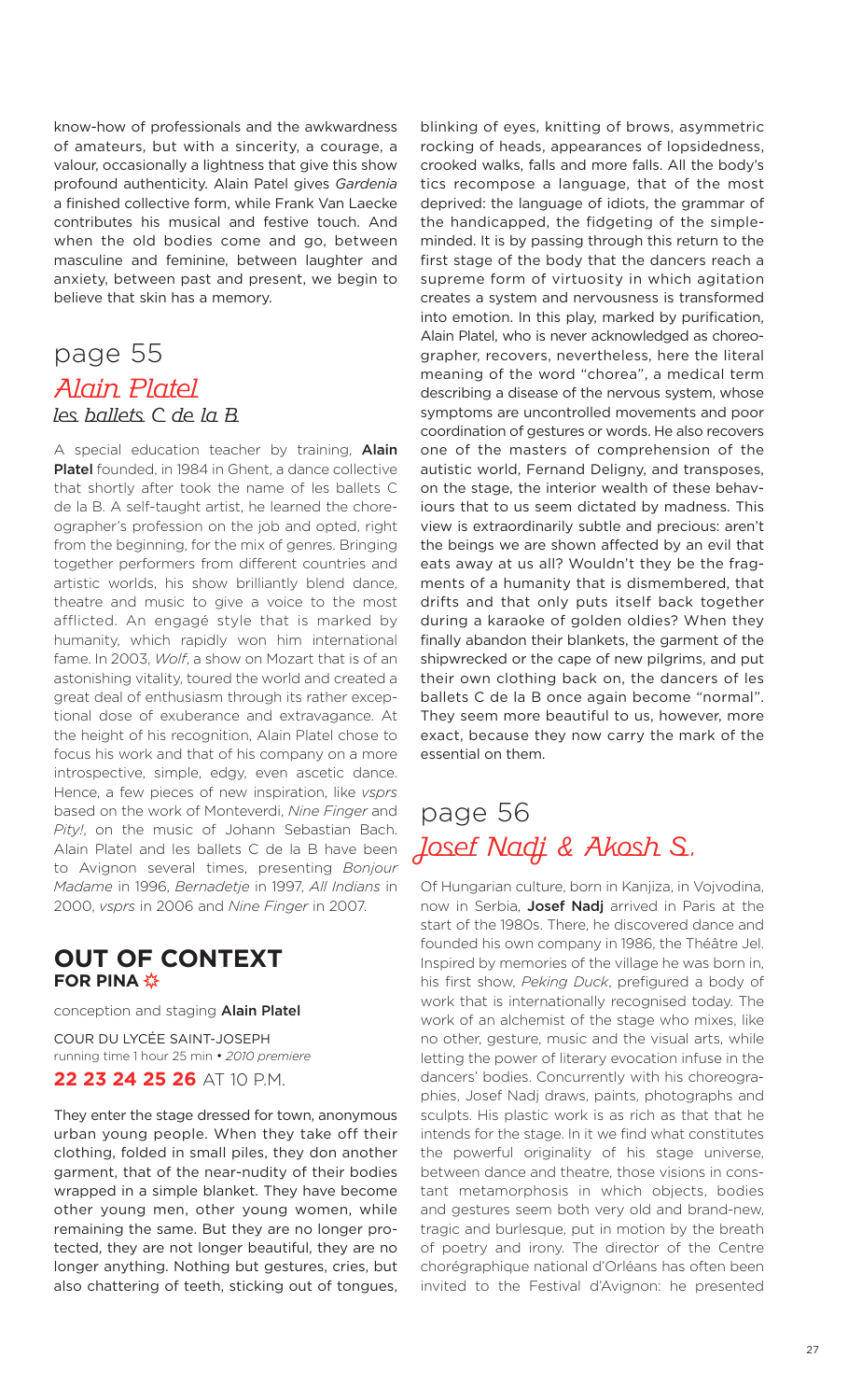*The Ladders of Orpheus* in 1992, *The Cry of the Chameleon* and *Habacuc's Comments* in 1996, *Woyzeck or the Outline of Vertigo* after Büchner in 1997, *Little Morning Psalm* in the framework of Vif du sujet in 1999, *The Time of Withdrawal* in 2001, *The Philosophers* in 2002 and *Last Landscape* with the percussionist Vladimir Tarasov in 2005. As associate artist in 2006, he presented *Asobu* in the Cour d'Honneur and *Paso Doble*, the unforgettable clay duet with Miquel Barceló, in the Église des Célestins.

Born in Hungary, the musician **Akosh Szelevényi** moved to France in the mid-1980s, after classical and traditional training in Budapest. A composer and saxophonist, he has been a jazz, free jazz and improvisation buff since he was 17. His arrival in Paris marked his encounter with decisive masters: Archie Shepp, Steve Lacy and Dewey Redman. Eager for diverse and varied collaborations, he worked with the director François Cervantes, the Centre national des Arts du cirque and took part in recording the album *Des visages, des figures* by the group Noir Désir, before founding his own group, Akosh S. Unit. He met Josef Nadj in 2003, during the preparation of *Eden*. They have worked together since for *Asobu*, *Landscape after the Storm*, *Intermission* and *Sho-Bo-Gen-Zo* and in this year's Festival for *The Crows*.

### **LES CORBEAUX (THE CROWS)**

choreography **Josef Nadj** musical composition **Akosh Szelevényi**

SALLE BENOÎT-XII running time 1 hour • *2010 premiere* **18 19 20 21 23 24 25 26** AT 6 P.M.

Everything came out of a fortuitous encounter with a Japanese crow. A few years ago, when Josef Nadj was rehearsing a solo on the roof of a theatre in Kyoto, a crow perched not far from him. Out of the glance that the dancer, in full movement, cast on the dark bird, suddenly emerged the idea of a show. The choreographer started to work on this vision. Sketches and drawings allowed him to relive the scene, a graphic step that encouraged him to go further. It was the excuse for a return to a childhood in Vojvodina, in ex-Yugoslavia where the crow holds an important place. The animal of wisdom, a disturbing link with mystery, the symbol of the world's unity, the crow holds the key to the cycle of life and death, the real and the dream, the divine and the diabolical. It was also the pretext for a physiological and behavioural study, involving the imitation of a movement, a gait, a flight, a landing, almost a savoir-faire. How do you become a crow on stage? Josef Nadj proposed this challenge to the musician Akosh Szelevényi, who shares his vision of the world and also knows the black birds of Central Europe's great plain. Together, they imagined a show based on a series

of dual presences on the stage: that of man and the animal, that of the body and sounds, that of painting and music, that of a dancer and a saxophonist. The croaking, the colour, the appearance, the movements of the crow invade the space of this theatrical and amicable understanding. Until a third partner imposes itself on the stage, at the invitation of the first two: a black, shiny gouache that, in the thread of the choreographic and musical gesture, deposits its trace with brilliance and covers the body with an opaque veil, as if it were drawing, itself alone, the dazzling speed of the movements and devouring the man whole to metamorphose him into an animal. Before our stunned eyes, the man has become a bird, the body a brush, the saxophone a scream.

# ł3 **LES CORBEAUX (THE CROWS)**

**DRAWINGS BY JOSEF NADJ 8-27 July** (every day except the 14)

MAISON DES VINS – 11 a.m. –6 p.m. (details in the *Spectator's Guide*)

# page 58 Cindy Van Acker

The body is **Cindy Van Acker**'s favoured tool. She has been unstintingly working with it with a concern for precision down to the very millimetre: it is state-of-the-art technology that shapes all her shows. Trained in classical dance, a dancer at the Royal Ballet of Flanders, then at the Grand Théâtre of Geneva, Cindy Van Acker acquired, in the mid-1990s, the feeling of having reached the end of knowledge. She then decided to consider her body differently. With it, she invents another language, choreographing it according to a minimalist writing. "My body is the strength of my proposal," she explains. Several pieces, in which she dances herself (*Body 00: 00* in 2002) or has others dance (*Fractie* in 2003, *Pneuma 02: 05* in 2005, *Kernel* in 2007), underline this formal work that explores the interactions between the body, space, time and sound. Cindy Van Acker is also motivated by encounters: with musical creation, with technology that stimulates or captures movements, but also with other stage artists like Romeo Castellucci. "His work touched me," she acknowledges, "opened me up to other perspectives. It is not just a simple influence, but the basis of a new thought process." In 2005, the Italian director invited her to the Venice Biennale whose theatre arts section he directed; in 2008, when he was the associate artist at the 62<sup>nd</sup> Festival d'Avignon, he asked her to work with him on the premiere of *Inferno*, presented at the Cour d'honneur of the Palais des papes.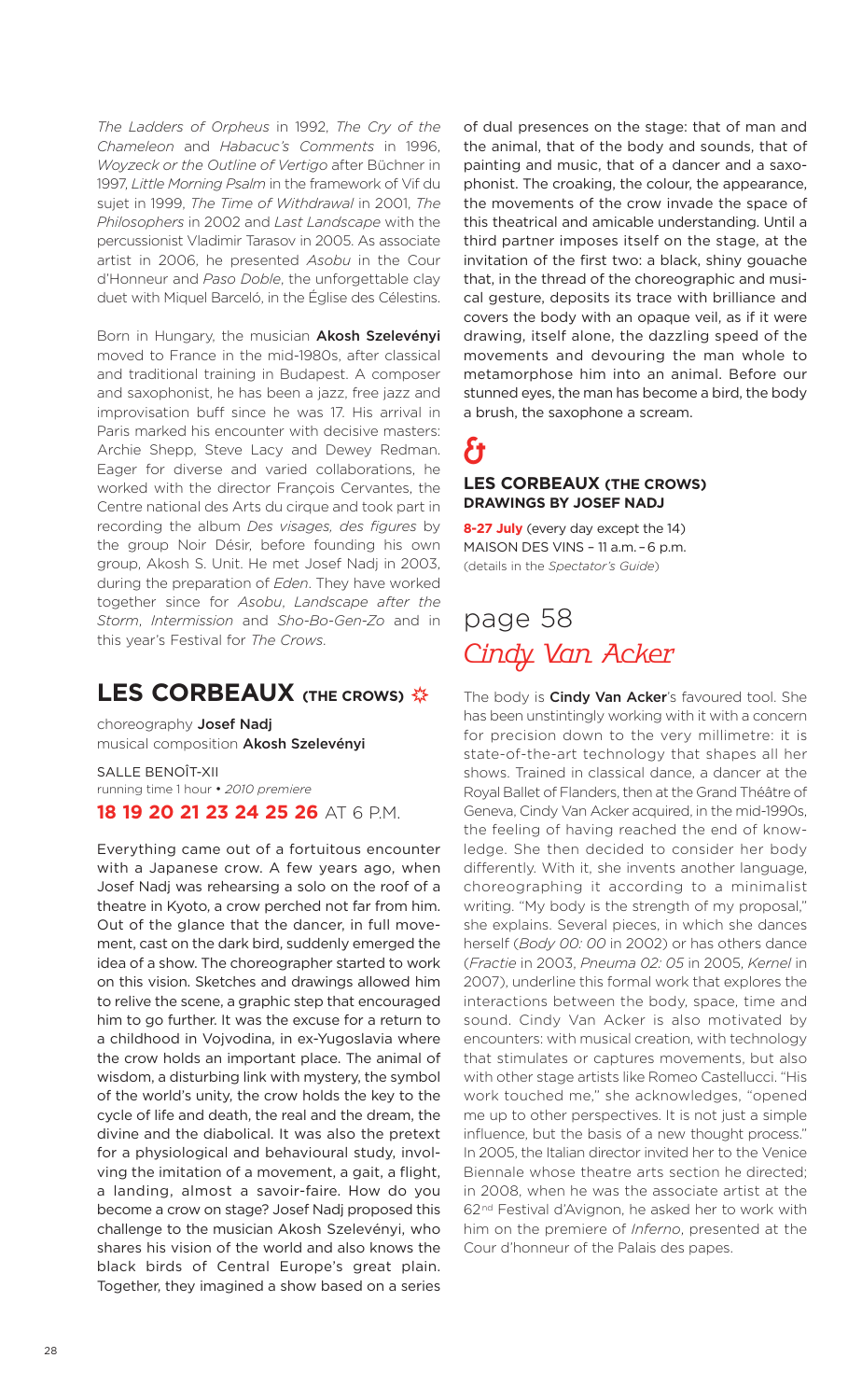The results of extensive experimental research, the four solos *Lanx*, *Obvie*, *Obtus* and *Nixe* are occasions to discover the work of this choreographic author, at the outermost bounds of dance, performance and visual arts. Interpreted by four distinct dancers, they will be the object of two programmes at the Festival d'Avignon, linked by a common element: the organic precision of the combination of movements that, often very close to the floor, in the mystery of horizontality, make the body begin to potently exist.

# **LANX** / **OBVIE**

choreography **Cindy Van Acker**

GYMNASE DU LYCÉE MISTRAL running time 1 hour 10 min including intermission **14 15 16 17 18** AT 5 P.M.

### **LANX**

Lines divide the stage. The body, like a continuous current of gestures and movements, collides with the caustic geometry that tightly encircles it or responds to it, in a play of echoes and extensions. The subtle variations in sound, light and choreography succeed in transforming the space, redefining it as illusion until it releases the body from its hold. Embracing the floor, Cindy Van Acker interprets a virtuoso piece horizontally.

#### **OBVIE**

In a simple grammar, alternating extremely slow movements and rapid almost sliding sequences, Tamara Bacci explores a constant movement, the object of tiny and infinite variations. A free fall choreographed on the floor, on which the body executes or clearly is subject to a cycle of contractions and releases, of control and abandon.

### **OBTUS** / **NIXE**

choreography **Cindy Van Acker**

GYMNASE DU LYCÉE MISTRAL running time 1 hour 20 min including intermission **14 15 16 17 18** AT 7 P.M.

### **OBTUS**

A row of neon lights, a line of light on which the body places itself in an unstable equilibrium until it floats in space, between meditation, obstinacy, flight and swings towards another universe of perception. From appearances to disappearances, Marthe Krummenacher, William Forsythe's former dancer, shows astonishing expressiveness.

#### **NIXE**

Carried away in a hypnotic ballet of arms, Perrine Valli swirls in front of a carpet of light. A tension is established until she plunges her hands into it and is completely taken up in it. Moving between the neon lights like a nymph in water, offering herself up to space, to light, to the electronic score by Mika Vainio, her body melts into the elements until she is removed from all reality.

# &

Sujets à Vif – Programme A

### **ROSA, SEULEMENT (ROSA, ONLY)**

**8 9 10 12 13 14 July** – JARDIN DE LA VIERGE DU LYCÉE SAINT-JOSEPH – at 11 a.m. by **Cindy Van Acker** and **Mathieu Bertholet** (see page 32)

# page 60 Boris Charmatz

Trained at the École de Danse de l'Opéra of Paris and at the Conservatoire national supérieur de Musique et de Danse of Lyon, **Boris Charmatz** however, never dreamt of the repertoire. From his earliest childhood, his attention was drawn to the inventive shows of Dominique Bagouet and Jean-Claude Gallotta. Very early on, his intention was to "do dance differently". It was when he worked as an performer for Régine Chopinot and Odile Duboc, whose experimental approach he liked, that he found his way. He took his first steps in choreography in 1992 with *À-bras-le-corps*, co-signed with Dimitri Chamblas, with whom he founded the association edna. Since then, his pieces have marked contemporary dance, from *herses* to *régi* by way of *Con forts fleuve*. All of them stem from a particularly strong credo, from a broadened vision of dance. Dance that constantly questions itself going as far as deploying itself under conditions designed to make it impossible, inside a TV set (*héâtre-élévision*) or on a platform spinning at the rhythm of a washing machine (*Programme court avec essorage*). Today, Boris Charmatz is continuing his creation and reflection activities at the head of the Musée de la danse / Centre chorégraphique national de Rennes et de Bretagne, which he aims to make into "a public space for an art grappling with contemporary questions, an open and experimental public space, resolutely in motion." He will be the associate artist of the 2011 Festival d'Avignon.

### **FLIP BOOK**

conception **Boris Charmatz**

GYMNASE DU LYCÉE MISTRAL estimated running time 50 min **9 10** AT 6 P.M. **11** AT 3 P.M. AND 6 P.M.

A series of choreographic tableaux vivants, *Flip Book* revisits David Vaughan's book, *Merce Cunningham, Fifty Years*. All of Cunningham is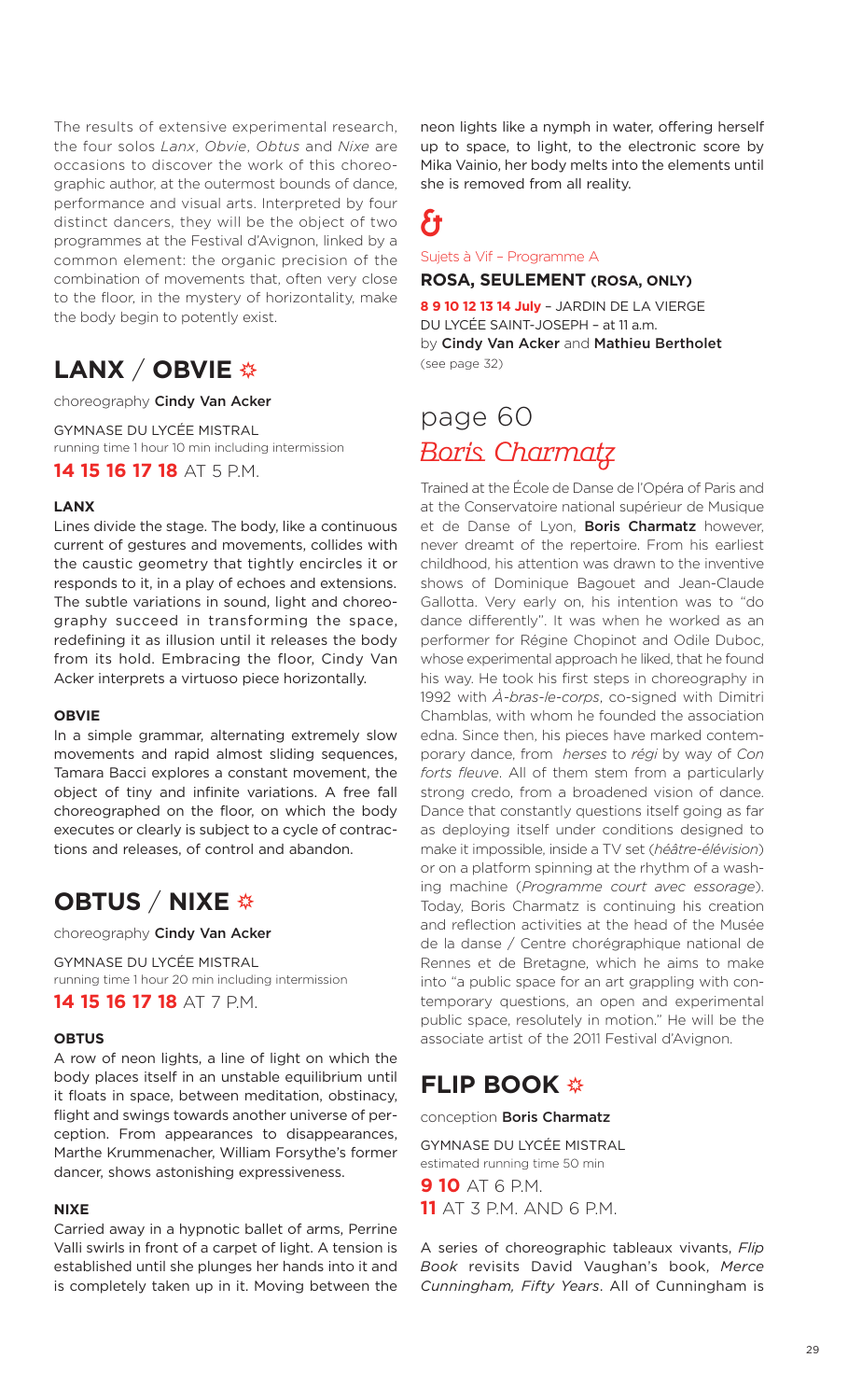included in it, especially thanks to the photographs of each of his pieces. Imagining the path that led from one shot to another, Boris Charmatz proposes a singular reading of it, like an itinerary in a museum, whose works would be as much postures as the actions that lead to these postures. He thus composes a choreography that explores the creation process, a form of event in Cunningham's fashion, an archive in motion. The result is bright, fresh, amusing, in a word: alive. After having developed this project with amateur dancers and former interpreters of the American master, he brings together on the stage of *Flip Book* several figures from the French contemporary choreography scene who are close to him.

### **LA DANSEUSE MALADE (THE AILING DANCER)**

after **Tatsumi Hijikata** choreography **Boris Charmatz**

GYMNASE GÉRARD PHILIPE running time 1 hour 10 min **21 22 23 24** AT 10 P.M.

On the stage, the truck turns around and around, crazily. Jeanne Balibar, pale, in a bad state, drives the machine, or rather submits to it. She narrates a blunt and melancholy text while Boris Charmatz, hanging onto the carcass in motion, tries to climb into it. Between strange choreography, performance at the limits of the possible, exegetic reading, mechanical art installation, *The Ailing Dancer* proposes on stage an unprecedented experience. Jeanne Balibar, the actress, Boris Charmatz, the dancer: each will go far, the furthest possible, right to the end of this illness that they have made the subject of their joint work. Everything is broken down, jammed, hindered. The voice hesitates between a cry, a groan, droning, a recitative, like a substance to be expelled. The light is ferociously harsh, white or black, a halo in which it seems impossible to hide anything. The machine gradually acquires a terrifying power and rigidity, goes from working condition to a condition of insanity. The bodies are stuck in this diabolical mechanism. Each gesture goes towards the worst and constitutes a part of the path towards death. The movements are done in a loop, at the edge of an abyss whose threat constantly weighs on the two actors and makes it possible to further explore the territory of difficulties. Jeanne Balibar and Boris Charmatz have taken off to those innermost depths of matter accompanied by the writings of Tatsumi Hijikata, the founder of Butoh, that dance of the shadows born in post-war Japan in reaction to the inherited forms of the past. The idea here is to convey its spirit, notably using the text *Inner Building Material*, which presents the body as a wreck of the period and dance as a radical experience of illness. Going to the end of this despair: that is

what *The Ailing Dancer* proposes. A strong and troubling trial, the crossing of a dark tumult, via an impossible artistic gesture of absolute sincerity.

# &

Cinematographic territories of the Festival d'Avignon

### **DON'T CHANGE ANYTHING**

UTOPIA-MANUTENTION film by **Pedro Costa** with **Jeanne Balibar** and **Rodolphe Burger** (details in the *Spectator's Guide*)

# page 62 The 25<sup>th</sup> Hour

The 25th Hour is the rendezvous of the Festival's atypical or performative forms. This year, they will take place not only at the School Art at 11 p.m. but also at the Gymnase of the lycée Saint-Joseph at 3 p.m. or 9 p.m. The occasion to discover readingsperformances, personal and amazing projects of actors performing elsewhere in other Festival shows, as well as three lectures-shows by artists who know how to mix, in an offbeat or playful way, art and the social sciences.

### **SMATCH [1] IF YOU DRIVE A MONKEY TO DESPAIR, YOU WILL MAKE A DESPERATE MONKEY EXIST** by Dominique Roodthooft

ÉCOLE D'ART running time 1 hour 30 min **9 10** AT 11 P.M.

We are immediately in a laboratory in which stories about pigs, animal masks, a map of Belgium on which Wallonia is a desert, a face sculpted in slices of ham that is devouring itself co-inhabit… Through these sometimes incongruous, often comical experiments, linked by the words of a philosopher whose discourse on our relationship to animals structures the performance, the director and actress from Liège, Dominique Roodthooft, proposes a response to the ambient negativism expressed by the discourses that permeate our society. By asking the question of our relationship to animals, she casts a renewed look at our relationship with the other, rid of the prejudices that maintain our feeling of impotence and desperation, and makes this laboratory a place for the live invention of "other possibilities". *Smatch [1]* , a contraction of smash and match, is both a light and deep experience, spectacular and reflective, that blends the anecdotal and the philosophical, the poetic and the political.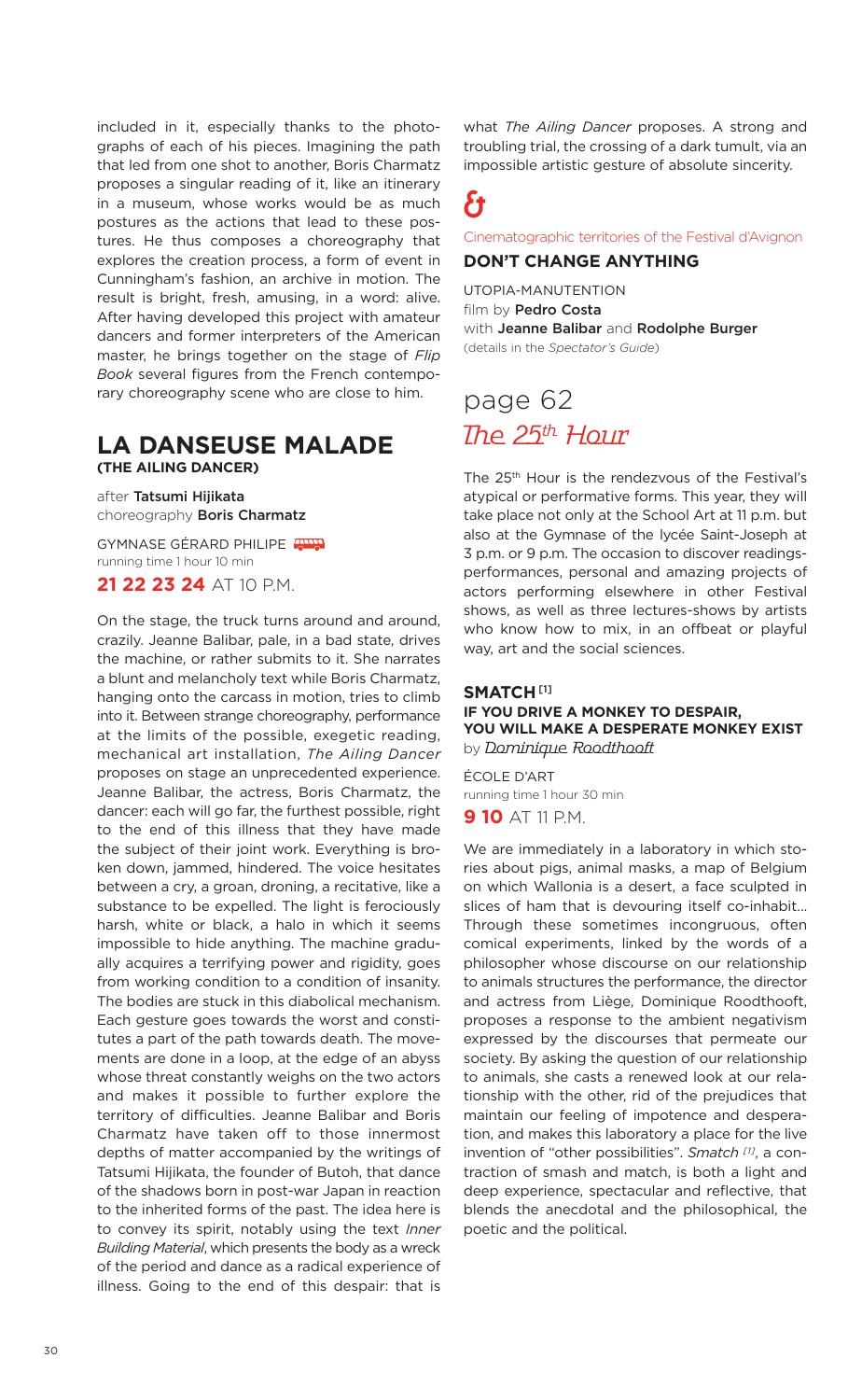### **DORS TOI / SCHLAF DICH (SLEEP YOU)** by Sasha Rau

GYMNASE DU LYCÉE SAINT-JOSEPH running time 1 hour 10 min **11 JULY** AT 3 P.M.

The characters in *Sleep You* move about, or rather, don't move about, in a dormitory that we could be tempted to think was in a psychiatric hospital. But it could just as well be a children's bedroom in which brothers and sisters replay their traumas over and over again. "They said no family", one of them confides to us. What link can therefore really unite these five bodies gone astray, apart from their monologues all evoking doctors, dolls and medications? All of them take turns at the lectern, to recount their dreams, among which are the usual ones: dreams about falls, snakes and breast milk. Confessions? Reminiscences? Testimonies? Only one woman seems to record these tales and consequently incarnate a little authority. But she will also go to the lectern, leaving us the sole interpreters and witnesses of this polyphony of wounded solitudes. After *Unknown Brother*, the actress Sasha Rau, involved in *Papperlapapp* by Christoph Marthaler, delivers a second text in the setting of a stage reading.

### **WOLFSTUNDE (WOLFLESSON)**

by Silke Mansholt ÉCOLE D'ART estimated running time 50 min

**12 13** AT 11 P.M.

Already present at the Festival d'Avignon to act in *Mr. Seguin's Goat* revisited by Jean Lambert-wild, the performer Silke Mansholt raises questions, in *Wolfstunde* (*Wolflesson*), on the wolf that is inside each of us, on the dark part of each individual and the battle between it and his lighter, human part. Based on her personal experience, she questions, on the way, the power and impotence of art. Is art free? Are we free? If there are, in our contemporary world, wolves and scapegoats, are we wolves or scapegoats? If we are trying to be what we don't want to be, is the wolf transformed into a scapegoat or is the scapegoat transformed into a wolf? *Wolflesson* by Silke Mansholt is enriched by her three most recent lives, as well as by the wolf, the moon and her personal experience, as a German artist, of World War II and the Holocaust.

### **CHEVAL (HORSE)**

by Antoine Defoort and Julien Fournet

GYMNASE DU LYCÉE SAINT-JOSEPH running time 1 hour **14 15 16** AT 9 P.M.

There are round shapes (balls of all sizes) and

squares (screens, tables, in all sorts of materials) and, in the middle, two idiots who make the former bounce on the latter. They don't look like much but they are gifted in the art of the ricochet. Very concentrated, they know how to play the flute with their nose or play squash with guitars used as rackets. And when they hold the instruments the right way, that works as well. Their work aims at establishing original, unexpected connections of forms, directions and materials. So well that the way these forms, directions and materials are used can be questioned. We could talk about the poetry of instructions for use, digressions on "how that works – or doesn't work", leaps from one subject to the other as untimely as they are treacherous, but this series of experiments, between video, sounds, installations, sport and concert only aims at raising larger questions on contemporary life while having fun. What Antoine Defoort and Julien Fournet define as "heterogeneous cross-disciplinary performances in which the jackass co-exists with the hunk and the tragic mixes with the incongruous".

### **ÉCRITS ROCK (ROCK WRITINGS)**

by Pierre Baux, Vincent Courtois, Matthieu Malgrange, Laetitia Zaepffel

ÉCOLE D'ART running time 1 hour 15 min **16 17** AT 11 P.M.

For more than three years, the actor Pierre Baux and the cellist Vincent Courtois have gotten together to tell, on two crossed registers, tales and stories. This time, they have chosen to let the spectators hear New York rock from the 1970s, making it come alive again through dialogues, memories, dreams and digressions recounted by Legs McNeil and Gillian McCain in their book *Please Kill Me, The Uncensored Oral History of Punk.* Jim Morrison, Patti Smith, Allen Ginsberg, Iggy Pop, Lou Reed, Sid Vicious, Billy Murcia, David Bowie and the groupie Sable Star, by order of appearance, haunt the stage filled with speakers and loudspeakers, an oral memory of a legendary moment that is poetically incarnated by the evocative acting of Pierre Baux and the surprising chords of Vincent Courtois.

### **DÉCHIFFRAGE (DECIPHERING)**

by Olivier Cadiot

ÉCOLE D'ART estimated running time 1 hour **18 JULY** AT 11 P.M.

Olivier Cadiot plunges back into one of his first texts: *Future, Former, Fugitive*. Teeming matter in which he guides us, alternating reading time, interpretations and free improvisations on the most graphic chapters, without forgetting a little deciphering of hand-written pages, at random. (see page 6)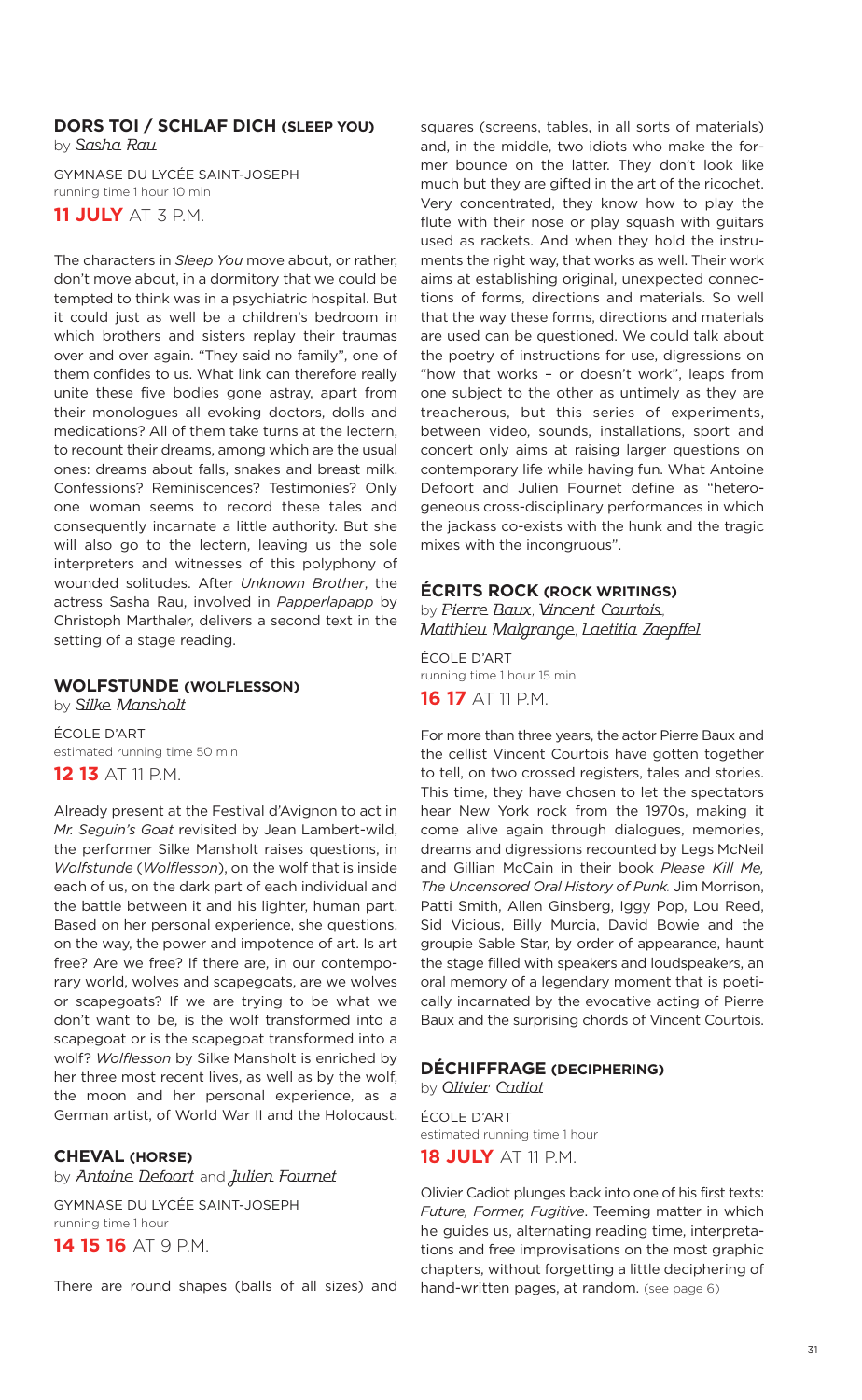### **ETHNOGRAPHIQUES LE SYNDROME DE MALINOWSKI (ETHNOGRAPHICS / MALINOWSKI'S SYNDROME)** by the GdRA

GYMNASE DU LYCÉE SAINT-JOSEPH running time 1 hour **18 19** AT 9 P.M.

A lecture-show by an actor-storyteller and a danceracrobat. With images, songs, projected words, danced acrobatics and storytelling moments, the member of the GdRA contribute their artists' viewpoint on our difficult but always possible encounters. (see page 22)

### **CINÉPOÈMES LIVE (LIVE CINEMA-POEMS)**

by Pierre Alferi and Rodolphe Burger

ÉCOLE D'ART running time 1 hour **19 20** AT 11 P.M.

On known or unknown film sequences, Pierre Alferi affixes his cinema-poems in which text, sometimes poetic, sometimes narrative, dialogues with the images and notes that emerge from Rodolphe Burger's guitar. (see page 9)

### **ADISHATZ / ADIEU (FAREWELL)**

by Jonathan Capdevielle

ÉCOLE D'ART running time 55 min

### **23 24** AT 11 P.M.

We know Jonathan Capdevielle's secret and tragic characters, tormented adolescents or schizophrenic murderers that he has been composing for Gisèle Vienne since their encounter at the École supérieure nationale des Arts de la Marionnette of Charleville-Mézières. *Adishatz/ Adieu* (*Farewell*) presents an opposite image. In an unexpected montage of songs and family conversations, the actor evokes that curious mix that results from the relationship between international and local culture (*adishatz* means farewell in the Pyrenees dialect). These a capella interpretations form the main theme of a private confession, revealing the vulnerability, solitude and fragility of a child from the provinces who dreams that he is an artist and becomes one through dint of a strange will. If he uses the spangled costume and postures from disco clips, it is to tell a truth that could not be revealed otherwise: that of an individual who is both a man and a woman, past and present, child and adult, a person from Tarbes in the Pyrenees and an incarnation of a dream life. It is this confusion that makes Jonathan Capdevielle an amazing figure of ambivalence.

### **UN MAGE EN ÉTÉ, LECTURE (A MAGUS IN SUMMER, READING)** by Olivier Cadiot

ÉCOLE D'ART estimated running time 1 hour • free admission **25 JULY** AT 11 P.M.

The monologue of *A Magus in Summer* spoken by the author himself: in the courtyard of the École d'Art, with as a set only the night that will envelop him, Olivier Cadiot will read the text he wrote for the 2010 Festival d'Avignon. (see page 6)

## page 65 Sujets à Vif **with the Sacd**

**8-14** AND **19-25 JULY** AT 11 A.M. AND 6 P.M.

JARDIN DE LA VIERGE DU LYCÉE SAINT-JOSEPH

This is already the third session of Sujets à Vif, those incongruous encounters at the Jardin de la Vierge between interpretations and writings, those moments of diversity, experimentation and hybridization, jubilantly concocted jointly by the Festival d'Avignon and the Sacd. It is now a permanent rendezvous. I would like to recount the joy of this amicable collaboration that is composed purely of shared desires and that mad pleasure of being on the lookout for the unexpected. We propose to artists to choose and to create, together, a new itinerary for them. Causing, preparing and dreaming of bringing together performers and authors from other horizons, other fields than the ones they know or usually practice. Eight creations, eight short shows, eight questionings, eight explorations: there is choreography, theatre, musical creation, the circus, directing and performance here, disciplines in which the Sacd's function is to represent the authors and to whom, once again, the occasion is provided for holding exchanges and intermingling.

**Jacques Fansten** president of the Sacd

### Programme A **8 9 10 12 13 14** AT 11 A.M.

### **ROSA, SEULEMENT (ROSA, ONLY)**

commissioned from Mathieu Bertholet

A Swiss playwright trained in theatre writing at the Academy of Fine Arts of Berlin, **Mathieu Bertholet** is the author of many plays that show his taste for history and the arts. Clara Immerwahr, Klaus Mann, California architects of the 1950s and today Rosa Luxembourg: Mathieu Bertholet is a great enthusiast of the destinies of the 20<sup>th</sup> century. To have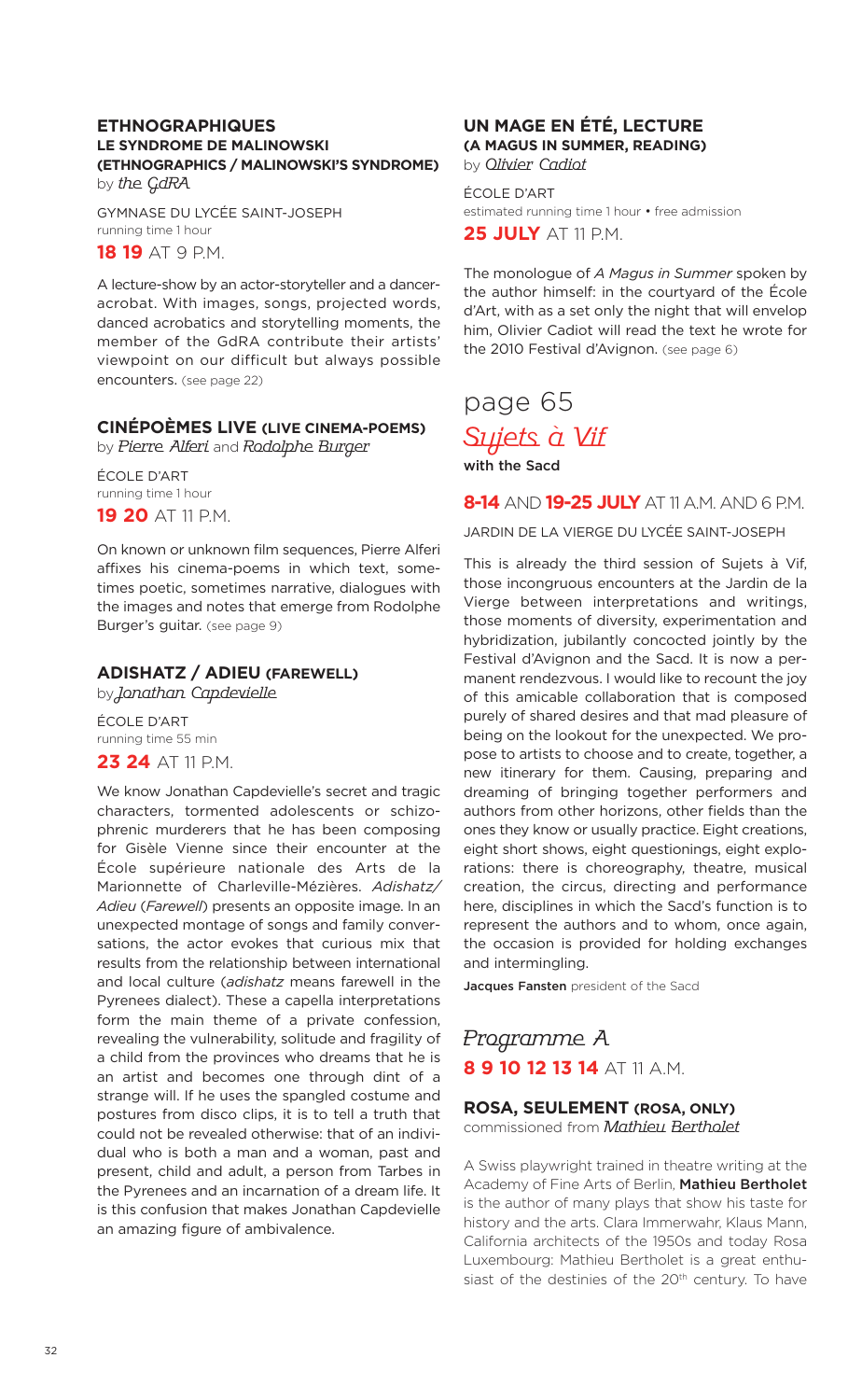these extraordinary lives heard, he constantly looks for the most appropriate form: biography, historical work or documentary. In his theatre, text, gestures, words and movements have an equal place. In 2007, he launched into dance by commissioning a solo from the choreographer **Cindy Van Acker**, *CSH#1*. They meet again here.

"Putting on a stage, on a dance mat, the history, political battles and ideas for which Rosa Luxembourg fought, for which she was imprisoned and for which she died. Ideas, stoned by monuments, that seem today, more than ever, to warrant our renewed attention. Rosa Luxembourg was a woman combatant. Not a feminist. A fascinated, passionate, amorous, spell-binding woman. A small woman who limped, but who harangued, intrigued, convinced."

text **Mathieu Bertholet** choreography **Cindy Van Acker** interpretation **Mathieu Bertholet**, **Perrine Valli**

### & **LA RELÈVE DES DIEUX PAR LES PITRES (FOOLS RELIEVE THE GODS)**

commissioned from Agnès Sourdillon

**Agnès Sourdillon** knows her authors well: from Sophocles to Bernard Noël, by way of François Bon and Valère Novarina, the actress, trained at the École du Théâtre national de Chaillot, has played every register. So when Lucien Attoun, director of the Théâtre Ouvert, spoke to her about a young author, **Arno Bertina**, she hurried to read him and, won over, contacted him. Today, she is sharing her invitation to Sujets à Vif with him.

"You'll call him 'Christ at a discount', 'Martyr on sale'. You'll say that he tires you and like the tightwad who is sent to the brothel so that he can burn up his savings, you'll tell him to go to the clown. Under the auspices of the Holy virgin and of Grock, a woman manages to strangle the anxieties that paralyse her. With three clever fleas and an admiration merchant, she invents a body open to the four winds, to love, a comic and monstrous body that will be a thorn in the side of a totally rigid period."

text **Arno Bertina** interpretation **Marcus Brisson, Agnès Sourdillon**

### Programme B **8 9 10 12 13 14** AT 6 P.M.

# **BLACK MONODIE (BLACK MONODY)**

commissioned from Philippe Ménard

Coming from the world of juggling, a performer for Jérôme Thomas for many years, since 1998, **Philippe Ménard** has been developing, in her Compagnie Non Nova, an unusual universe that talks about today's world. In 2008, she started on her 10<sup>th</sup> creation, a work of research on the subject called I.C.E. for "Injonglabilité Complémentaire des Éléments" ("Complementary Unjugglability of Elements"). She explores limits by manipulating ice in all its forms, water, steam and air. A transgender artist, her artistic research is closely linked with her personal reflection on identity, on which she is working with the poet **Anne-James Chaton**.

"*Black Monody* is a performance for two artists, a single voice, a series of movements and a subject. A ceremonial usher, a Beauty…: the poet Anne-James Chaton puts a predetermined, fixed daily life into prose; Philippe Ménard directs the duality of gender in soothing gestures. Together they deal with rhythm, in the trance form, to invite the imagination to enter it. The voice pushed to breathlessness and the gestures to the limit of equilibrium conjure the utopia of the surpassing of the being."

text **Anne-James Chaton** interpretation **Anne-James Chaton**, **Philippe Ménard**

### & **PARFOIS, LE CORPS N'A PAS DE CŒUR (SOMETIMES, THE BODY HAS NO HEART)** commissioned from Thomas Lebrun

**Thomas Lebrun** likes to play with identities, diversity and frontiers. Whether he signs a play with sensitive and rigorous writing (*The Dismayed Constellation*) or improvises on pop hits of the 1980s on the public's request (*The What You Want Evenings*), the dancer-choreographer from Lille shows as much imagination as virtuosity. For this Sujets à Vif, he is inviting the Brazilian circus artist **Alexandre Bado** on stage.

"France/Brazil. A dart of lucidity pierces an old poster with palm trees. A young carioca explodes with dreams. A set to partners brushes against youth that throws itself into it. Blue suede shoes. Dazzling physical flashes cadence the calm. Six hours and 10 years of difference, and so many others."

choreography **Thomas Lebrun** interpretation **Alexandre Bado**

### Programme C **19 20 21 23 24 25** AT 11 A.M.

### **UNE SEMAINE D'ART EN AVIGNON (A WEEK OF ART IN AVIGNON)**

commissioned from *Olivia Grandville* 

Trained at the École de l'Opéra de Paris, **Olivia Grandville** joined the corps de ballet in 1981, then was named *sujet* [third-highest rank] in 1983. Until 1988, when she resigned, she had the opportunity of performing, besides the classic repertoire, the works of Balanchine, Limón and Cunningham, and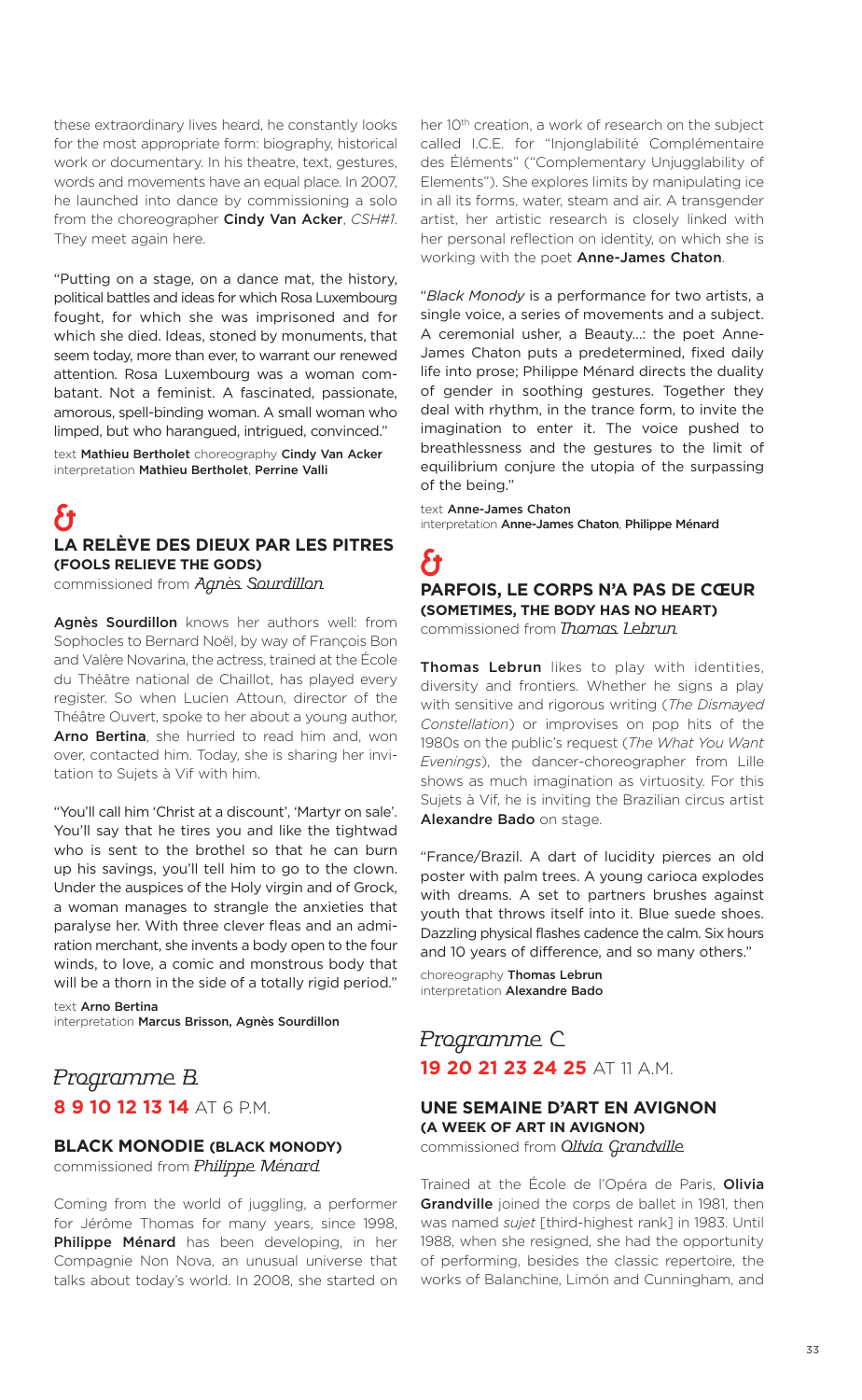taking part in the creations of Maguy Marin, Bob Wilson and Dominique Bagouet. In 1989, she joined Dominique Bagouet's company and participated in all his creations until his death in 1992. It was there that she began to execute her own projects to which she totally devoted herself until the end of the company. For this Sujets à Vif, she has invited on stage **Catherine Legrand**, with whom she danced *Strange Days* and *So Schnell* by Bagouet in 1993 in the Cour d'honneur of the Palais des papes, and **Léone Nogarède**, her mother, who performed, in this same venue, the queen in *The Tragedy of King Richard II*, premiered in 1947 by Jean Vilar during the Week of Art in Avignon. Together, they tell us about their festival over 64 years.

Lycée Mistral (**day**) academic purple yellow garter Cunningham / Chartreuse de Villeneuve (**night**) fake mosaic fountain noise *Necessito* Bagouet / Hospice Saint-Louis (**day**) crushed chickens dog phrenology apocalyptic cooking Popette / Cour d'honneur (**night**) cavalcade white mask red mouth *Richard II* Mnouchkine / Cour d'honneur (**day**) sun Léon Gischia my mother standing still / Cour d'honneur (**night**) *So Schnell* black shorts standing still very made-up chignon / street (**day**) Unedic [Driving Instructors' Union] your mother Assedic [unemployment insurance] your father This is a movement nothing to cancel / Cour d'honneur (**night**) *Letters from Sarajevo* Camille / Jeanne Moreau / Plaza of the Palais des papes (**day**) subject variation of the elected one the Coronation / Cour d'honneur (**night***) Richard II* my mother large red gown vague gestures/ Jardin de la vierge (**day**) ma mother, Catherine *Richard II Desert of Love* / Cour d'honneur (**night**) *Richard II* again

conception **Olivia Grandville** interpretation **Olivia Grandville Catherine Legrand, Léone Nogarède**

### & **PROPOSITION D'UN JOUR D'ÉTÉ (PROPOSITION OF A SUMMER DAY)**

commissioned from Ariane Ascaride

Known by the general public for her roles in Robert Guédiguian's films (*Marius and Jeannette, Marie-Jo and her Two Loves, The Army of Crime*), **Ariane Ascaride** never, however, gave up the stage. On it, she notably interpreted texts by Véronique Olmi, Serge Valletti, Jean Bouchaud, Dario Fo and Franca Rame. What is not as well known is that Ariane Ascaride also co-wrote, with **Marie Desplechin**, the script of *Voyage in Armenia*. The pair is calling today on the dancer and choreographer **Thierry Thieû Niang** and all three of them, based on *A Midsummer Night's Dream* by Shakespeare, will carry us along into a waking dream, in full daylight with fantasy and poetry.

"It's called an order [*commande* in French, an order or commission]. For me, it's as if someone said: 'and above all, don't forget to order the bottles of milk'. I think of it as a proposition. I was offered a proposition to have fun; because, basically, they proposed that I play on a personal theme. I want to fly in the air talking about Shakespeare. I don't know if it can be done, but it doesn't matter. With Marie Desplechin and Thierry Thieû Niang, we're taking off on an expedition to the imaginary land to see if Puck is still clumsy. Signed the one who wanted to be the daughter of Peter Pan (ridiculous! crazy!)".

text **Marie Desplechin** gestures and movements **Thierry Thieû Niang** interpretation **Ariane Ascaride**

### Programme D

### **19 20 21 23 24 25** AT 6 P.M.

### **LAURENT SAUVAGE N'EST PAS UNE WALKYRIE (LAURENT SAUVAGE ISN'T A VALKYRIE)** commissioned from Christophe Fiat

What can connect King Kong, Courtney Love, Isadora Duncan, Rudolf Nureyev, Batman and Stephen King? Ask **Christophe Fiat**! A philosopher, writer, performer and director, he draws his inspiration as much from pop culture as great literature and grinds them all up in plays that deal with the theatre, sound poetry and contemporary art. In 2009, at the Actoral festival, he gave a performance with **Laurent Sauvage** called *When I Think of Richard Wagner, I Hear Helicopters*. The Festival d'Avignon has invited them this year to continue this encounter.

"I am looking for an actor who can be the narrator of a cultural epic unprecedented in the history of Europe. The epic of a man as illustrious as Jesus or Napoleon: the composer Richard Wagner. This actor's name is Laurent Sauvage according to his birth certificate. I don't want him to give a poetic recital or a dramatic reading. I want to put him on stage so that he combines sang-froid and humour in a hieratical posture. I want his role to consist in placing his body in a text that I wrote specially for him, dealing with the limit of rock-inspired mass culture. The electrified body, the amplified body, the exaggerated body but also the virile body of the masculine type whose voice conjures up the spirit of Wagner, evokes his love life with his wife Cosima and creates, live, a Valkyrie."

text and staging **Christophe Fiat** music **Pierre Yves Macé** interpretation **Laurent Sauvage**

## ł1 **AU CONTRAIRE**

**(ON THE CONTRARY/based on Jean-Luc Godard)** commissioned from Foofwa d'Imobilité

Why Foofwa? Because Jean-Luc was already taken. Why Imobilité? Because with two "m's" it was too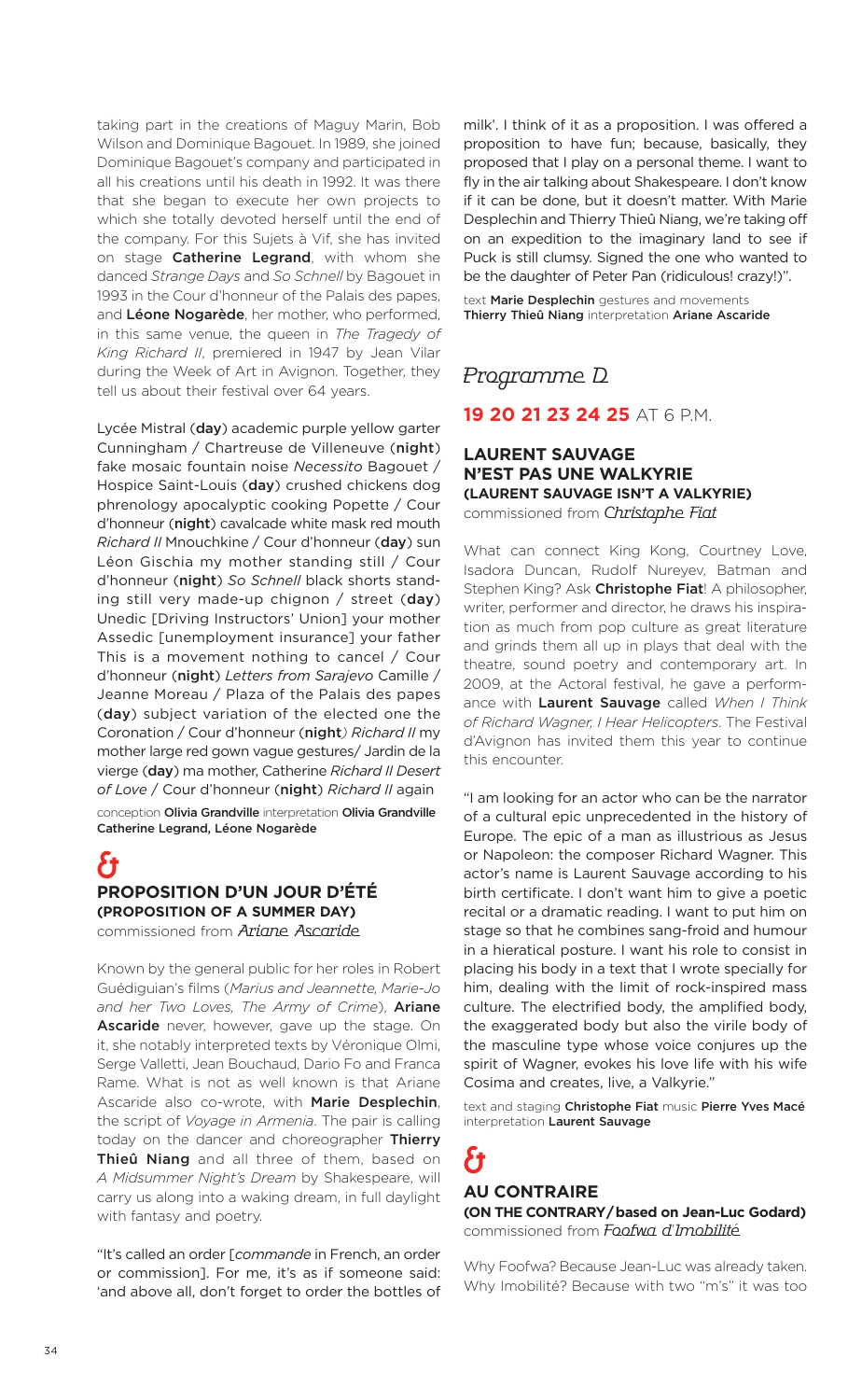long. Having spent seven years involved in Merce Cunningham's metaphysics, **Foofwa d'Imobilité** started his own choreographic work in 1998 and created a certain number of OMNIs (French for UFOs). In Geneva, he founded the Néopost Ahrrrt association, explored the historicity of dance, invented the "dancerun" and continues to exercise his body, and always with a mobile neologism. He is sharing Sujets à Vif with **Antoine Lengo**.

"*On the Contrary* is composing a choreography by Jean-Luc Godard, without Jean-Luc Godard. *On the Contrary* is a cinematic (kinetic) dream. *On the Contrary* are the words that Jean-Luc Godard would like to have inscribed on his tombstone. *On the Contrary* is this play without an author. *On the Contrary*, to relaunch the debate."

artistic, musical dialogue, co-writing **Antoine Lengo** interpretation **Foofwa d'Imobilité**

## page 68 Installation

#### **HISTOIRE DU VENT (HISTORY OF THE WIND)**

a video and photographic installation by Joana Hadjithomas and Khalil Joreige

ÉCOLE D'ART duration of film 1 hour 24 min • free admission **7–27 JULY** FROM 11 A.M. TO 8 P.M.

Starting in 2008, the Festival and the Centre national des Arts plastiques, with the Ministry of Culture, have commissioned, each year, a photographer artist to create a work on the Festival d'Avignon. After Martine Locatelli, who did a series of photographs on the actor's personality, exhibited in 2009, it is Joana Hadjithomas and Khalil Joreige who have been commissioned to create a work on memory. For 2011, the photographer Stéphane Couturier is already working on the dialogue between patrimonial architecture and contemporary stagecraft.

**Joana Hadjithomas** and **Khalil Joreige** live between Paris and Beirut. For the last 15 years, they have examined the images, memory and history of their country, Lebanon, its wars but also and especially its present. Through fictional films and plastic installations, the artists-film-makers reuse for their purposes, in a personal way, political and private documents, individual archives, symbolic places and situations, to turn them into critical images. After… "*Like Oases in the Desert*", they have returned to the Festival d'Avignon with a work on memory.

"How do you give an account of history, of the traces and the contemporary creation of the Festival d'Avignon? The mistral, often present during the performances of the Cour d'honneur of the Palais des papes, struck us as an interesting track. The manifestations of the wind alter the shows, magnify or destroy them, but leave a lasting trace in the spectators' minds. The wind seems like a double echo: on one hand, of the theatre performance in Avignon with its specificities and, on the other, of the challenges of writing a history of live performance. Our artistic proposal consists of an installation showing a 3 meter x 2 meter photographic composition of the Cour d'honneur that acts like a translucent screen on which there is a double projection. On one side, the personal accounts of certain actors of this history of the wind, and on the other, stock images of shows during which the wind manifested itself and that have been digitally reworked to be put back into the Cour d'honneur like a passing breath, a transcendent relationship, a trace of history…"

### **Itinerary**

*WITH THE CHARTREUSE OF VILLENEUVE LEZ AVIGNON*

**CAR J'ÉTAIS AVEC EUX TOUT LE TEMPS (BECAUSE I WAS WITH THEM ALL THE TIME)** a sound itinerary by Célia Houdart and Sébastien Roux

### **8-27 JULY**

estimated duration of the itinerary 1 hour 30 min (3.1 km) a single ticket costing €8 includes access to the Chartreuse

Author and director, **Célia Houdart** questions the means of redistributing writing, sound, image and movement in a non-narrative global poetic form. Her work consists of texts (two novels published by P.O.L.), stagings, performances and installations, like *Precisions on the Waves #2* that she presented at the Festival d'Avignon in 2008 with Sébastien Roux and Olivier Vadrot.

**Sébastien Roux**' work is in the electronic music field: albums, radio art, acousmatic listening sessions, music for dance and sound installations.

*Because I Was with Them All the Time* is a series of miniatures for mp3 player to be listened to in situ from the rue Racine (Avignon) to the Chartreuse of Villeneuve lez Avignon. A sound trajectory from the Vaucluse to the Gard. Between two banks. Dialogues, prose poems, a chain of instants, the voice in movement, atmospheric landscapes and harmonic pick-up, for pedestrians.

This itinerary, which starts at the rue Racine in Avignon and ends in the Chartreuse of Villeneuve lez Avignon, takes about 1 hour, 30 min. depending on the pedestrians. Please note: the Chartreuse is open to the public every day from 9 a.m. to 6.30 a.m. (which means that the last departure from Avignon is at 5 p.m.). A map and an mp3 player must be obtained at the ticket office of the Cloître Saint-Louis. The miniatures, which make up the sound itinerary, can be downloaded starting on June 14 at the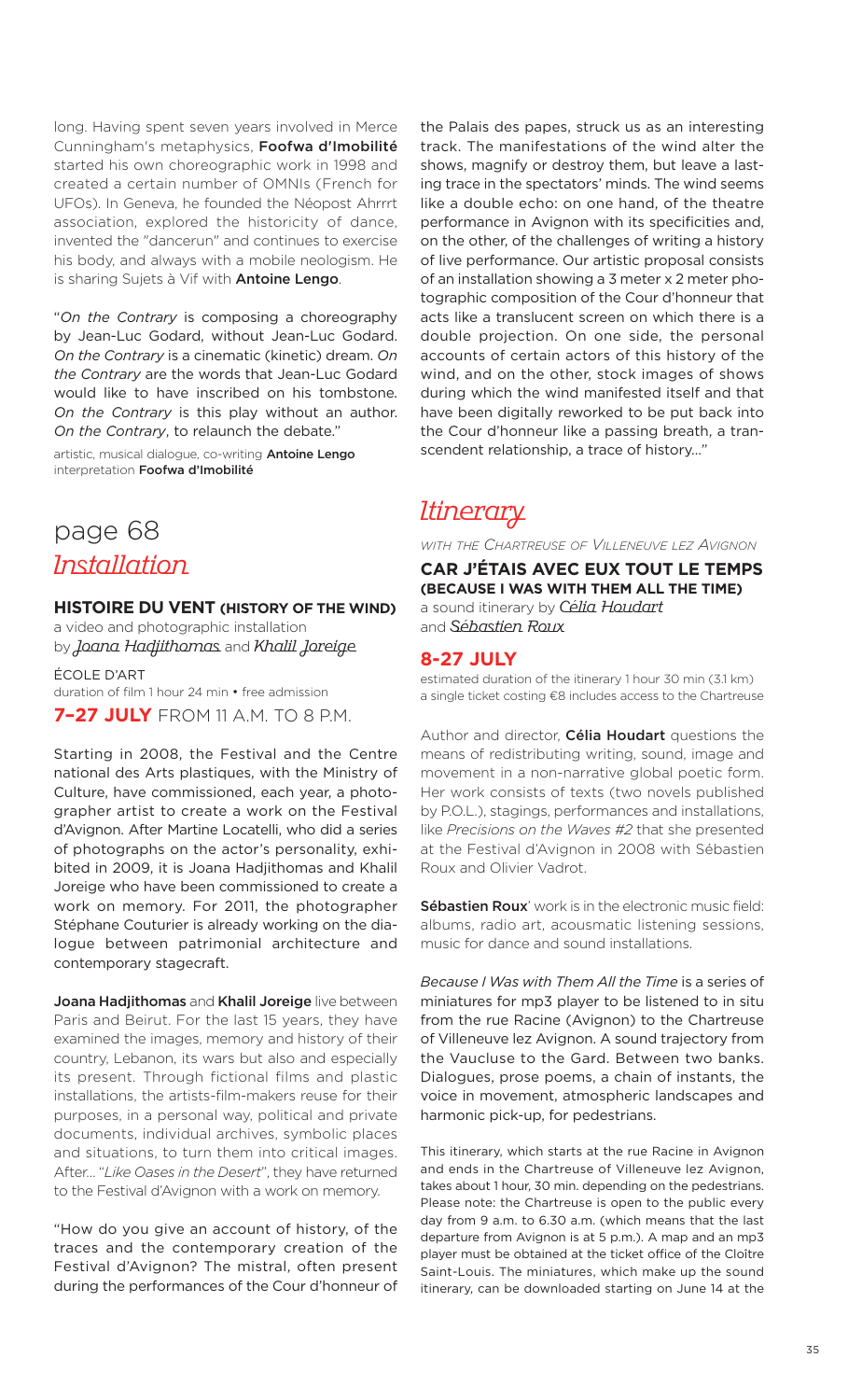following sites: the Chartreuse, the Festival d'Avignon, La Muse en Circuit and éditions P.O.L. Mp3 players are available (you must leave a deposit) for a duration of 24 hours, at the ticket office of the Cloître Saint-Louis.

# page 69 Readings by writers

### **20-24 JULY** – MUSÉE CALVET • free admission

Contemporary literature illuminates every aspect of this year's Festival. Apart from Olivier Cadiot, one of the associate artists, many writers and poets will be on stage: Pierre Alferi, Frédéric Boyer, Anne-James Chaton, Jean Echenoz and Pierre Michon. Others, who don't usually write for the theatre, will do so specially for the Festival: Arno Bertina, Dennis Cooper, Marie Desplechin, Christophe Fiat and Célia Houdart. We wanted to invite writers who have marked that territory between prose and poetry, between the vocal and the written, to this reading cycle.

### Pierre Guyotat

**20 July** – 7 p.m. text read by the author

For the last 10 years, with *Explanations* and even more so since *Coma*, **Pierre Guyotat** has been communicating a different voice from the one that he imposed on the literary landscape at the end of the 1960s. Different from that of *Graves for Five Hundred Thousand Soldiers*, from *Eden, Eden*, texts "in language" closer to the poem and the song than to a narrative as it is commonly defined. If he is still writing in that style that characterises him, he has concurrently undertaken the "most accessible" narrative in "normative" French of certain episodes of his life. *Background* is part of this. In it, the author brings up how he learned about writing and sex, not in an ordinary autobiography, but in a prodigious musical phrase.

latest work published: *Arrière-fond* (*Background*), Gallimard 2010

#### Anne Portugal and Pascalle Monnier

**21 July** – 11 a.m. texts read by the authors

**Anne Portugal** will read extracts of her book *Definitive Bob*. A kind of "poetry test" in which Bob, a brave little solider, is led to experiment, as in a video game, on all the questions that poetry raises to itself. In view of this writing that swings between abstraction and ultra-sensitivity, **Pascalle Monnier** will read from her first book, *Bayard*. The account, in four seasons, of a melancholic knight, a work that takes a singular line between poetry and prose to re-question the usefulness of heroes.

latest work published: *la formule flirt* (*The Flirting Formula*) by Anne Portugal, P.O.L, 2010 *Aviso*, by Pascalle Monnier, P.O.L, 2004

Frédéric Boyer

### **22 July** – 11 a.m. **TECHNIQUES DE L'AMOUR (TECHNIQUES OF LOVE)**

text read by the author

Author of the new translation of *The Tragedy of King Richard II* that Jean-Baptiste Sastre is premiering in the Cour d'honneur, **Frédéric Boyer** says that he is looking for "a lyrical writing specific to a contemporary reception". He considers his latest book an attempt: that of talking about the amorous feeling. A mad prayer that touches Phaedra, Berenice but also through *The Song of Songs*, Teresa of Avila and the *Kâma Sûtra*, without leaving out personal memories, real or invented. An interlacing of intimacy and universality, desires of today and quotations from the past, literature, mysticism and philosophical thoughts to examine the most wonderful of mysteries.

latest work published: *Techniques de l'amour* (*Techniques of Love*), P.O.L, 2010

### Bernard Heidsieck

**23 July** – 11 a.m. **RESPIRATIONS ET BRÈVES RENCONTRES (RESPIRATIONS AND BRIEF ENCOUNTERS)** texts read by **Laurent Poitrenaux**

In 1955, **Bernard Heidsieck** decided to break with written poetry, laid on the page, to bring it out of the book, to put it in motion: with him, the field of sound poetry opened in France. A striking work in its itinerary, *Respirations and Brief Encounters* offers the appearance of a conversational text in which the replies of the other person are missing. In it, the poet dialogues with the breath put into a loop of 60 poets who died in the 20<sup>th</sup> century. An anthology of ghosts interpreted by Laurent Poitrenaux, as an "attempt at recreation of a performance by an actor".

latest work published: *Abécédaire* (*Alphabet Primer*), Voix éditions, 2008

#### Pierre Michon

**24 July** – 11 a.m. text read by the author

Also involved in the adventure of *The Tragedy of King Richard II* as an actor, **Pierre Michon** will read a few extracts from his work. A work just as inspired by the land – the rough landscapes of Ireland – as marked by men. *Minuscule Lives*, or majestic lives, lives of painters and writers, live of the poor who have strayed from destiny that he depicts with a steady and singular stroke. Haunted by the correspondences between art and life, Pierre Michon does not consider writing work, but rather a revelation. His scholarly and refined language seems dictated by necessity, his books are a singular break between the factual narrative and the use of fiction.

latest work published: *Les Onze* (*The Eleven*), Verdier, 2009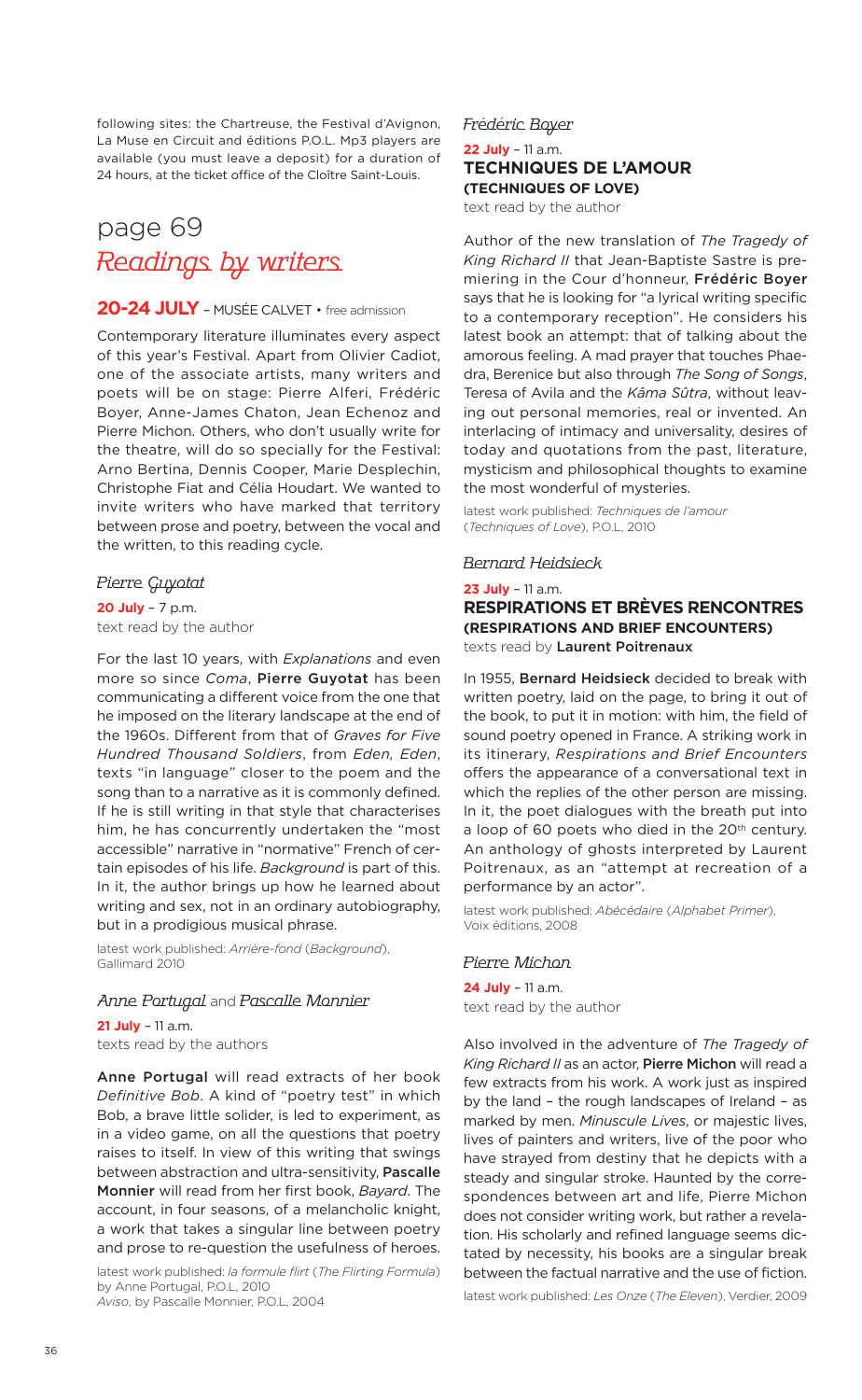# page 73 Cinematographic Territories of the Festival d'Avignon

This year, on the occasion **Jean-Luc Godard**'s new opus, *Socialism Film*, the Festival is proposing, with the Utopia cinemas, to look at the work of this artist. He indelibly marked the Festival d'Avignon with *The Chinese Woman* shown as a preview in the Cour d'honneur in 1967 and continues to influence a great number of creators in every artistic field, including many guests of this year's programme, starting with the two associate artists. Echoing the presence of **Denis Podalydès** at the Festival, we will present several films in which he acted, including *God Alone Sees Me*. Likewise, several films with **Jeanne Balibar** will be shown, including *Don't Change Anything*, in which **Pedro Costa** magnificently films his musical rehearsals with Rodolphe Burger. Moreover we will take a closer look at the work of this Portuguese film director, in his presence. Lastly, to celebrate the 25th anniversary of Zingaro, a preview projection of **Bartabas**' new film, *Backwards Gallop,* will take place at the Jardin de Benoît-XII.

#### WITH THE UTOPIA CINEMAS

### **JULY** – UTOPIA-MANUTENTION

admission €6, 10 tickets €45, before noon €4 no reservations: ticket office of the Utopia cinema

*detailed programme in the Gazette d'Utopia and the* Spectator's Guide *available at the beginning of July on www.cinemas-utopia.org and www.festival-avignon.com*

### Jean-Luc Godard

A way of going further, to the essential, of favouring dazzling speed, of forgetting transitions. Or, on the contrary, a way of only showing the infraordinary, the unimportant, detail without meaning. Efficiency and offhandedness. The musicality of the writing and the rhythm of the film, increasingly composed like a score. The art of cutting, the art of placing two images side by side to cause sparks and change our way of conceiving the world, art, narration, thought. These features that characterise Jean-Luc Godard's cinema, with its wealth of over 150 films, is found in Olivier Cadiot's writing and in Christoph Marthaler's theatre. To such an extent that it became obvious: Jean-Luc Godard had to be present in one way or the other at this year's Festival d'Avignon. We will see his latest creation, *Socialism Film*, but also older films that still speak today, that are contemporary with ways of doing things today, notably *The Chinese Woman, Masculine, Feminine, One or Two Things I Know about Her* and a few episodes from *Histoire(s) du cinéma*…

#### **PREVIEW**

### **GALOP ARRIÈRE (BACKWARDS GALLOP)** a film by **Bartabas**

**15 JULY** – JARDIN DE BENOÎT-XII – <sup>10</sup> p.m. running time 1 hour 30 min • admission €5

"With this film, I wanted, in a backwards gallop, to turn myself around and visit myself with curiosity. Tracking an itinerary of initiation as a plunge into the abyss and trying to deliver what I had for too long disguised as force." For a long time considered an equestrian utopia, the "backwards gallop" requires an incredible understanding and control between the horse and its rider, as well as the exceptional capacity to move backwards while constantly facing forward. So it was natural for Bartabas to evoke his entire itinerary and that of the Théâtre Zingaro, to choose this lofty title and singular perspective: a way of going back in time. The idea was to explore and resuscitate here 25 years of artistic adventures. The project in no way resembles a more or less nostalgic remembrance. The film offered to us is original and accomplished. The furious ardour of *Cabarets*, the challenges of *Opera*, the magic of *Chimera*, the pure beauty of *Eclipse*, the painful celebration of *Triptych*, the active meditation of *Lounga*, the iconoclastic charge of *Battuta*, everything is found there. And however, an addition of a secret and intimate story is written, which uses the words of poets to recount the meaning of an unusual, risky, irreducible, inspired life. A life definitely in the form of the rider destiny.

### page 74 The Theatre of Ideas

### **9 12 16 17 20 21 22 24 JULY**

GYMNASE DU LYCÉE SAINT-JOSEPH – 3 p.m. estimated running time 2 hours detailed programme in the *Spectator's Guide*

### **9 July**

### **WHAT IS THE CONTEMPORARY?**

What does it mean to be of your time? How can we reflect our period? Should we think with or against it? Is modernity a value? Must we be absolutely modern? How can we define the contours of a contemporary art that sometimes swings between quarrels and misunderstandings? Between aesthetics and politics, literature and philosophy, a reflection from several voices of a new generation of authors on the post-modern condition.

with **François Cusset** historian of ideas **Patricia Falguière** art critic **Lionel Ruffel** theoretician on literature

### **12 July WHAT IS LITERATURE**

### **THINKING ABOUT?**

And if literature were not only a story, a bewitch-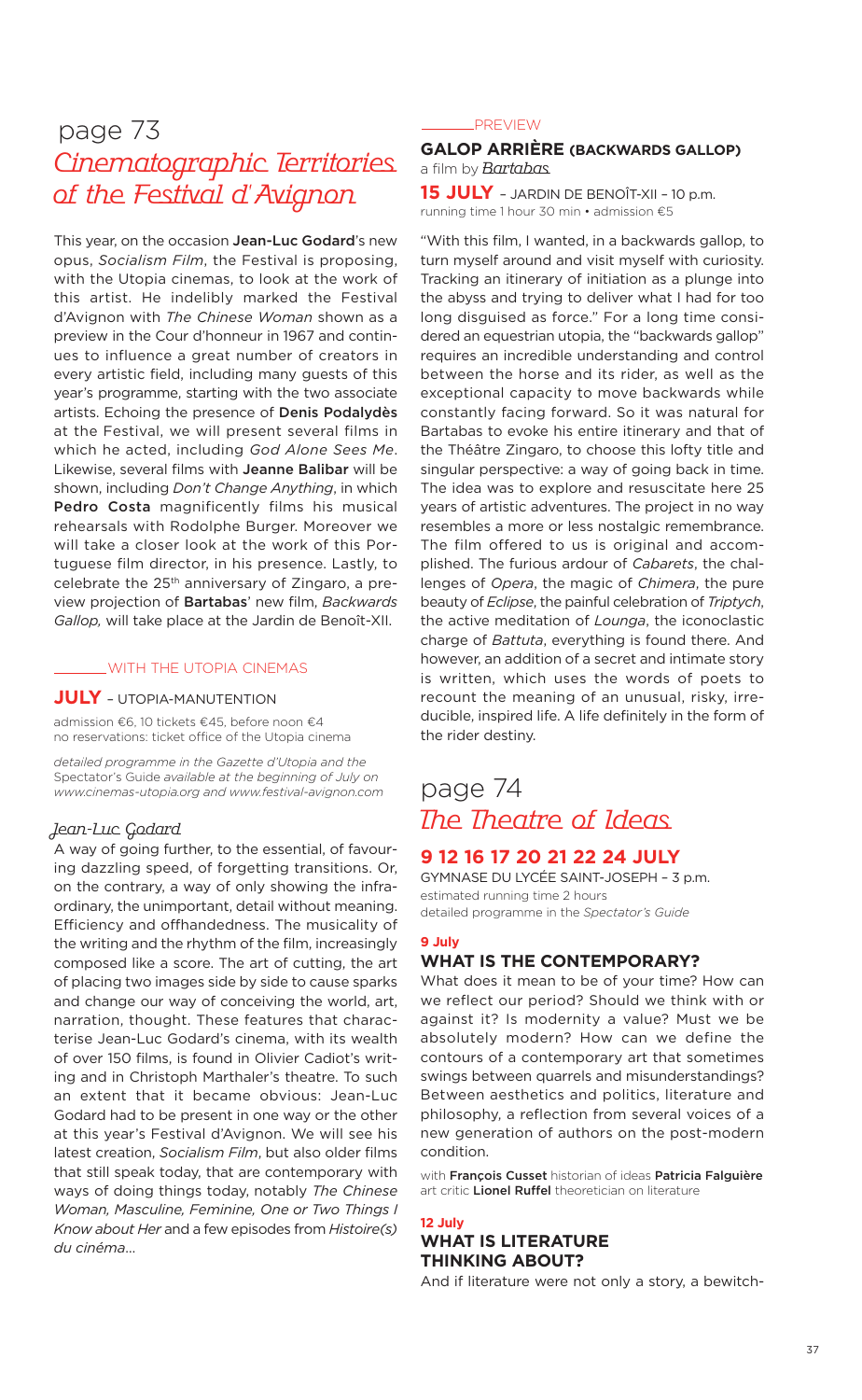ment, a confession, a language, a style, a rhythm but also a thought, what would it look like? Neither philosophical nor political, aesthetic, or conceptual, but perhaps several small fragments of knowledge from each of these domains remodelled in every direction. A dialogue concerning an art that constantly invents forms that make us think.

with **Olivier Cadiot** writer **Pierre Zaoui** philosopher

#### **16 July**

### **DOES THE EXERCISE OF POWER NECESSARILY LEAD TO THE ABUSE OF POWER?**

Can we lead without dominating? Are the attributes of power far from the meaning of civic responsibilities? Are revolutions doomed to be authoritarian drifts? How can we prevent the government of everyone, even in a democracy, from transforming itself into the tyranny of a single individual? A conversation that will seize upon the questions of people and the art of low blows through a permanent coming-and-going between past and present.

with **Mathieu Potte-Bonneville** philosopher **Sophie Wahnich** historian

#### **17 July**

### **FRAGILE HUMANITY?**

How can the individual resist the hold of merchandise? What faculties can be mobilised to preserve a fragility imperilled by the increasing precariousness of conditions? How can we recover the sense of others? An encounter with an anthropologist of globalisation who has continued to question the way his contemporaries are plunged into interchangeable spaces, like shopping centres, where the human being is anonymous.

with **Marc Augé** anthropologist

#### **20 July**

### **THE IRONY OF HISTORY?**

At a period characterized by the eternal return of consensual thinking and intellectual impostures, it is useful to find the relevance once again of those who, cynics from antiquity to Ludwig Wittgenstein, from Robert Musil to Karl Kraus, have found, in irony and satire, appropriate theoretical and stylistic weapons to update and critique the most obvious illusions and inequalities. Conversation with an independent thinker.

with **Jacques Bouveresse** philosopher

#### **21 July**

### **HOW CAN WE OVERCOME CRISES?**

Whether they are existential or financial, crises continue to cadence our daily life, to the point of appearing like the term that designates the permanent state of our contemporaneousness. Psychic and economic life seem to be placed in a situation of constant instability. How can we overcome these individual or collective, mental and social depressions? Is there a crisis virtue? How can we overcome it?

with **Christophe Dejours** psychiatrist and psychoanalyst **Susan George** political specialist **Roger de Weck** writer and journalist

#### **22 July**

### **HOW CAN WE BE MUSICAL?**

Art of the charm and the spell, passion and reason, the scholarly and the popular, time and space, difference and repetition, music remains an enigma. How does a quartet or a song manage to run through our mind? How can the appropriate rhythm, the phrasing, the melody be found? Between rock and contemporary music, a dialogue between two musicians for whom composing and listening means thinking.

with **Rodolphe Burger** composer, musician and singer **Pascal Dusapin** composer

#### **24 July**

### **WHAT FUTURE FOR THE FUTURE?**

Crises, especially ecological ones, raise a great many questions on the idea of the future. The future is questioned because it now seems connected to a kind of rushing ahead that it is a question of suspending. Far from the "no future" of the theoreticians of the end of history, an encounter with a thinker concerned with technology and politics who would like to create something fictional based on another way of envisaging the future.

with **Bruno Latour** sociologist, philosopher and exhibition curator

This programme of intellectual encounters, inaugurated in 2004, has given rise to two works based on interviews: *Le Théâtre des idées. 50 penseurs pour comprendre le XXI <sup>e</sup> siècle* (*The Theatre of Ideas, 50 Thinkers to Understand the 21 st century*) (Festival d'Avignon/Flammarion, 2008) and *Éloge de l'amour, conversation avec Alain Badiou* (*In Praise of Love, Conversation with Alain Badiou*) (Flammarion, 2009).

# page 77 The Rencontres européennes

### **10** AND **13 14 15 JULY**

free admission • detailed programme in the *Spectator's Guide*

Whether they concern, as in 2007, the major questions of European cultural policy or take an interest in the broad themes of society proposed every year by the European Union, as was the case in 2008 and 2009, the Rencontres européennes of the Festival d'Avignon propose a space for reflection on the European project through the prism of art and culture. They are the privileged venue for exchanges between spectators, artists, cultural operators and political and economic representatives and those of civil society. This year, two distinct moments are proposed. The first will raise the dual question on the topicality of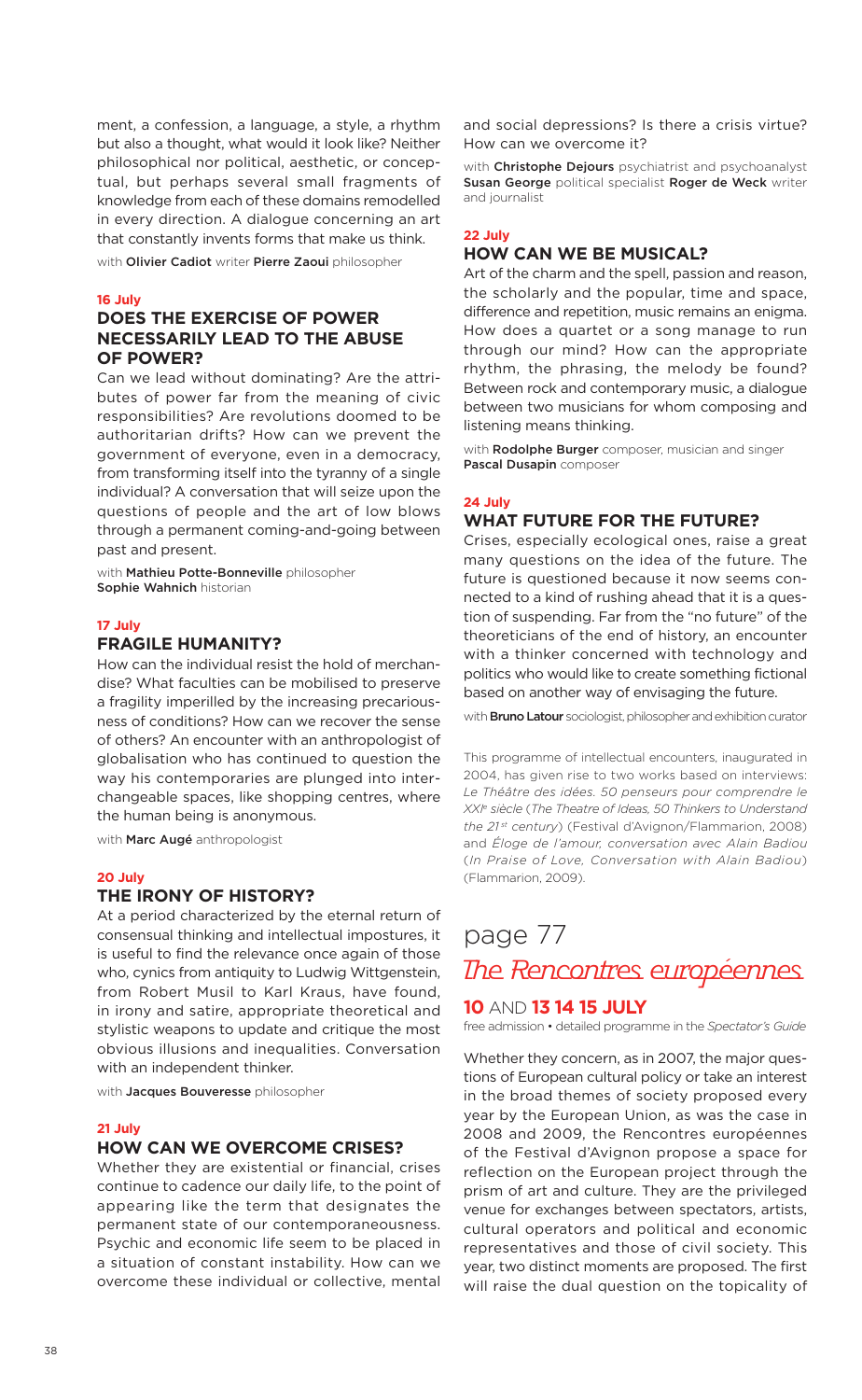European policy: "What place should culture hold? What role should the regions have?" The second, organised with the Aix-en-Provence lyric art Festival and the Rencontres d'Arles of the photography, will attempt to envisage the place that art and artists can and should hold in society's fight against poverty and social exclusion.

### **EUROPE, CULTURE, REGIONS**

**10 July** – GYMNASE DU LYCÉE SAINT-JOSEPH AVIGNON – 10.30 a.m. – 1 p.m. **What cultural policies for the regions of Europe today?**

With a new treaty, a new parliament and a new constitution, the European Union this year is eager to define its goals for 2020 and the strategies to be implemented to achieve them. It is fundamental that it takes into account the importance of culture in the European project and the growing role of regional administrations (cities, regions, provinces) in the emergence of European cultural policies focused on economic development, innovation and the construction of an active citizenship. A seminar will bring together, on 9 July, under the chairmanship of Jacques Delor, elected officials from European regions and cultural actors to pool experiences and good practices and to envisage, together, relevant strategies and action plans. Their recommendations will be presented on 10 July and discussed in the presence of French and European representatives.

### **CULTURE: BY WHAT RIGHT?**

**13 14 15 July** – ARLES - AIX-EN-PROVENCE - AVIGNON The Aix-en-Provence and Avignon festivals are joining forces this year at the Rencontres d'Arles for a theme-based rendezvous that is in line with the European Year for combating Poverty and Social Exclusion. Exclusion mechanisms are very closely linked to the ideas of access to knowledge or culture, the acceptance of the other and differences, to that of the common good and fundamental rights. A number of artists, artistic projects and cultural operators are directly concerned by these questions and are attempting to find concrete answers, open doors and create links and meaning. These examples question society at the moment when the European Union is making the fight against poverty and exclusion one of the pillars of its policy for the next 10 years.

### **13 July** – THÉÂTRE D'ARLES, ARLES – 3.30p.m. –6.30 p.m. **Right of access to culture:**

### **fighting exclusion through active participation**

The right of access to culture will be brought up through projects that propose an access and active participation to marginalised individuals and publics whose access to culture is blocked, through mediation, practice and work in common.

### **14 July** – VENUE TO COME, AIX-EN-PROVENCE 3.30 p.m. – 6.30 p.m.

#### **Creation confronted by exclusion**

Certain artists are giving a growing place in their creation processes to people who come from socially excluded milieus: how can the meaning of these approaches be understood? What is the basis of these artists' desires? What enrichment can the participants draw from them?

### **15 July** – GYMNASE DU LYCÉE SAINT-JOSEPH AVIGNON – 2.30 p.m. – 5 p.m.

#### **Culture: by what right?**

What place do cultural rights hold in fundamental human rights? How can cultural and political actors do what is necessary so that culture is not a social or symbolic exclusion space?

### page 79

# Drama schools at the Festival **with the ISTS**

#### CLOÎTRE SAINT-LOUIS

free admission – tickets available at the Cloître Saint-Louis as of 7 July

Besides being in the same city, the Festival d'Avignon and the ISTS (Higher Institute of Show Techniques) both see their respective missions as being transmitters. Cultural transmitters, transmitters in the pedagogical meaning of the word, they therefore decided to renew the experiment launched in 2008 aimed at presenting the end-ofthe-year project of major performing arts training institutions to the public so that these students can profit from the experience of meeting the spectators.

ÉCOLE RÉGIONALE D'ACTEURS DE CANNES Ensemble 18 (3rd-year students)

### **8 9 10 11** AT 7 P.M. / **10 11 12** AT 3 P.M.

### **SI UN CHIEN RENCONTRE UN CHAT… (IF A DOG MEETS A CAT…)**

estimated running time 2 hours under the direction of **Catherine Marnas**

The show's title is the beginning of a note that Koltès wrote concerning *In the Solitude of the Cotton Fields*. It is therefore not a play but pedagogical material, a crossing through Koltès' territory also including notes and letters. Koltès' characters are beings "on the lookout" as Deleuze understood it, in the animal sense of the word. On the alert in a disturbing and often dark, nocturnal territory like speech that says too much or too little, that overflows, that says everything except what it seems to say like in a dream, like at night. Physical contact, hate, demands for passionate love, electricity in any case that bodies near each other cause: we are alone and there are too many of us: it is this paradox that 14 young people with experiment with on stage.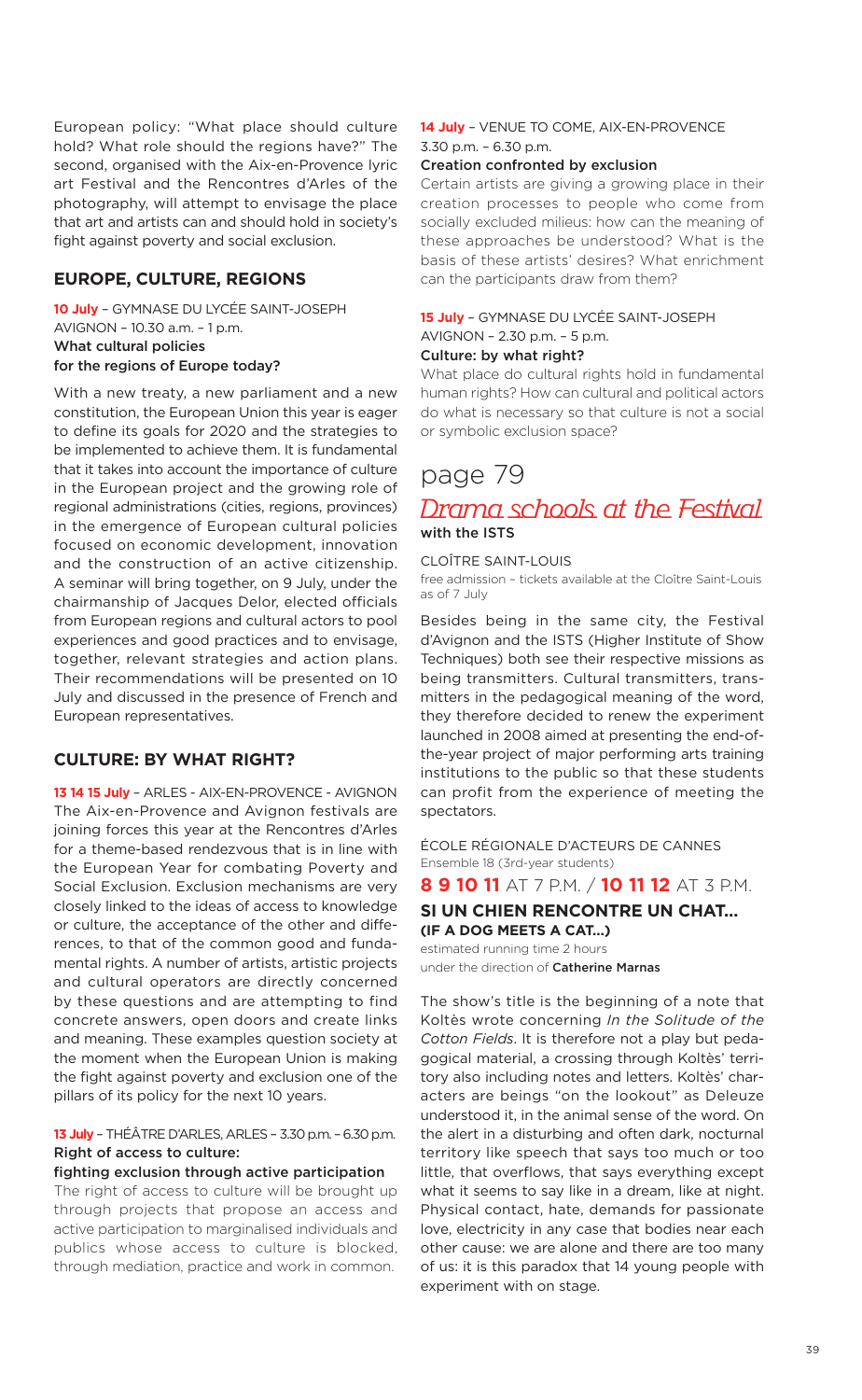LA MANUFACTURE HAUTE ÉCOLE DE THÉÂTRE DE SUISSE ROMANDE **22 23 26** AT 7 P.M.

**24 25** AT 3 P.M. AND 7 P.M.

### **LES HELVÈTES (THE HELVETIANS)**

estimated running time 1 hour 45 min written and directed by **Christian Geffroy Schlittler**

The graduating class of the La Manufacture de Lausanne is presenting *The Helvetians*, a theatre variation of the collective Swiss imagination. On stage, 16 men and women, freely inspired by Swiss personalities from the late 19th century to the 1980s. They are architects, writers, theologians, athletes, psychiatrists, businessmen, journalists, adventurers and even soldiers. In having these 16 figures intersect at the same time and on the same stage, the ambition of the actors of La Manufacture is to deal with the "Swiss" object in a utopian way, rejecting the consensus traditionally associated with this country, which the plastic artist Ben had scandalised by asserting that this consensus didn't exist.

### page 80

# In memory of Alain Crombecque

detailed programme in the *Spectator's Guide*

We would like the memory of Alain Crombecque to cross through this year's Festival in a discreet and sensitive way, like the man himself. With the Festival d'Automne à Paris and France Culture, we are proposing different rendezvous in three Festival venues: at the École d'Art, to freely listen to Alain Crombecque during his rare public or radio interviews, in the Jardin de la rue de Mons, to hear the actors and poets that he liked and who have marked the Festival, in the morning, and in the courtyard of the Musée Calvet, where France Culture will organise an evening in public to pay tribute to him. This tribute will be continued in Paris during the Festival d'Automne.

**Alain Crombecque** passed away on 12 October 2009. He had run the Festival d'Automne in Paris since 1993, after having directed the Festival d'Avignon from 1985 to 1992. He came to Avignon for the first time in 1964 as vice-president of UNEF to take part in the Avignon Encounters organised by Jean Vilar. In the 1970s, he was involved in many stage adventures with Victor Garcia, Jérôme Savary, Alfredo Arias, Claude Régy and Georges Wilson at he TNP. Then Michel Guy hired him at the beginning of the Festival d'Automne. He next collaborated with the Festival de Nancy and worked with Patrice Chéreau in Nanterre. In Avignon, which he criss-crossed on his Solex motorized bicycle, he left a strong and personal mark. That of a man with free and sensitive programming, that of a close friend and associate of the artists in whom he placed all his trust. This permitted him to bring forth the extraordinary adventures that were milestones, like that of *Mahâbhârata* by Peter Brook in 1985 at the Carrière de Boulbon, that of *Satin Slipper*, staged in 1987 in the Cour d'honneur by Antoine Vitez, an artist that he invited very regularly to the Festival, and that of *Hamlet* by Patrice Chéreau in 1988, who came to the Festival for the first time. Alain Crombecque was one of those insatiable surveyors of artistic territories, those tireless lookouts. Passionately interested in all the arts, he also opened the Festival's doors to poetry, contemporary music and traditional music from cultures outside Europe. Never forgetting the values on which Jean Vilar founded the Festival d'Avignon, he was concerned with continuing its history, while maintaining the link with its first actors.

### **WORDS**

**7-27 July** - ÉCOLE D'ART – from 11 a.m. to 8 p.m. free admission

Public or radio interviews with Alain Crombecque to listen to freely and individually with headphones, in a quiet setting.

### **DEDICATIONS**

**dates to come** - JARDIN DE LA RUE DE MONS – 11 a.m. free admission

In the morning, in the Jardin de la rue de Mons, actors, artists and friends of Alain Crombecque dedicate a reading of an author or poet he liked to him.

### **TRIBUTE**

**16 July** - MUSÉE CALVET – 8 p.m. – free admission Evening live and in public organised by France Culture, presented by Joëlle Gayot, with artists who were close to Alain Crombecque.

under the patronage of Frédéric Mitterrand, Minister of Culture and Communication

production Festival d'Avignon, Festival d'Automne à Paris, France Culture / with the assistance of the Maison Jean Vilar

### pages 88-89 **Spectators information**

### **The École d'Art**

#### **the spectator's green room**

A venue of conviviality, fitted out by the students of the École d'Art of Avignon, the Foyer des spectateurs invites you to a genuine stopping place in the heart of the city.

Le Foyer des spectateurs is also a **resource centre**. In it, you'll find additional and detailed information on all the shows and guest artists, a selection of works to consult at the Foyer as well as daily press reviews of the Festival. Without forgetting the space invested by ARTE, which will propose, apart from Internet access and a broad multimedia collection, having you discover the Festival through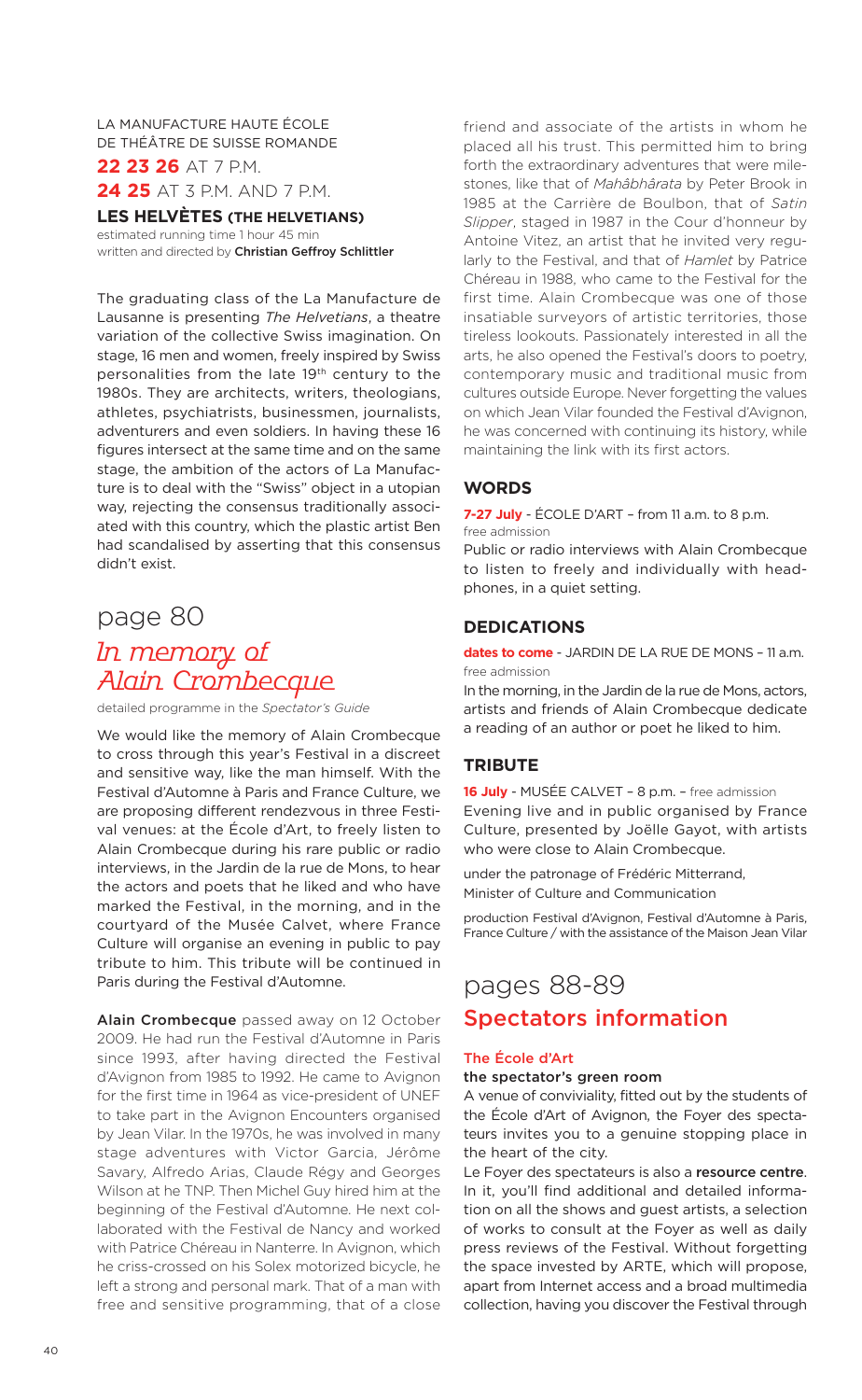an interactive map of Avignon and becoming its active witnesses.

A place where the public and the works intersect, the École d'Art has naturally become **a privileged meeting place between the spectators and the artists**. It is notably here that the Dialogues with the public take place, but also the Conversations at the École d'Art and the discussions whose programme you'll find in the *Spectator's Guide*. The École d'Art is also an artistic proposal venue. Besides the shows that will be presented there at 11 p.m. in the framework of The 25<sup>th</sup> Hour (see page 30), you'll be able to discover two exhibitions from 11 a.m. to 8 p.m. (free admission):

- **- HISTORY OF THE WIND** (see page 35)
- **- WORDS** (see on the left)

#### **Meeting the artists**

#### **Press conferences, Dialogues with the Public**

Because the experience of a show is not limited to the duration of the performance, because there is one before and one after, the Festival d'Avignon has prepared spaces for meeting the artists so that you can talk with them and better understand their approach.

Moderated by Antoine de Baecque and Jean-François Perrier, **press conferences** welcome, in public, the words of the artists before their show is premiered. A dynamic way to enter the works, in the morning, at 11.30, in the Cloître Saint-Louis courtyard.

Moderated by the Ceméa team, **Dialogues with the Public** offers you, every morning at 11.30 at sometimes 5.30 p.m. in the École d'Art courtyard, to discuss your impressions with the artistic teams of the shows you'll have discovered.

free admission - detailed programme in the *Spectator's Guide* available at the beginning of July

### **Mise en perspectives (Insights)**

### **conversations at the École d'Art**

Several rendezvous will take place in the afternoon at the École d'Art, to go more deeply into aesthetic questions. The idea is notably to continue the Conversations, a discussion cycle introduced last year with Karelle Ménine. In the spirit of the literary salon, around two shows in the programme or based on them, two viewpoints of specialists will join forces, in public, to shed light and insight on these works.

free admission detailed programme in the *Spectator's Guide*

#### **The Spectator's Guide**

#### **the Festival from day to day**

A travel companion for the spectator-voyager, the *Spectator's Guide* lists, day by day, all the readings, public broadcasts, exhibitions, film projections, meetings and debates organised to enrich the shows. Events that are mostly free of charge, proposed by the Festival or its partners, related to the questions raised by the artists. Available at the beginning of July at the recep-

tion area of the Cloître Saint-Louis but also at all the performance venues, it is an indispensable tool for your journey through the Festival..

### **Guide for the performing arts professional in Avignon**

As Avignon is transformed into a genuine professional forum in the month of July, the Festival is publishing a guide for the performing arts professional in Avignon. It details all the discussions and information points intended for professionals in the sector, organised by all the cultural actors present in July. This document will be available at the beginning of July at the Cloître Saint-Louis, at the École d'Art but also on our website.

#### **www.festival-avignon.com**

#### **information source, expression space**

The Festival site has been totally revamped: thoroughly rethought, it now offers you more content, more functions to prepare and prolong your experience as a festival-goer. In it you'll find all the information on the Festival and its programme: calendar, presentation of the shows, photos and video extracts updated daily, coverage of press conferences, sound recordings of the Dialogues with the public and the Theatre of ideas, without forgetting news briefs… In it you'll discover a expression space: "The Festival seen by the festival-goers". A section that invites you to share your feelings, your thoughts, in short, to transmit your opinion on the shows and proposals you have seen. Because the theatre only lives in its relationship with the spectator, don't hesitate to speak out. Computers are available for your use at the École d'Art in the ARTE space.

### page 90 **Practical information**

#### **Useful phone numbers**

#### **Festival d'Avignon**

information: + 33 (0)4 90 14 14 60 ticket office (from 14 June): + 33 (0)4 90 14 14 14 administration: + 33 (0)4 90 27 66 50

#### **Tourist offices**

Avignon: + 33 (0)4 32 74 32 74 Villeneuve lez Avignon: + 33 (0)4 90 25 61 33

**Avignon, City Hall:** + 33 (0)810 084 184

**SNCF** (train) information: + 33 (0) 36 35

**Taxis-24/24:** + 33 (0)4 90 82 20 20

**Easytake:** + 33 (0)892 42 00 42

**Vélo-cité, bicycle-taxi service:** + 33 (0)6 37 36 48 89 or www.velo-cite.fr

**Transport for people with reduced mobility or in wheelchairs, L'Âge d'Or Service:** + 33 (0)4 90 02 01 00

**TCRA bus:** + 33 (0)4 32 74 18 32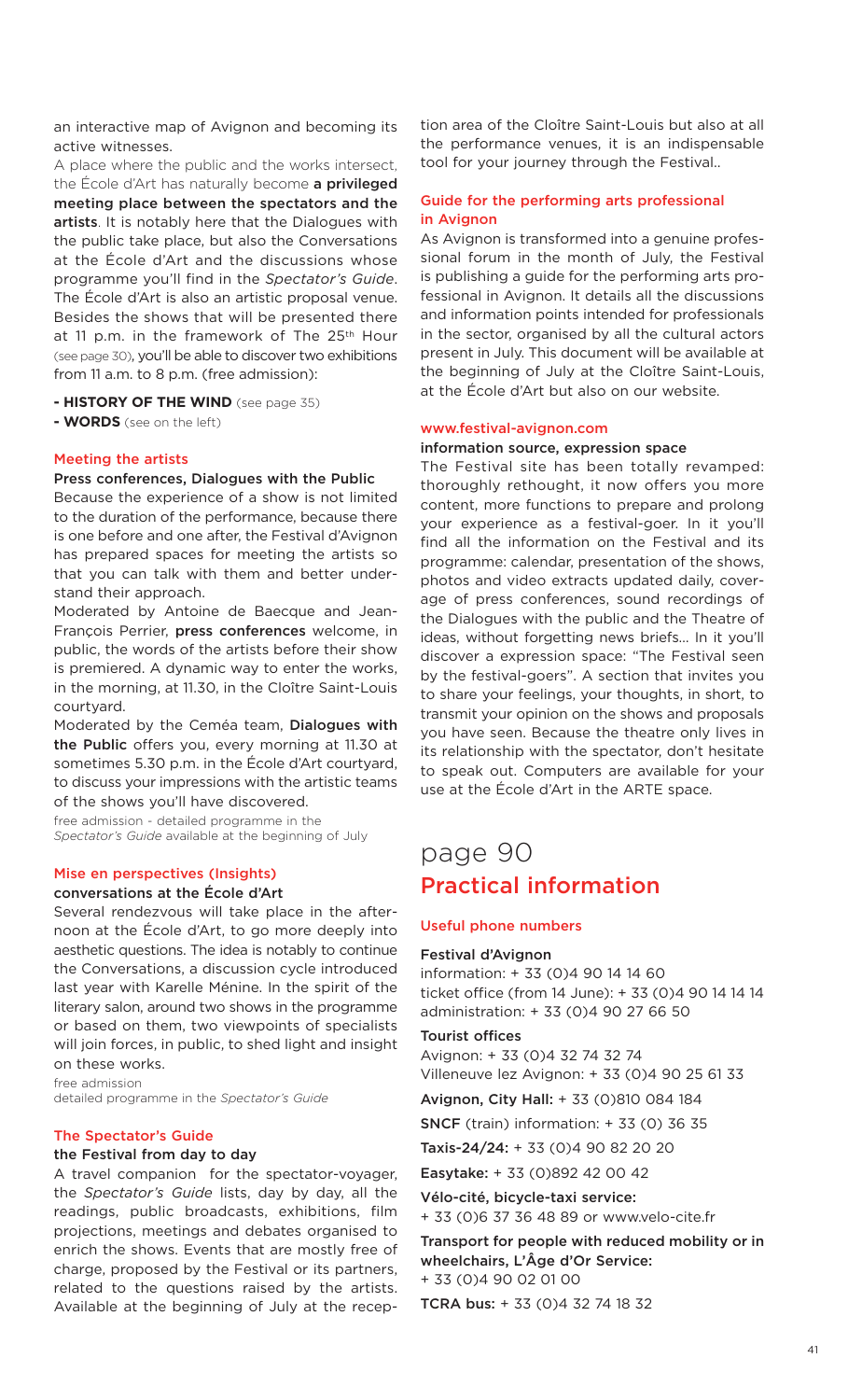#### **Centre de jeunes et de séjour du Festival**

This organisation, set up by the Ceméas, the Festival and the city of Avignon, proposes cultural trips from 5 to 15 days for teenagers from 13 to 17 years old and for adults. Reception is organised in schools. All the trips offer artistic initiation activities, meetings with artists and performing arts professional as well as special admission conditions for the shows.

**Information and registration until 7 July** Ceméa - Centre de jeunes 20 rue du Portail Boquier 84000 Avignon + 33 (0)4 90 27 66 87 www.cemea.asso.fr/culture **Information and registration from 8 July** Ceméa - Centre de jeunes Lycée Saint-Joseph 62 rue des Lices 84000 Avignon + 33 (0)1 53 26 24 28

### **The Festival bookshop**

**7-29 July** – CLOÎTRE SAINT-LOUIS – 10 a.m. to 7 p.m. Run by the Avignon bookshop, Evadné Les Genêts d'Or, the Festival bookshop offers a very broad choice of books related to the programme. You'll find all the new "performing arts" publications of the year, a collection of indispensable titles, collections and publications not found elsewhere, as well as a selection of CDs and DVDs. Over 2,000 works await you in this enormous cool space, located in the Cloître Saint-Louis courtyard, without forgetting the knowledgeable recommendations of a specialised team. A bookshop point is also open at the École d'Art during the meetings with the artists and at the Festival's venues during the performances. Another bookshop is located in the courtyard of the Maison Jean Vilar.

#### **The Festival shop**

**7-29 July** – PLACE DE L'HORLOGE – 10 a.m. to 11 p.m. except on Sat-Sun, 11 a.m. to midnight

In the heart of the city, the shop is an information and sales point where you can find the Festival's poster, a variety of classic and original objects. Souvenirs of the 2010 Festival d'Avignon that you can take home or offer as a gift.

### page 92 **Itineraries for venues outside the city**

### **BY CAR**

**All the itineraries are marked with red panels at the Porte Saint-Charles**

### **Gymnase Gérard Philipe**

75 rue Pablo Picasso, Avignon

(4.5 km - 12 mn by car)

• turn left outside the city walls, keeping to the city walls for about 2 km

• turn right avenue de la Folie, follow the sign

"Pont des deux-eaux/Polyclinique Urbain V" • continue straight for 2.2 km following the sign "Pont des deux-eaux"

• at the 3<sup>rd</sup> roundabout, turn right in Vincent Van Gogh Street, follow the sign "halte-garderie"

• at the crossroads (at 300 m), turn left in Pablo Picasso Street

• the gymnase is right on the left

### **Salle de Montfavet**

rue Félicien-Florent, Agroparc technological centre, Avignon (8 km/25 min by car)

• turn left outside the city walls, follow the sign "Aix-en-Provence", keeping to the city walls

• turn right, follow the sign "Marseille (A7)/Cavaillon /Aix-en-Provence (N7)"

• continue straight for 6.5 km, turn left following the sign "Agroparc/Chambre d'Agriculture"

• continue for 800 m, the Salle de Montfavet is on  $tho$  loft

#### **Salle de spectacle de Vedène**

Espace Bardi, avenue Pierre de Coubertin, Vedène (13 km/25 min by car)

• turn right outside the city walls, follow the sign "Autres directions"

• keep to the ramparts, follow the sign "Barthelasse" until the Daladier bridge

• go under the bridge and follow "Villeneuve" and stay on the left following the sign "Carpentras/ Orange"

• follow the sign "A7/Carpentras" for 7.6 km

• take the exit "Vedène" and at the roundabout, continue straight, follow the sign "Vedène centre/ Saint-Saturnin"

• at the 2<sup>nd</sup> roundabout, continue straight, follow the sign "Saint-Saturnin"

• continue straight for 100 m, the Salle de spectacle de Vedène is on the left. *Please note that there is high traffic from 4:30 p.m.*

### **Chartreuse de Villeneuve lez Avignon**

58 rue de la République, Villeneuve lez Avignon (4 km/20 min by car)

• turn right outside the city walls, follow the sign "Autres directions"

• keep to the ramparts, follow the sign "Barthelasse" until the Daladier bridge

- go under the bridge and follow "Villeneuve"
- take the bridge and cross both arms of the Rhone • at the end of the bridge, turn right and follow the

sign "Villeneuve centre"

• continue for about 1 km until the roundabout, turn left and follow "Centre historique/Hôtel de Ville"

• continue to the Chartreuse monastery (itinerary signposted)

• the car park is on the right about 20 m after the entrance (limited number of spaces)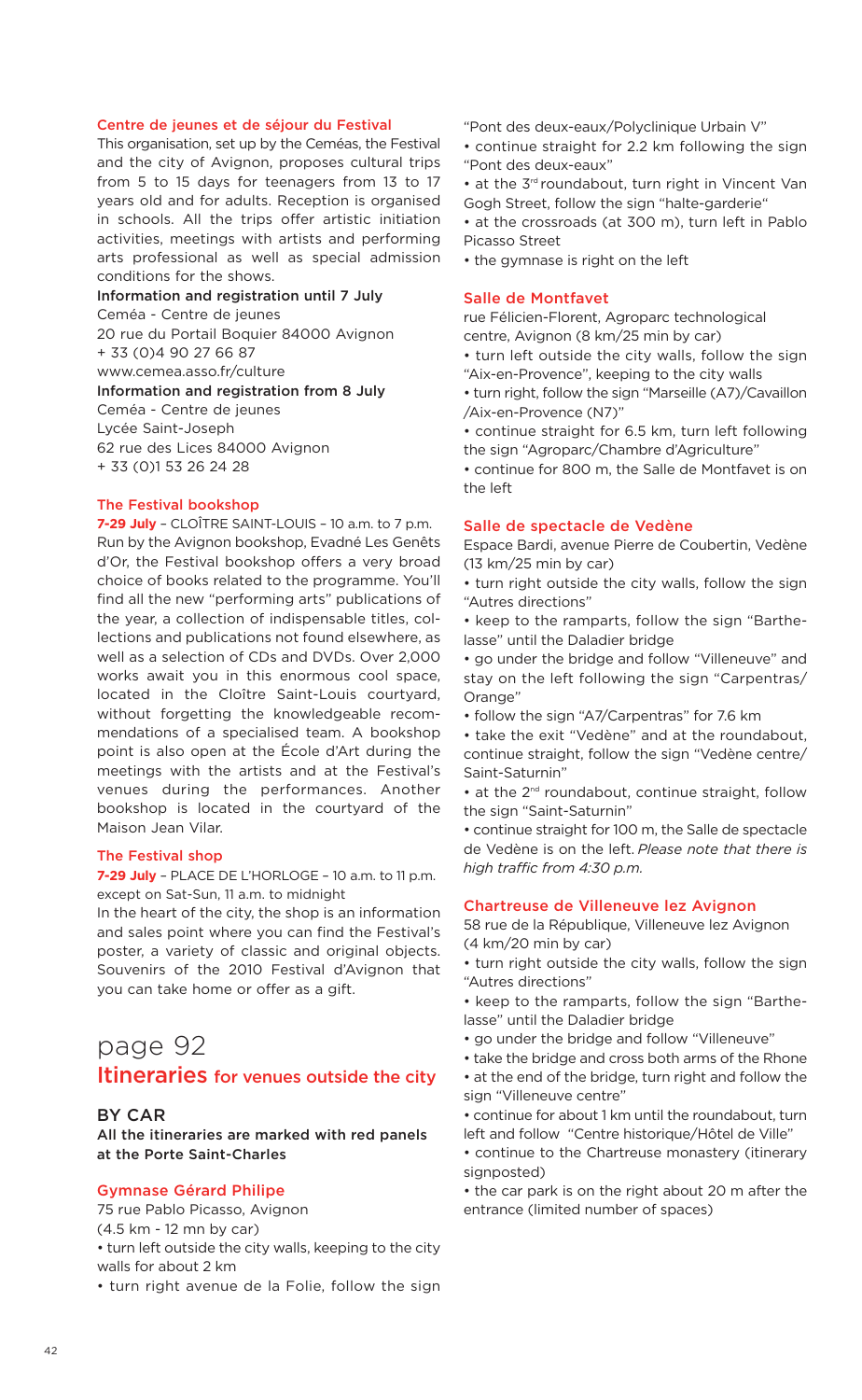### **ON FOOT**

### **Collège Champfleury**

88 rue de Tarascon, Avignon

(20 mn on foot from the République gate)

• turn left outside the city walls, follow the sign "Aix-Marseille"

 $\bullet$  keep to the ramparts to the  $2^{nd}$  traffic light, turn right on the Saint-Ruf boulevard, follow the sign "Saint-Ruf/La Rocade"

• continue straight for 1,5 km

• the Collège Champfleury is on the right, at the place Saint-Ruf

### **La Miroiterie**

3 route de Lyon, Avignon

(200 m on foot from the Saint-Lazare gate)

• turn right outside the city walls, then left following the sign "Orange/Valence"

• the venue is 20 m from this point, on the left sidewalk

### **BY SHUTTLE BUSES**

Place of departure, prices and detailed schedule in the Spectator's Guide, for the various venues: • shuttle buses from the Festival

to the Gymnase Gérard Philipe, the Salle de spectacle de Vedène and the Salle de Montfavet *(ticket sale from 14 June)*

• Bustival line to the Chartreuse de Villeneuve lez Avignon

• Bustival TCRA buses also run in the evening

*Please note that on 14 July, the national holiday, because of the fireworks, you will encounter delays crossing the Rhone river and reaching the city of Avignon starting from the end of the afternoon.*

### page 94

### **Booking**

Open from 14 June

### **By telephone**

### **+ 33 (0)4 90 14 14 14**

• from 14 June 6 July from Monday to Friday • from 7 July every day from 9 a.m. to 1 p.m. and 2 p.m. to 5 p.m.

(booking fee: €1.80 per ticket, €30 flat rate for 25 seats or more)

### **Payment**

### **• by credit card:**

immediate confirmation at time of reservation **• by cheque:** until 30 June only

- confirmation on receipt of the cheque (bank or postal for French accounts or eurocheque from abroad) made out to the Festival d'Avignon (please write your customer code on the back of the cheque) and sent to the following address: Festival d'Avignon, service billetterie

20 rue du portail Boquier 84000 Avignon, France - your cheque must arrive within five days of your

phone reservation. The order becomes valid on receipt of payment. If no payment arrives after these five days, your reservation will be cancelled • from July 1, only phone reservations immediately paid by credit card will be accepted

### **By Internet**

### **www.festival-avignon.com**

- booking fees: €1.80 per ticket
- open from 14 June at 9 a.m.
- payment only by credit card
- ticket sales open until midnight of the night before the performance

### **Collecting tickets**

#### **reserved by telephone and the Internet**

To make sure you get your tickets before the shows, tickets reserved by phone or the Internet are not mailed but are to be picked up at the ticket office

• from 14 June to 6 July from Monday to Friday from 11 a.m. to 6 p.m.

• from 7 July, every day from 11 a.m. to 7.30 p.m.

• on the day of the show:

- at the Cloître Saint-Louis until three hours before the start of the first show you have chosen - at the ticket booth at the venue of the first show chosen, 45 minutes before the performance begins.

#### **At the ticket office - Cloître Saint-Louis**

20 rue du portail Boquier, Avignon

• from 14 June to 6 July, from Monday to Friday from 11 a.m. to 6 p.m., except Monday 14 June from 9 a.m.

• from 7 July every day from 11 a.m. to 7.30 p.m.

• for shows on the same day, reservations close three hours before the start of each performance. Any remaining tickets go on sale at the entrance to the show venue, 45 min before the start of the performance

### **At the Fnac**

reservation fee: €1.80 per ticket

- discount tickets for Fnac members only
- **in the stores:** in all Fnac stores in France, Switzerland and Belgium
- or on **www.fnac.com** Monday 14 June from 10 a.m.

#### **Payment**

### **• by credit card:**

immediate confirmation when order is placed

**• by cheque:** at least 10 days before the date of the first performance

- the reservation is confirmed on receipt of the cheque (please write your customer code on the back of the cheque)

- tickets must be picked up during Fnac opening hours

*Please note that Fnac stores are closed on Sundays and bank holidays*